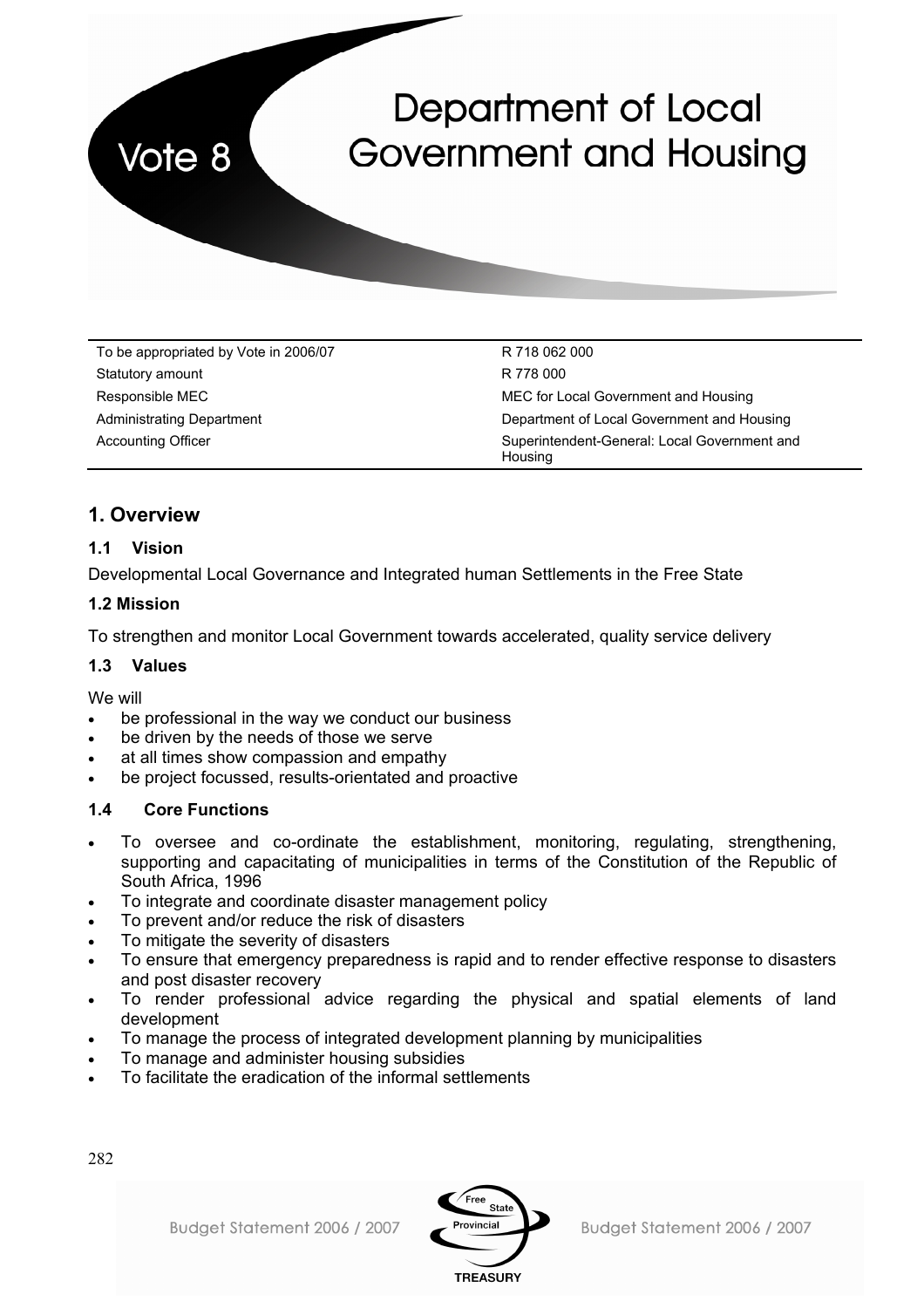- To manage the technical aspects of all housing programmes regarding the quality, quantity, norms and specifications
- To promote, manage and regulate the Social Housing, Medium Density and Hostel Redevelopment Programme in the Province
- To promote, manage and regulate the rental housing market
- To manage, implement and monitor the Housing Capacity Building Programme
- To manage, implement and regulate legal advisory services to the Member of the Executive Council (MEC), Head of Department and the Department in general on housing related civil legal suits
- To manage and administer housing contracts fairly, equitably and transparently while promoting housing delivery
- To manage and monitor the inclusion of the EPWP principles in selected housing contracts
- To formulate housing policies and the monitoring of the impact of their implementation
- To manage and administer the housing assets (rental stock) of the Department
- To ensure safe, salubrious, economic and environmentally friendly development
- To submit all applications for land development and land use changes to the Townships Board for consideration and in turn submit the recommendations of the Townships Board to the MEC
- To ensure the upgrading of land tenure rights in the Free State, conduct investigations and lodge deeds of transfer in terms of the Conversion of Certain Rights into Leasehold or Ownership Act, 1988 (Act 81/1988)
- To facilitate the opening of township registers as well as assisting municipalities and to access available state land for developmental purposes
- To oversee and co-ordinate the establishment, monitoring, regulating, strengthening, supporting and capacitating of traditional leadership in terms of the Constitution
- To advise Government on matters pertaining to traditional leadership
- To investigate matters referred to the House and take remedial action
- To promote the institution of traditional leadership
- To build the capacity of traditional leadership
- To monitor the performance of traditional leadership
- To provide Secretariat support service to traditional leadership
- To conduct anthropological research on traditional leadership and develop archives (database)
- To support traditional leadership through mobilizing resources, expertise and development and support programmes and monitor the extent to which traditional leadership complies with legislation

# **1.5 Analyses of demands**

# **Breaking New Ground (BNG)**

Following the 10-year review by all of government as championed by the Presidency, the National Department of Housing introduced the new paradigm in housing which focused on providing human settlements rather than the narrow scope of housing units. To this end, the Breaking New Ground (BNG) was approved by Cabinet in September 2004.

The phasing out of Capacity Building Fees from MIG also leaves municipalities reeling with structural inadequacy. In brief, the human settlement context is forever in the state of flux needing incessant balancing actions in terms of relevant and necessary resources. Failure to comprehend and act accordingly may lead to storm and stress of livelihoods.

The municipalities have expressed their need for the development of Social Housing and/or Medium Density projects which calls for the urgent operationalisation of the Rental Housing Tribunal. Certain municipalities have expressed a demand for the re-development of hostels in their areas into either medium density or social housing projects. A demand was also expressed by municipalities for capacity building interventions and consumer education in their housing components during several interactions on the Project Consolidate.

The recent legal suits against the MEC have indicated a need to strengthen the legal advisory

283

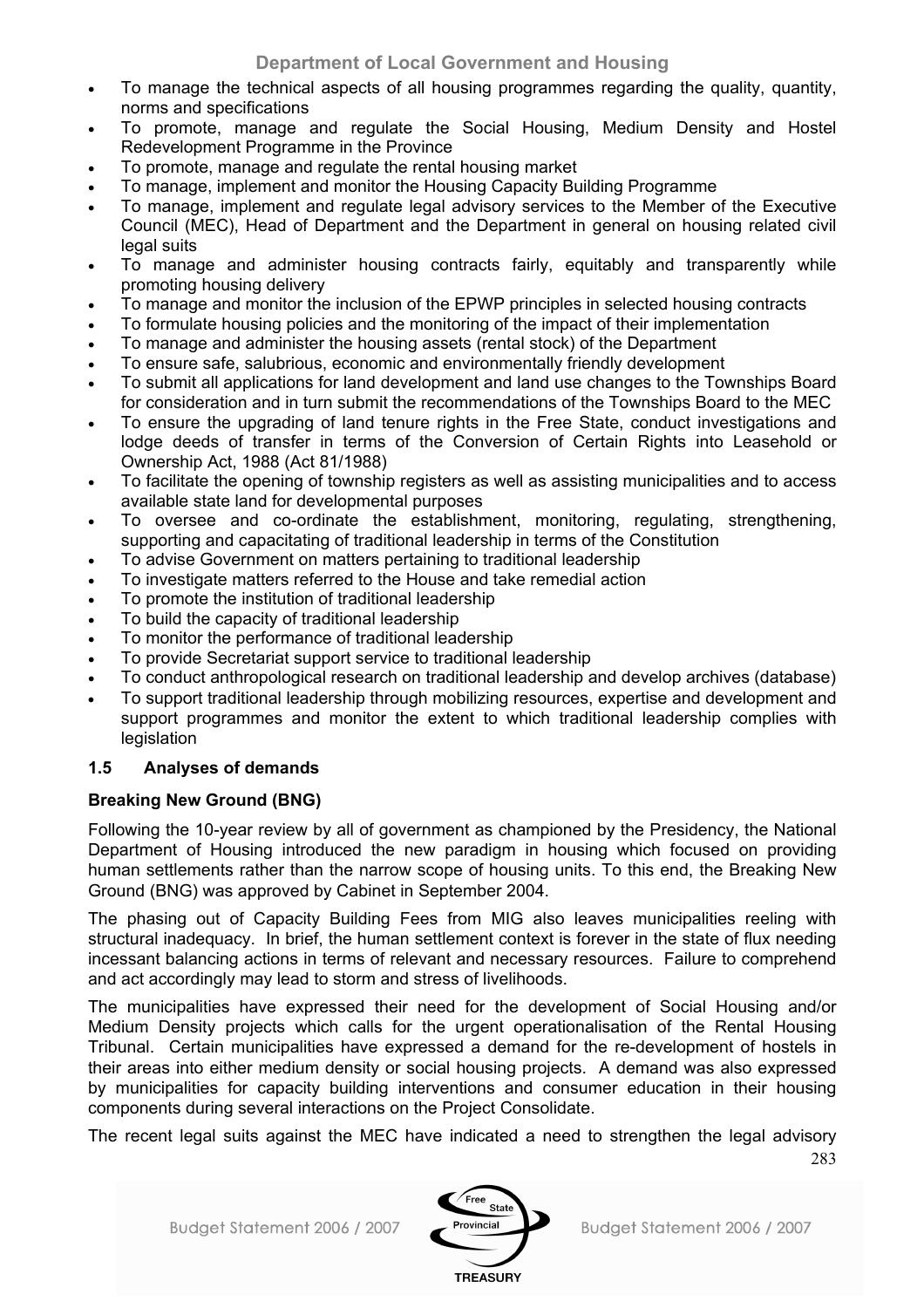services of not only the component but also of the entire Department, particularly when and where there are apparent conflicts of interest.

The mentioned limited revenue bases of most municipalities imply that without comprehensive support programmes these municipalities will not be able to discharge their developmental responsibility. Therefore the need for continued support is imperative, particularly in the area of local economic development and the effective provision of services.

Furthermore, a fluid and ever-changing policy and legislative environment of local government places additional responsibilities on municipalities. For example, the recently enacted Municipal Property Rates Act (MPRA) (No. 6 of 2004) will necessitate that municipalities follow prescribed processes in valuating rateable property and updating municipal valuation rolls that are critical for the effective implementation of the Act. The Act will take effect on 01 July 2006. The MPRA places responsibility on the Department to establish and resources Valuation Appeal Boards and provide technical advice to municipalities in implementing the Act.

The function to promote the local economies at municipal level and integrated development plans, has put an additional pressure on resources because it was not budgeted for in previous years and these functions have been earmarked to be handled by one new directorate in future.

Once they have been proclaimed the landless traditional communities will require that traditional councils be established and resourced. Further, the recognition of traditional councils will mean that the Directorate will have to add the Traditional Leaders to the remuneration list on the budget of the directorate.

# **1.6 Legislative Mandate**

The legal framework under which this department operates:

- Conversion of Certain Rights into Leaseholds or Ownership Act No. 81 of 1988
- Black Communities Development Act No. 4 of 1984
- Upgrading of Land Tenure Rights Act No. 112 of 1991
- Interim Protection of Informal Land Rights Act
- The Housing Act No. 107 of 1997
- Prevention of Illegal Eviction from and Unlawful Occupation of Land Act of 1998
- The Housing Consumers Protection Measures Act of 1998
- The Rental Housing Act of 1999
- Home Loan and Mortgage Disclosure Act of 2000
- Subdivision of Agricultural Land Act No. 70 of 1970
- The Development Facilitation Act No. 67 of 1995
- The Townships Ordinance No. 9 of 1969
- The Township Regulations (Government Notice R 1036 of 1968)
- Disestablishment of SA Trust Limited Act No. 26 of 2002
- The Removal of Restrictions Act No. 84 of 1967
- The Less Formal Township Establishment Act No. 113 of 1991
- The Physical Planning Act No.125 of 1991
- Municipal Systems Act of 2000
- Municipal Demarcation Act of 1998
- Municipal Structures Act No. 117 of 1998 as amended in 1999 and 2000
- White Paper on Local Government of 1998
- Local Government Transition Act, 1993
- Commissions Ordinance, 1954
- Municipal Property Rates Act, 2004
- Municipal Finance Management Act, 2003
- Remuneration of Public Office Bearers Act, 1998
- Municipal Planning and Performance Management Regulations, 2001

284

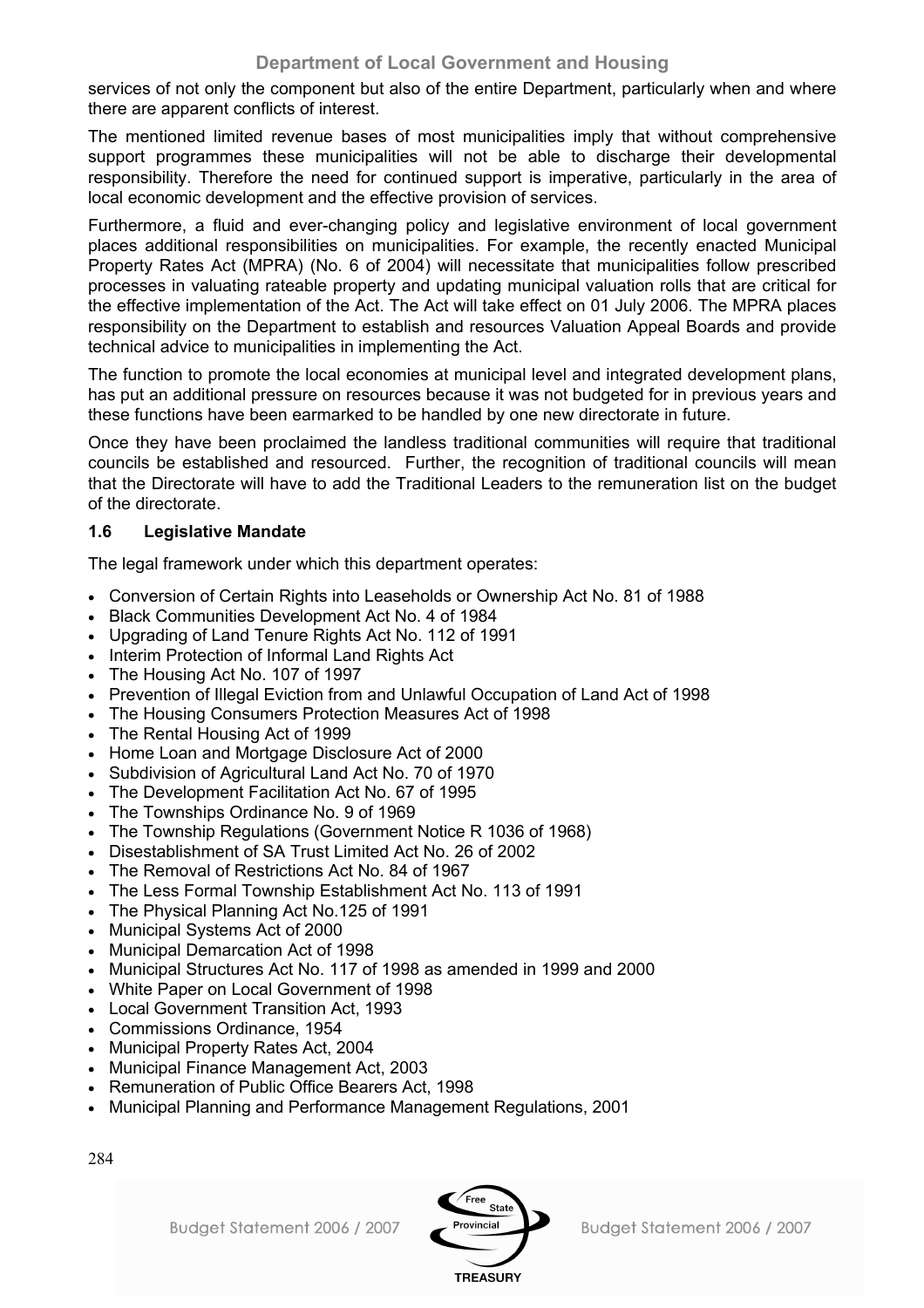- The Civil Protection Act No. 67 of 1977
- The Fund Raising Act No. 107 of 1978
- Disaster Management Act 57 of 2003
- Fire Brigade Act No. 99 of 1987
- National Veld and Forestry Act No. 101 of 1998
- The National Environmental Management Act of 1999
- Traditional Leadership and Governance Framework Act No. 41 of 2003, impacting upon
- House of Traditional Leaders Act No. 6 of 1994
- Bophuthatswana Traditional Courts Act No. 29 of 1979
- Qwa-Qwa Administration Authorities Act No. 6 of 1983
- Black Administration Act No. 38 of 1927
- Black Authorities Act No. 68 of 1951
- National Spatial Development Perspective (NSDP)

# **1.7. Strategic Goals**

- An organizationally capable and skilled Department that is supported and strengthened towards service excellence
- Enhance sustainable human settlements for communities in the Free State Province
- Accountable and sustainable local governance in the Free State Province

# **1.8. Information on external activities and events that is relevant to budget decisions**

The Breaking New Ground Housing Strategy with its demand for the development of Sustainable Human Settlements has a definite and significant impact on the budget decisions that need to be taken by and/or on this budgetary programme, thus:

The recruitment and appointment of requisite personnel for the management and monitoring of the impact of the implementation of the BNG:

- A wholesome reorganisation of the departmental structure;
- Audit of skills;
- Recruitment, placement and retention of personnel;
- Rollover of the housing fund due to insufficient human resources capacity.

The decision taken by government in 2003 of employing Community Development Workers (CDW) to ensure that South African citizens have access to services has an implication on our work since the specific role that relates to recruitment of CDW, monitoring and compiling reports on their activities has been assigned to our Department. Furthermore, the CDW programme places a responsibility on the Department to ensure that an exit and retention strategy is developed that will be used in ensuring that post-training employment opportunities are made available to CDW learners in the public service.

Furthermore the Department is expected to co-ordinate the implementation of Project Consolidate dedicated intervention by government to support municipalities with service delivery challenges. Importantly, the department through partnership with other stakeholders has to establish the Provincial Project Management Unit (PPMU) for Project Consolidate that will oversee the implementation of developed provincial and municipal action plans. Resourcing of PPMU, mobilising resources and co-ordinating activities of Project Consolidate will have a financial implication to the Department.

The work of the Commission on Traditional Leadership, disputes and claims will continue in the next financial year and will have a bearing on the budget of the Department. From 3 - 6 October 2005 the Commission investigated the Kingship of Batlokwa and Bakwena in the province. In the next financial year, the Commission will investigate the Senior Traditional Leadership and will continue with the claims. The Directorate of Traditional Affairs will support the work of the Commission.

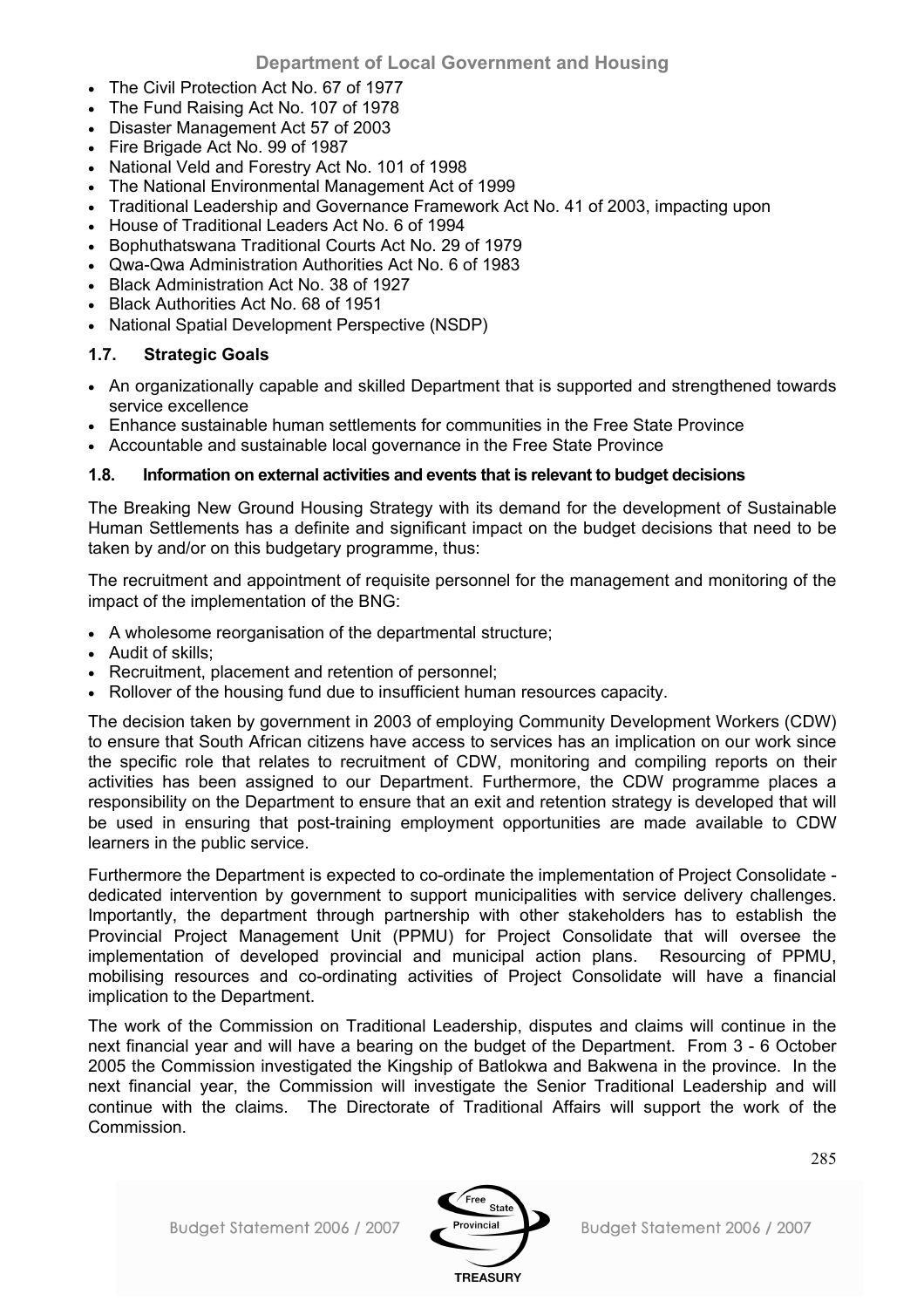# **2. Review of the current financial year**

One of the new policy priorities was to ensure that municipalities have systems in place and are capacitated to manage their finances and have effective revenue collection systems/strategies in place. Through resources rolled over from the Local Government Capacity Building Grant (LGCBG) limited technical support has been given to municipalities to deal with financial and / or administrative difficulties, and more specifically in the following matters:

- Developing/approving cash funded operational budget and a capital budget supportive of the integrated development plan and compilation of annual financial statements.
- The Department will continue to provide ongoing technical support to municipalities through the DBSA funded municipal capacity building programme.
- Continued implementing the CDW programmes. The 12-month CDW learnership programme for 95 CDW learners is coming to a close and further 198 CDW learners will be recruited to undergo the learnership. We will continue to forge partnerships, and mobilise resources for the effective implementation and co-ordination of Project Consolidate.

During the 2005/2006 financial year, a Provincial Spatial Development Framework (PSDF) in support of the Provincial Growth and Development Strategy was compiled. An extensive geographical information system, which stores and represents spatial data to support the drafting of the PSDF was developed.

The promotion of local economic development at municipal level continued through funds that were made available by Department of Provincial and Local Government directly to municipalities.

During the 2004/2005 financial year (March 2004 – February 2005) a total of 906 land development applications were received. For 2005/2006, 857 applications have already been received, with 3 months still remaining in the financial year. This culminates in a ±30% increase in applications that needs to be done in fewer towns and regional planners due to officials resigning.

# **The following has also been achieved**:

- A Provincial Housing Business Plan was developed;
- 10 Housing Sector Plans have been adopted by the respective councils;
- 60 emerging contractors were empowered of which 80% are woman driven companies;
- 50 trainers were empowered to deliver consumer education;
- Provincial norms and standards have been compiled;
- Investigations on incomplete housing units were completed in four district municipalities;
- Pilot projects were undertaken at the Xhariep district municipality to complete the incomplete houses;
- Business plans for the 17 elements of the BNG have been compiled and submitted to the National Department of Housing;
- Preparations for the accreditation of Mangaung Local Municipality are at an advanced stage;
- A project team has been established for the creation of new rental stock in Mangaung.

# **3. Outlook for the coming financial year**

The Department will strive to achieve the following in the next financial year: As a result of the BNG, the following elements will be addressed during 2006/2007:

- Eradication of informal settlements,
- Provision of Social and Economic Amenities,
- Accreditation of municipalities,
- Acquisition of suitable and well located land,
- Rectification of state financed houses built prior to 1994,
- Rectification of subsidized houses built post 1994 (1994 to March 2002).

286



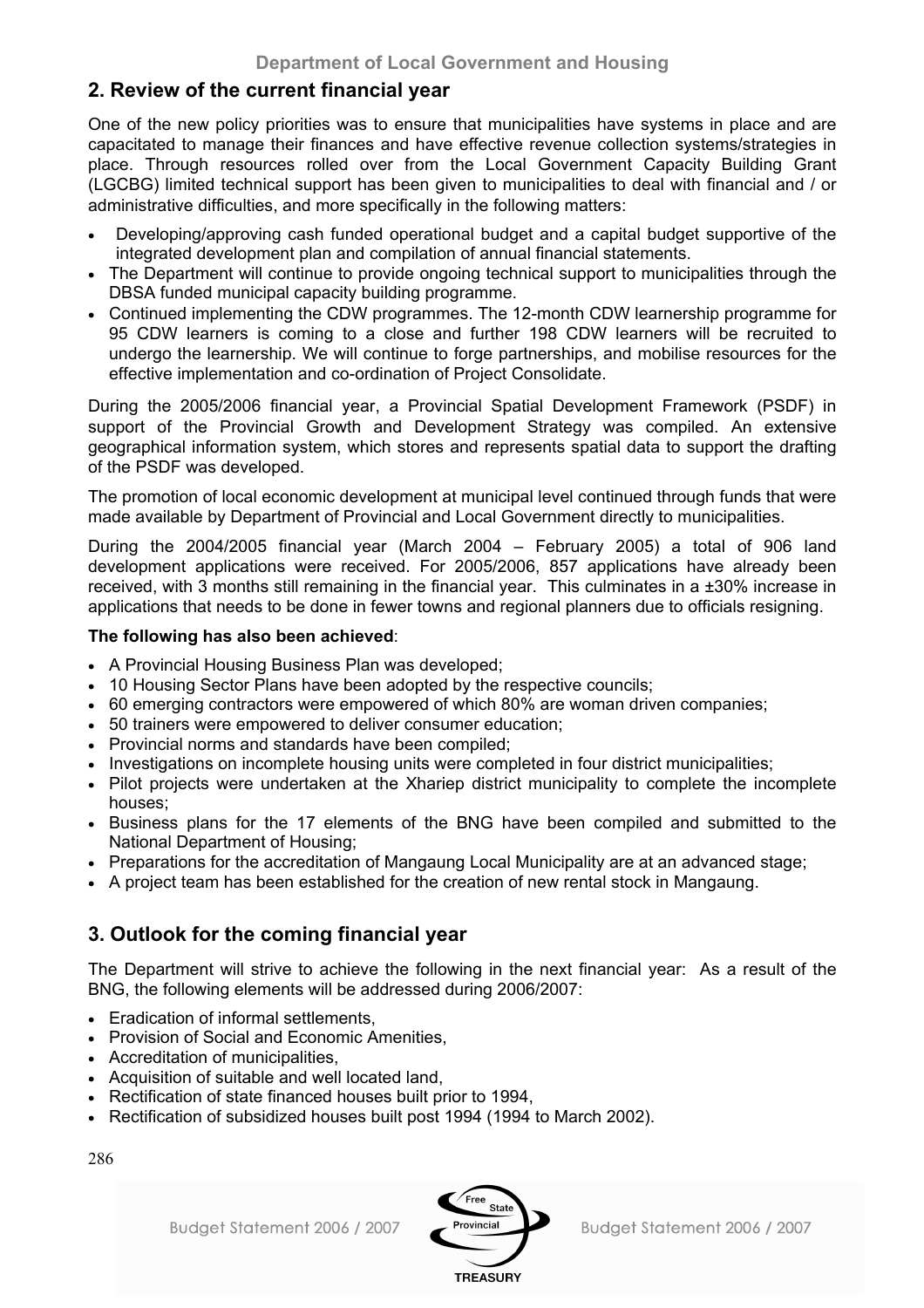The province has approximately 147 000 households residing in informal settlement and/or in shacks. To completely eradicate this number of households requires increased housing subsidy allocations as well as funds for the acquisition of land, planning and surveying, installation of physical infrastructure, provision of Social and Economic Amenities, etc. For the past 10 years, the province has been receiving fewer than 15 000 units per annum. It must be borne in mind that in nominal terms the housing backlog is constantly growing,

The accreditation of municipalities dictates that capacity be enhanced. Particularly noteworthy is the fact that such municipalities must have dedicated housing units, staffed by committed and competent cadres in relevant fields of project management, human settlement, financial management, information technology, engineering etc. Thus to acquire staff of such calibre dictates that identified municipalities must be able to afford and retain them.

# **Local government and traditional leadership institutions will be strengthened by:**

- Providing support to selected municipalities through Project Consolidate, DBSA funded municipal capacity building programmes, enhancing the institutional capacity of the Department to support municipalities;
- Partnering with districts in supporting municipalities to implement the Inter-Governmental Relations (IGR) Act;
- Continuing with partnerships with the University, DBSA and monitor the effectiveness of these partnerships;
- Continuously monitoring and reporting on best practices by municipalities;
- Facilitating payments agreements with national and provincial sector departments with municipalities;
- Supporting municipalities in implementing Municipal Finance Management and the Municipal Property Rates Acts;
- Monitoring and developing reports on the state of municipal finances in the province;
- Developing and implementing municipal revenue enhancement programmes.

## **The accountability of local government to the community and other spheres of government will be improved by:**

- Recruiting, training and facilitating the absorption and retention of CDW learners;
- Strengthening and supporting the establishment of ward committees through developing a framework for municipalities to provide resources for ward committees;
- Developing and facilitating capacity building programmes with partners; and
- Facilitating the development and conclusion of performance agreements and performance contracts for municipal managers and section 57 managers.

# **Improved municipal infrastructure and free basic services will be enhanced by:**

- Facilitating inter-municipal service delivery agreements:
- Providing strategic direction in the implementation of ISRDP and managing the contribution of sector departments;
- Continuing to co-ordinate the implementation of Project Consolidate and provincial and selected municipalities' action plans;
- Facilitating agreements with sector departments and stakeholders on providing resources; and
- Co-ordinating inter-departmental involvement and contribution to the implementation of free basic services policy.

The draft copy of the Provincial Disaster Management Plan has been circulated to the stakeholders for comments and inputs. A summit to launch the plan will be held in the 2006/07 financial year. The cost of the whole process is estimated at R200 000. The Provincial Disaster Management Centre will develop a Provincial Disaster Management Framework, which is aligned to the National Disaster Management Framework. Disaster Management stakeholders, community based organizations, traditional leaders, NGOs and the business sector will be involved in the process. This will impact on the budget of the centre.

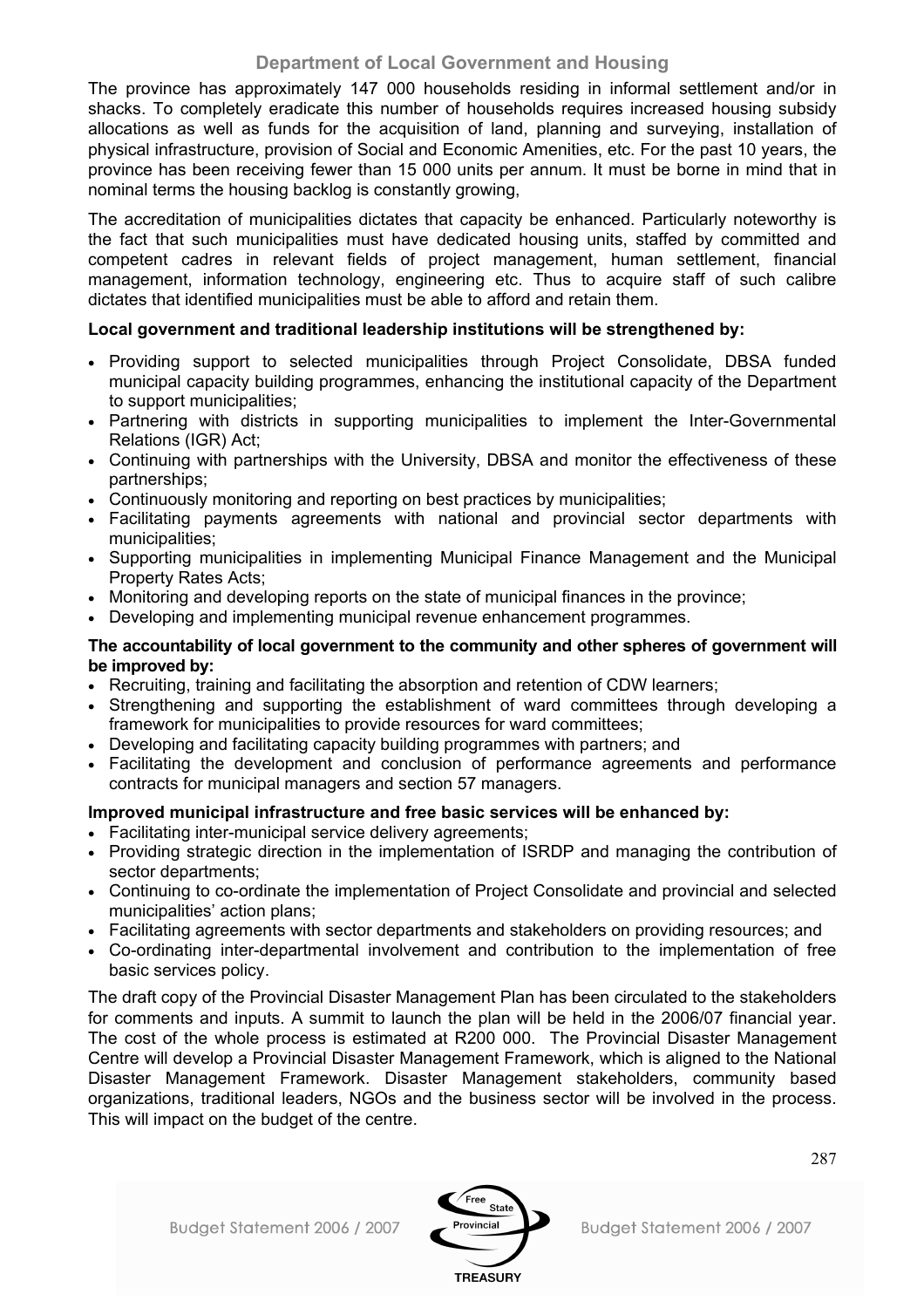The projected cost for the second phase of the Provincial Disaster Management Centre is R6 million. This includes renovations, recruitment, the appointment of personnel, and equipment. The Provincial Disaster Management Centre envisages to embark on the following projects:

- Awareness campaigns;
- Research projects:
- Benchmarking;
- Capacity building and training; and
- Road Shows.

Most of the activities performed during 2006/2007 will continue in the new financial year but additional responsibilities were added. All municipalities must have reviewed integrated development plans (IDP's) by March 2006, which include Spatial Development Frameworks. The improvement of spatial development frameworks is a priority. Municipalities will have to be assisted and capacitated in the compilation of these comprehensive future plans to promote land development planning and be in line with the principles proposed in the Land Use Management Bill.

For the next financial year (2006/2007) a review of the Free State Provincial Spatial Development Framework (PSDF) will take place. Upgrading of software and hardware will be required for the effective functioning of the GIS. If the trend of increased development continues and the number of applications keeps on rising, the department could have serious problems regarding the number of officials responsible for handling town and regional planning applications. It is therefore essential that vacant posts (in line with the new structure) are filled soon. A new component of research and training has been created.

This component will concentrate on researching pertinent land development issues and then designing policies around them. One of the first projects will be to write new land use legislation for the province. This is an important matter as the legislation used at present, dates from the sixties and does not meet new trends and expectations.

The other important aspect will be to transfer skills and knowledge to the municipalities regarding all aspects of land use management schemes and SDF's in order to plan and manage properly. The Constitution and the Municipal Systems Act also oblige the Province to train, assist and support municipalities in this regard.

Insofar as traditional affairs are concerned, the Department aims to support the institution of traditional leadership in order to enable the institution to fulfil its constitutional mandate by being custodians of communities observing customary law.

# **Challenges**

There are a number of challenges that should be tackled in 2006/2007. These are:

- Resourcing developmental local government;
- Mainstreaming of local economic development;
- Effective implementation of the new system of local government:
- Extending free basic services to the poor;
- Effective monitoring of municipal performance to ensure effective and timely support;
- Achieving municipal financial viability;
- Improving the quality of municipal leadership and technical expertise;
- Preserving the integrity of the new system of Local Government and taking decisive action against corruption;
- Evolving an effective ward committee system and promoting community participation, stabilization/ establishment of local government transformation;

Free State

**TREASURY** 

- Enhancing Disaster preparedness and the establishment of Disaster Management Centres;
- Establishing and resourcing traditional local houses;

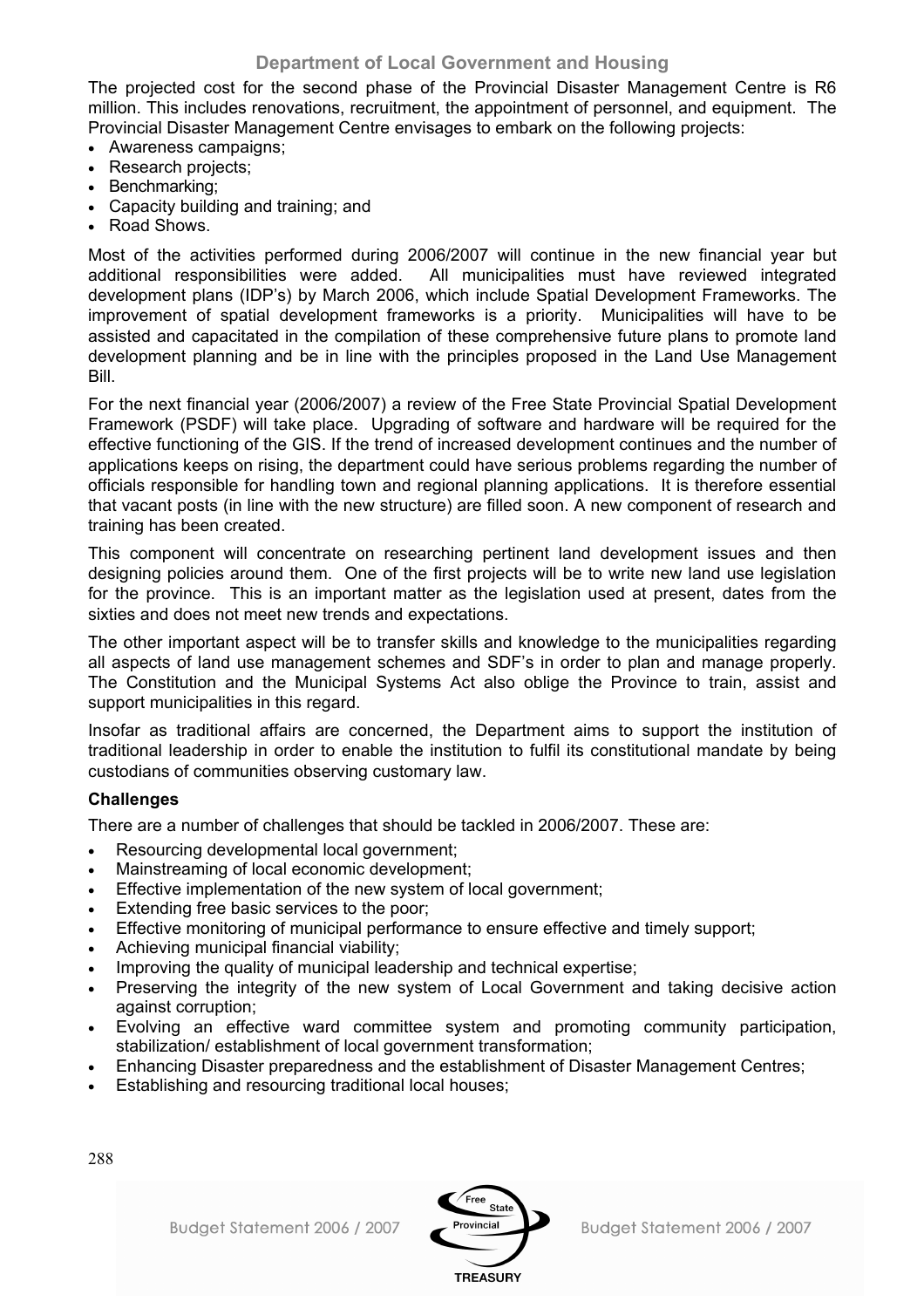- Support and monitor the implementation of the Municipal Finance Management and the Property Rates Acts;
- Forging effective partnership for service (ISRDP) and involvement of traditional leadership in municipal governance;
- Developing and implementing municipal support programmes and interventions.

Due to budgetary constraints the department could not complete the second phase of the Provincial Disaster Management Centre, retention policy of disaster management volunteers, coordination of disaster management activities in the districts, recruitment and appointment of disaster management personnel and incorporation of municipal disaster management plans into IDP's.

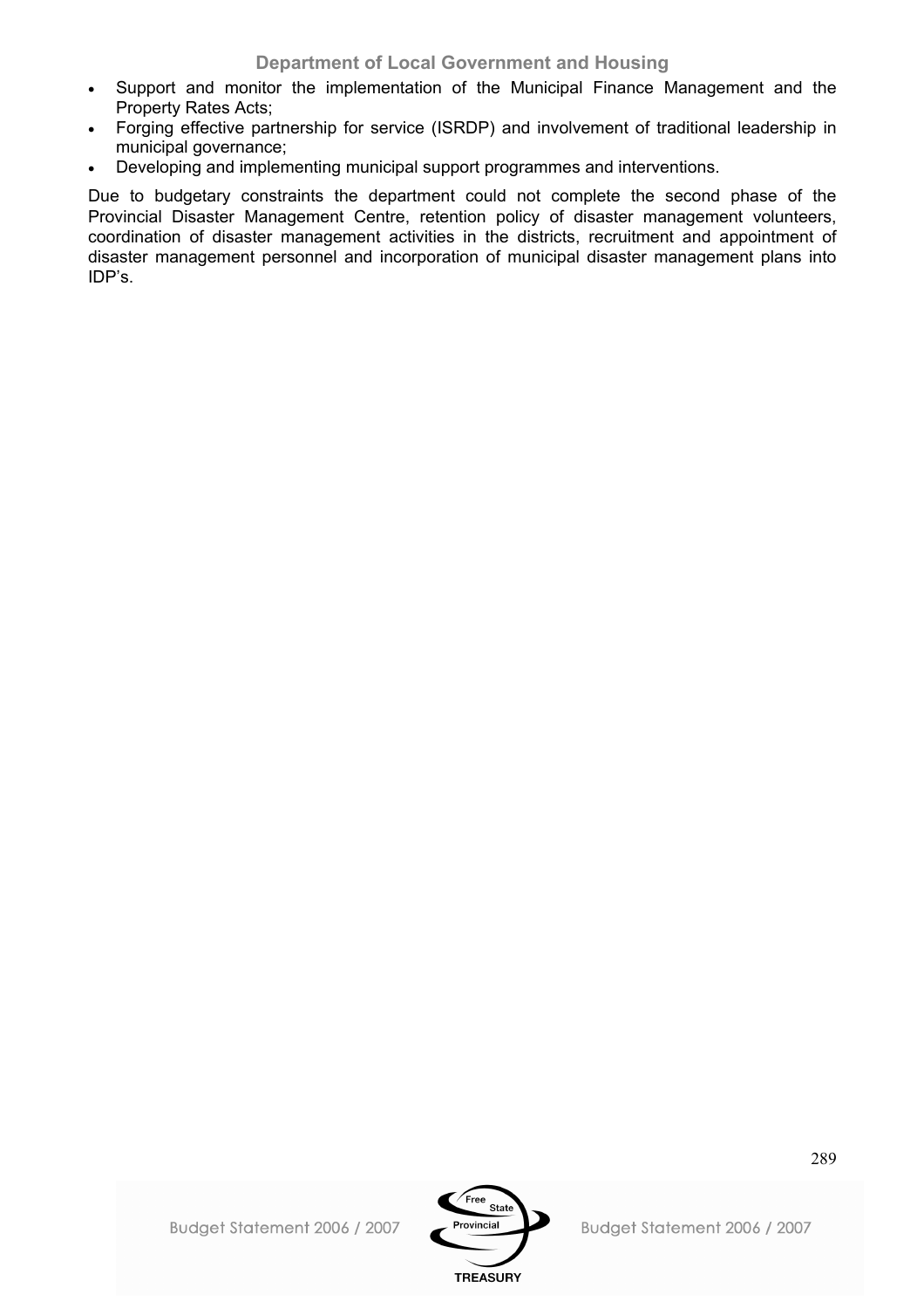# **4. Receipts and financing**

# **4.1 Summary of receipts**

The following sources of funding are used for the Vote:

# **Table 2.1: Summary of receipts: Local Government and Housing**

|                       | <b>Outcome</b> |                |                | Main          | <b>Adjusted</b> | <b>Revised</b> |         |                      |         |  |
|-----------------------|----------------|----------------|----------------|---------------|-----------------|----------------|---------|----------------------|---------|--|
|                       | <b>Audited</b> | <b>Audited</b> | <b>Audited</b> | appropriation | appropriation   | estimates      |         | Medium termestimates |         |  |
| Rthousand             | 2002/03        | 2003/04        | 2004/05        |               | 2005/06         |                | 2006/07 | 2007/08              | 2008/09 |  |
| Equitable share       | 120,947        | 146.438        | 145,280        | 129.126       | 142,046         | 142.046        | 175.711 | 183,997              | 195.547 |  |
| Conditional grants    | 354.756        | 397,374        | 599,210        | 408.093       | 507,880         | 507,880        | 522.601 | 653.293              | 717.770 |  |
| Own revenue           | 21.144         | 17,306         | 19,000         | 19,500        | 19,500          | 19,500         | 19.750  | 20,738               | 21,860  |  |
| <b>Total receipts</b> | 496,847        | 561.118        | 763,490        | 556,719       | 669.426         | 669,426        | 718,062 | 858,028              | 935,177 |  |

# **4.2 Departmental receipts collection**

**Table 2.2: Departmental receipts: Local Government and Housing**

|                                                          | Outcome |         | <b>Main</b> |               | <b>Revised</b>            |          |         |                       |         |
|----------------------------------------------------------|---------|---------|-------------|---------------|---------------------------|----------|---------|-----------------------|---------|
|                                                          | Audited | Audited | Audited     | appropriation | Adjusted<br>appropriation | estimate |         | Medium-term estimates |         |
| R thousand                                               | 2002/03 | 2003/04 | 2004/05     |               | 2005/06                   |          | 2006/07 | 2007/08               | 2008/09 |
| Tax receipts                                             |         |         |             |               |                           |          |         |                       |         |
| Sales of goods and services other than<br>capital assets | 763     | 955     | 1,665       | 1.315         | 2,310                     | 2,465    | 1,425   | 1,540                 | 1,555   |
| Transfers received                                       |         |         |             |               |                           |          |         |                       |         |
| Fines, penalties and forfeits                            |         |         |             |               |                           |          |         |                       |         |
| Interest, dividends and rent on land                     | 11      | 35      | 3           |               |                           |          |         |                       |         |
| Sales of capital assets                                  |         |         |             |               |                           |          |         |                       |         |
| Financial transactions in assets and liabilities         |         |         |             |               |                           |          |         |                       |         |
| <b>Total payments and estimates</b>                      | 774     | 990     | 1,668       | 1,315         | 2,310                     | 2,465    | 1,425   | 1,540                 | 1,555   |

# **5. Payment summary**

# **5.1 Key assumptions**

- The changing structure of the department
- Salary increase of 5, 5 % for 2006/2007, 4, 8 % in 2007/2008 and 4, 5 % in 2008/2009 financial
- The merger of the Human Settlement and Redevelopment Grant and Housing expenditure to form the Integrated Housing and Human Settlement Development Grant



**TREASURY**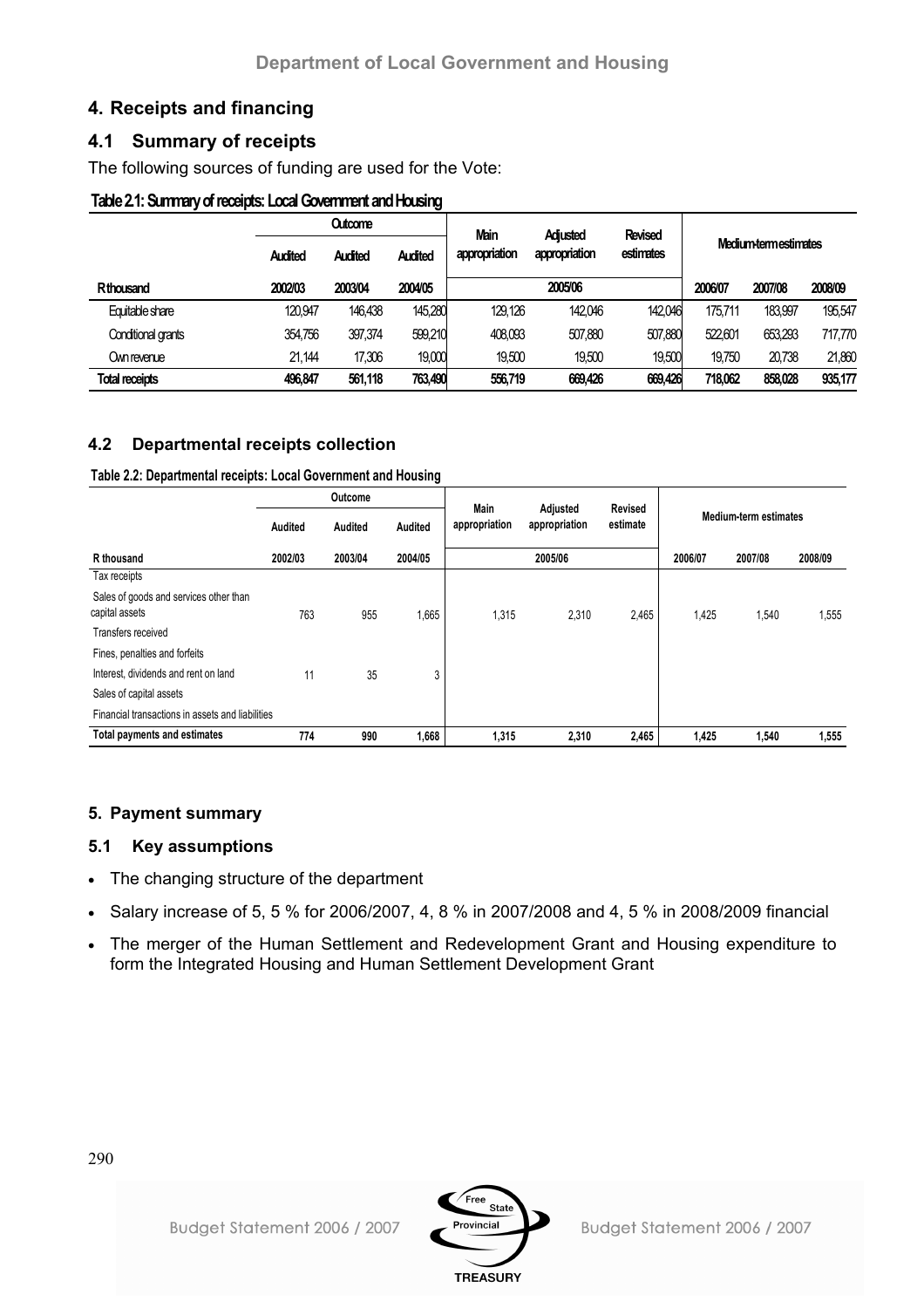### **5.2 Programme summary**

**Table 2.3: Summary of payments and estimates: Local Government and Housing**

| Outcome                      |                |         | Main    | Adiusted      | Revised       |          |         |                       |         |
|------------------------------|----------------|---------|---------|---------------|---------------|----------|---------|-----------------------|---------|
|                              | <b>Audited</b> | Audited | Audited | appropriation | appropriation | estimate |         | Medium-term estimates |         |
| R thousand                   | 2002/03        | 2003/04 | 2004/05 |               | 2005/06       |          | 2006/07 | 2007/08               | 2008/09 |
| 1: Administration            | 39.414         | 32.428  | 32.522  | 41.833        | 41.473        | 38.473   | 57.273  | 61.101                | 61,996  |
| 2: Housing                   | 347.411        | 395.658 | 541.299 | 469.439       | 560,957       | 558,401  | 574.531 | 708.526               | 783,105 |
| 3: Local Government          | 25,023         | 65.660  | 58.187  | 45.447        | 66.996        | 64.419   | 86.258  | 88.401                | 90,076  |
| Total payments and estimates | 411.848        | 493.746 | 632,008 | 556,719       | 669,426       | 661,293  | 718.062 | 858.028               | 935,177 |

# **5.3 Summary of economic classification**

**Table 2.4: Summary of payments and estimates by economic classification: Local Government and Housing**

|                                                  | Outcome |         |         |                       |                           |                            |         |                              |         |
|--------------------------------------------------|---------|---------|---------|-----------------------|---------------------------|----------------------------|---------|------------------------------|---------|
|                                                  | Audited | Audited | Audited | Main<br>appropriation | Adjusted<br>appropriation | <b>Revised</b><br>estimate |         | <b>Medium-term estimates</b> |         |
| R thousand                                       | 2002/03 | 2003/04 | 2004/05 |                       | 2005/06                   |                            | 2006/07 | 2007/08                      | 2008/09 |
| <b>Current payments</b>                          | 80,043  | 99,934  | 107,802 | 112,682               | 137,456                   | 130,426                    | 157,629 | 166,652                      | 172,615 |
| Compensation of employees                        | 44.446  | 50.215  | 60,462  | 73.699                | 70.180                    | 64,115                     | 88,781  | 94,301                       | 99,412  |
| Goods and services                               | 35,597  | 49,719  | 47,267  | 38,983                | 67,276                    | 66,311                     | 68,848  | 72,351                       | 73,203  |
| Interest and rent on land                        |         |         |         |                       |                           |                            |         |                              |         |
| Financial transactions in assets and liabilities |         |         | 73      |                       |                           |                            |         |                              |         |
| Unauthorized expenditure                         |         |         |         |                       |                           |                            |         |                              |         |
| <b>Transfers and subsidies</b>                   | 331,805 | 390,104 | 522,997 | 436,906               | 524,952                   | 524,799                    | 552,676 | 683,733                      | 754,954 |
| Provinces and municipalities                     | 44,090  | 64,701  | 72,124  | 35,572                | 54,275                    | 54,274                     | 27,576  | 28,928                       | 29,326  |
| Departmental agencies and accounts               |         |         |         |                       |                           |                            |         |                              |         |
| Universities and technikons                      |         |         | 1,099   | 1.100                 | 1.100                     | 1,100                      | 1.100   | 1,100                        | 1,100   |
| Public corporations and private enterprises      |         |         |         |                       |                           |                            |         |                              |         |
| Non-profit institutions                          |         |         | 544     | 824                   | 624                       | 624                        | 824     | 875                          | 875     |
| Households                                       | 287,715 | 325,403 | 449,230 | 399,410               | 468,953                   | 468,801                    | 523,176 | 652,830                      | 723,653 |
| Payments for capital assets                      | ٠       | 3,708   | 1,209   | 7,131                 | 7,018                     | 6,068                      | 7,757   | 7,643                        | 7,608   |
| Buildings and fixed structures                   |         |         |         |                       |                           |                            |         |                              |         |
| Machinery and equipment                          |         | 3,708   | 1,209   | 7,131                 | 7,018                     | 6,068                      | 7,757   | 7,643                        | 7,608   |
| Cultivated assets                                |         |         |         |                       |                           |                            |         |                              |         |
| Software and other intangible assets             |         |         |         |                       |                           |                            |         |                              |         |
| Land and subsoil assets                          |         |         |         |                       |                           |                            |         |                              |         |
| Total economic classification:                   | 411,848 | 493,746 | 632,008 | 556,719               | 669,426                   | 661,293                    | 718,062 | 858,028                      | 935,177 |

# **5.4 Transfers to Local Government**

**Table 2.5: Summary of departmental transfers to local government by category**

|                              | <b>Outcome</b> |         | Main    |               |                           |                     |         |                       |         |
|------------------------------|----------------|---------|---------|---------------|---------------------------|---------------------|---------|-----------------------|---------|
|                              | Audited        | Audited | Audited | appropriation | Adjusted<br>appropriation | Revised<br>estimate |         | Medium-term estimates |         |
| R thousand                   | 2002/03        | 2003/04 | 2004/05 |               | 2005/06                   |                     | 2006/07 | 2007/08               | 2008/09 |
| Category B                   |                | 57,911  | 65.478  | 30,605        | 45.691                    | 45.691              | 9,511   | 9,188                 |         |
| Category C                   |                | 4,096   | 3,738   | 541           | 1,987                     | 1,986               | 569     | 589                   | 282     |
| Unallocated funds            | 44.090         | 2.694   | 2,908   | 4.426         | 6,597                     | 6,597               | 17.496  | 19,151                | 29,044  |
| Total payments and estimates | 44.090         | 64,701  | 72.124  | 35.572        | 54.275                    | 54,274              | 27.576  | 28.928                | 29,326  |

291

Budget Statement 2006 / 2007

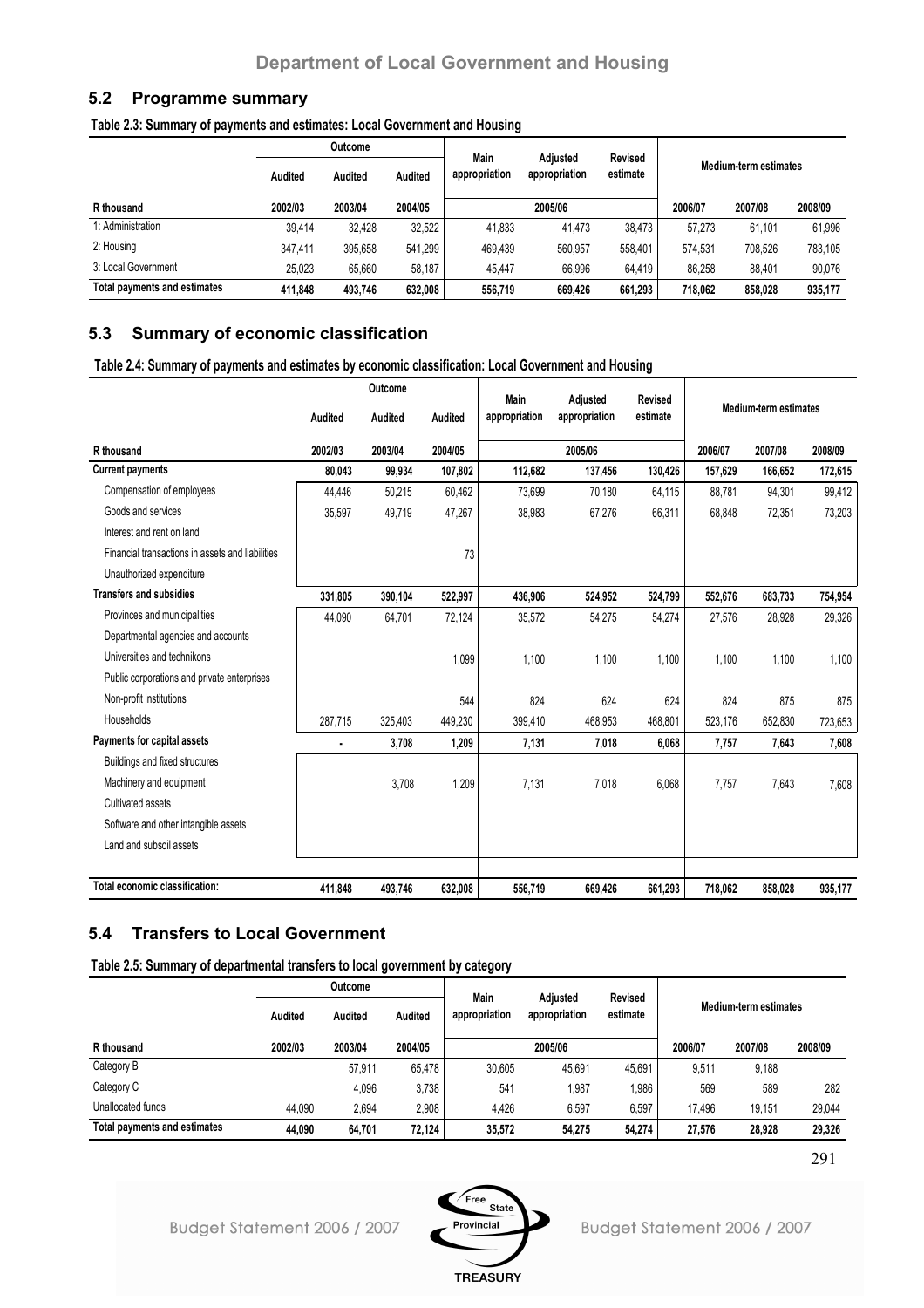# **6. Programme description**

# **Programme 1: Administration**

# **Aim**

The aim of this programme is to gear up and support the Department on matters related to the effective and efficient functioning of the Department.

# **Programme description**

# **The Programme consists of the following:**

Office of the MEC

Office of the HoD

Corporate Services

Support Services, including the following:

- Security Management / Anti-Corruption
	- Human Resources and Organizational Development
	- Departmental Planning and Performance Management
	- Communication and Information Technology
	- Legal Services
- Finance, including the following:
	- Financial Management
	- Supply Chain Management
	- Internal Audit

### **Table 2.6: Summary of payments and estimates: Programme 1: Administration**

| Outcome                      |                | Main    | Revised        |               |                           |          |         |                              |         |
|------------------------------|----------------|---------|----------------|---------------|---------------------------|----------|---------|------------------------------|---------|
|                              | <b>Audited</b> | Audited | <b>Audited</b> | appropriation | Adiusted<br>appropriation | estimate |         | <b>Medium-term estimates</b> |         |
| R thousand                   | 2002/03        | 2003/04 | 2004/05        |               | 2005/06                   |          | 2006/07 | 2007/08                      | 2008/09 |
| 1. MEC                       | 2,019          | 3,009   | 3.444          | 4,714         | 5,624                     | 5,654    | 6,393   | 6,047                        | 6,232   |
| 2. Corporate Services        | 37,395         | 29,419  | 29,005         | 37.119        | 35,849                    | 32.819   | 50.880  | 55,054                       | 55,764  |
| Theft and losses             |                |         | 73             |               |                           |          |         |                              |         |
| Total payments and estimates | 39.414         | 32.428  | 32,522         | 41.833        | 41.473                    | 38.473   | 57.273  | 61.101                       | 61.996  |

### **Table 2.7: Summary of payments and estimates by economic classification: Programme 1: Administration**

|                                                  | Outcome        |         |         |                       |                           |                            |         |                       |         |
|--------------------------------------------------|----------------|---------|---------|-----------------------|---------------------------|----------------------------|---------|-----------------------|---------|
|                                                  | Audited        | Audited | Audited | Main<br>appropriation | Adjusted<br>appropriation | <b>Revised</b><br>estimate |         | Medium-term estimates |         |
| R thousand                                       | 2002/03        | 2003/04 | 2004/05 |                       | 2005/06                   |                            | 2006/07 | 2007/08               | 2008/09 |
| <b>Current payments</b>                          | 39,414         | 31,507  | 31,999  | 39,070                | 39,210                    | 36,527                     | 50,393  | 53,978                | 55,018  |
| Compensation of employees                        | 14,467         | 13,628  | 18,246  | 21,595                | 19,595                    | 17,739                     | 25,512  | 29,410                | 30,582  |
| Goods and services                               | 24,947         | 17,879  | 13,680  | 17,475                | 19,615                    | 18,788                     | 24,881  | 24,568                | 24,436  |
| Financial transactions in assets and liabilities |                |         | 73      |                       |                           |                            |         |                       |         |
| <b>Transfers and subsidies</b>                   |                | ٠       | 139     | 261                   | 261                       | 174                        | 3,337   | 3,608                 | 3,654   |
| Provinces and municipalities                     |                |         | 53      | 51                    | 51                        | 51                         | 72      | 33                    | 79      |
| Departmental agencies and accounts               |                |         |         |                       |                           |                            |         |                       |         |
| Households                                       |                |         | 86      | 210                   | 210                       | 123                        | 3,265   | 3,575                 | 3,575   |
| Payments for capital assets                      | $\blacksquare$ | 921     | 384     | 2,502                 | 2,002                     | 1,772                      | 3,543   | 3,515                 | 3,324   |
| Buildings and fixed structures                   |                |         |         |                       |                           |                            |         |                       |         |
| Machinery and equipment                          |                | 921     | 384     | 2,502                 | 2,002                     | 1,772                      | 3,543   | 3,515                 | 3,324   |
| Land and subsoil assets                          |                |         |         |                       |                           |                            |         |                       |         |
|                                                  |                |         |         |                       |                           |                            |         |                       |         |
| Total economic classification:                   | 39,414         | 32,428  | 32,522  | 41,833                | 41,473                    | 38,473                     | 57,273  | 61,101                | 61,996  |

<sup>292</sup>

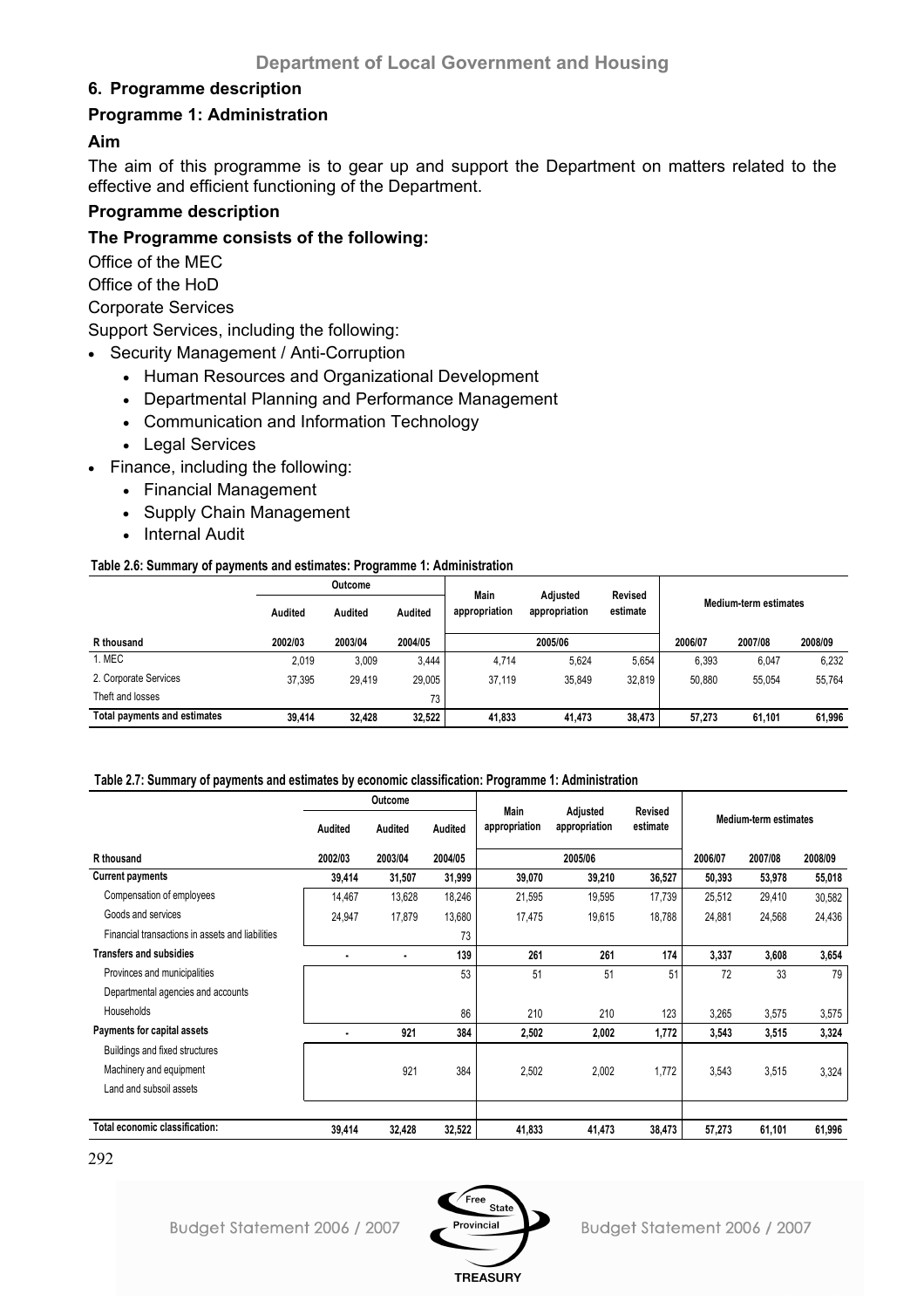# **Policies, Priorities and Strategic Objectives:**

# **Strategic goal 1**

• An organizationally capable and skilled Department that is supported and strengthened towards service excellence

# **Strategic Objectives:**

- To create and sustain a working environment in the department conducive to an accelerated delivery of services
- To articulate and entrench Batho Pele principles and build a culture of high performance within the Department
- To ensure that the budget of the Department is planned, managed and spent in line with the service delivery challenges facing the Department
- To enhance the provisioning and management of procurement within the Department in line with national and provincial imperatives

# **Programme 2: Housing**

# **Aim**

The aim of the programme is to manage housing delivery, development and sustainable infrastructural delivery.

# **Programme description**

The Programme consists of the following functions:

- Housing performance/subsidy administration
- Urban renewal and human settlement
- Housing planning and research
- Facilitation of the provision of effectively managed institutional housing in areas where there is high demand
- Facilitate housing capacity building
- Effective contract management
- Housing asset management

# **Table 2.8: Summary of payments and estimates: Programme 2: Housing**

|                                     | Outcome |         | <b>Main</b> | Adiusted      | Revised       |          |                       |         |         |
|-------------------------------------|---------|---------|-------------|---------------|---------------|----------|-----------------------|---------|---------|
|                                     | Audited | Audited | Audited     | appropriation | appropriation | estimate | Medium-term estimates |         |         |
| R thousand                          | 2002/03 | 2003/04 | 2004/05     |               | 2005/06       |          | 2006/07               | 2007/08 | 2008/09 |
| 1. Housing Planning and Research    | 43.733  | 7.105   | 12,087      | 9.207         | 12.507        | 11,541   | 13.350                | 11.870  | 12,111  |
| 2. Housing Performance/Subsidy      | 303.678 | 388,553 | 462,715     | 418.678       | 491.191       | 490,901  | 552.122               | 685.765 | 759,858 |
| 3. Housing Asset Management         |         |         | 4,819       | 9.223         | 6,883         | 5,583    | 9.059                 | 10.891  | 11.136  |
| *Urban Renewal and Human Settlement |         |         | 61.678      | 32.331        | 50.376        | 50,376   |                       |         |         |
| Total payments and estimates        | 347.411 | 395.658 | 541,299     | 469.439       | 560.957       | 558,401  | 574.531               | 708.526 | 783,105 |

**TREASURY**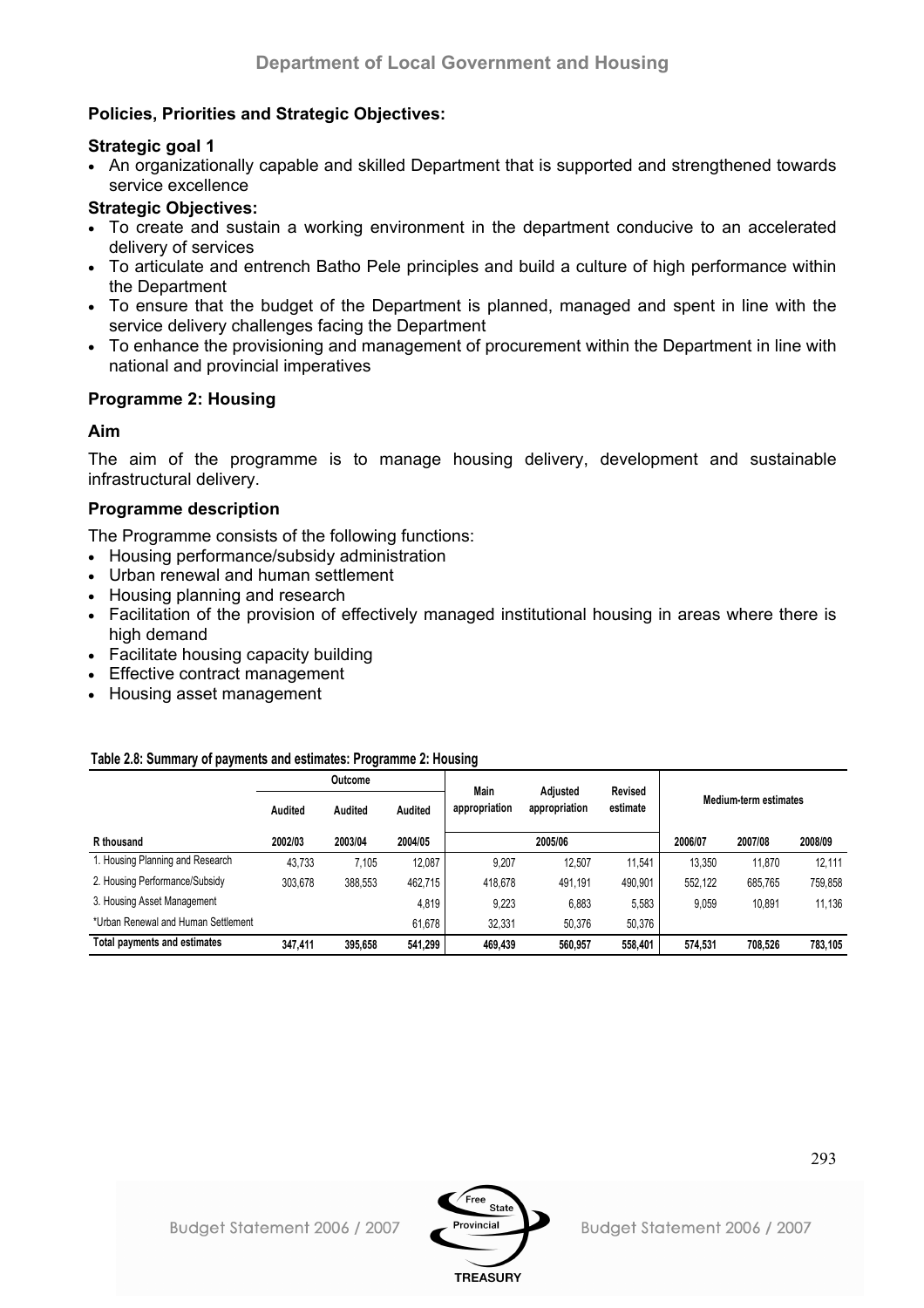|                                                  |                | Outcome |         |                       |                           |                            |         |                              |         |
|--------------------------------------------------|----------------|---------|---------|-----------------------|---------------------------|----------------------------|---------|------------------------------|---------|
|                                                  | <b>Audited</b> | Audited | Audited | Main<br>appropriation | Adjusted<br>appropriation | <b>Revised</b><br>estimate |         | <b>Medium-term estimates</b> |         |
| R thousand                                       | 2002/03        | 2003/04 | 2004/05 |                       | 2005/06                   |                            | 2006/07 | 2007/08                      | 2008/09 |
| <b>Housing Planning and Research</b>             | 43,733         | 7,105   | 12,087  | 9,207                 | 12,507                    | 11,541                     | 13,350  | 11,870                       | 12,111  |
| Administration services                          | 43,733         | 7,105   | 8,080   | 7,057                 | 8,434                     | 7,468                      | 11,010  | 9,273                        | 9,599   |
| <b>Planning Capacity Building</b>                |                |         | 1,997   |                       | 1,923                     | 1,923                      |         |                              |         |
| Research                                         |                |         | 10      |                       |                           |                            |         |                              |         |
| Municipal Support (CSIR)                         |                |         | 2,000   | 2,150                 | 2,150                     | 2,150                      | 2,340   | 2,597                        | 2,512   |
| <b>Housing Performance/Subsidy</b>               | 303,678        | 388,553 | 462,715 | 418,678               | 491,191                   | 490,901                    | 552,122 | 685,765                      | 759,858 |
| Subsidy Administration                           | 303,678        | 388,553 | 13,765  | 20,060                | 23,060                    | 22,770                     | 25,790  | 36,822                       | 40,094  |
| Project Linked                                   |                |         | 404,917 | 203,345               | 275,858                   | 275,858                    | 305,611 | 435,914                      | 506,735 |
| People's Housing Process                         |                |         | 36,271  | 156,219               | 156,219                   | 156,219                    | 165,592 | 173,870                      | 173,870 |
| Discount Benefit Scheme                          |                |         | 142     | 1,810                 | 1,810                     | 1,810                      | 1,500   | 1,000                        | 1,000   |
| <b>Hostel Upgrading</b>                          |                |         |         | 3,906                 | 3,906                     | 3,906                      | 4,000   | 4,350                        | 4,350   |
| Disaster Management Emergency                    |                |         |         | 11,716                | 11,716                    | 11,716                     | 12,419  | 10,000                       | 10,000  |
| Institutional Subsidy                            |                |         |         | 11,717                | 11,717                    | 11,717                     | 12,000  | 10,000                       | 10,000  |
| <b>Individual Subsidy</b>                        |                |         | 1,272   | 3,000                 | 3,000                     | 3,000                      | 14,339  | 9,459                        | 9,459   |
| <b>Rural Housing</b>                             |                |         | 6,348   | 3,905                 | 3,905                     | 3,905                      | 4,140   | 4,350                        | 4,350   |
| Maintenance Housing                              |                |         |         | 3,000                 |                           |                            |         |                              |         |
| Urban Renewal (Informal Settlement)              |                |         |         |                       |                           |                            | 6,731   |                              |         |
| <b>Capacity Buidling</b>                         |                |         |         |                       |                           |                            |         |                              |         |
| Urban Renewal and Human Settlement Redevelopment |                |         | 61,678  | 32,331                | 50,376                    | 50,376                     |         |                              |         |
| Urban Renewal (Informal Settlement)              |                |         | 5,763   | 6,350                 | 8,709                     | 8,709                      |         |                              |         |
| Human Settlement                                 |                |         | 15,443  | 9,475                 | 20,683                    | 20,683                     |         |                              |         |
| Provincial Infrastructure                        |                |         | 32,496  | 16,506                | 17,980                    | 17,980                     |         |                              |         |
| <b>Capacity Buidling</b>                         |                |         | 7,976   |                       | 3,004                     | 3,004                      |         |                              |         |
| <b>Housing Asset Management</b>                  |                |         | 4,819   | 9,223                 | 6,883                     | 5,583                      | 9,059   | 10,891                       | 11,136  |
| <b>Administration services</b>                   |                |         | 3,151   | 7,462                 | 5,122                     | 3,822                      | 7,190   | 8,976                        | 9,108   |
| Maintenance                                      |                |         | 168     | 178                   | 178                       | 178                        | 187     | 200                          | 214     |
| Sales of Rental Stock                            |                |         | 30      | 32                    | 32                        | 32                         | 36      | 40                           | 42      |
| Management of Rental Stock                       |                |         | 170     | 180                   | 180                       | 180                        | 189     | 200                          | 214     |
| <b>Rental Tribunal</b>                           |                |         | 1,000   | 1.041                 | 1,041                     | 1,041                      | 1,109   | 1,115                        | 1,180   |
| Management of Assets                             |                |         | 100     | 110                   | 110                       | 110                        | 116     | 120                          | 128     |
| <b>Land Administratrion</b>                      |                |         | 200     | 220                   | 220                       | 220                        | 232     | 240                          | 250     |
| <b>Total payments and estimates</b>              | 347,411        | 395,658 | 541,299 | 469,439               | 560,957                   | 558,401                    | 574,531 | 708,526                      | 783,105 |

# **Table 2.9: Summary of payments and estimates per sub-programme: Programme 2: Housing**

*\*Urban Renewal and Human Settlement Redevelopment will be phased out in the 2006/2007 financial year.*

294



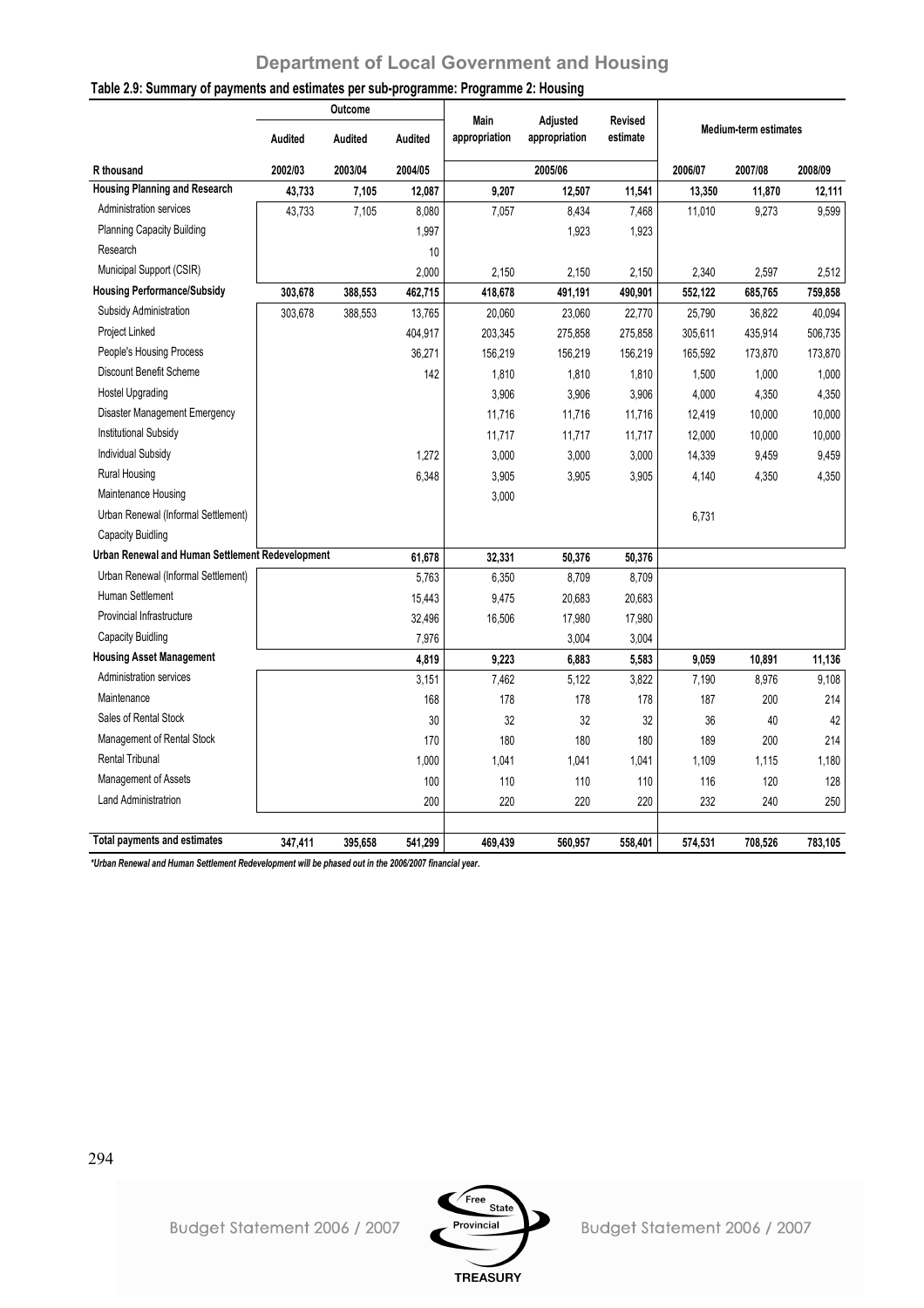|                                                  | <b>Outcome</b> |         |         |                       |                           |                            |                       |         |         |
|--------------------------------------------------|----------------|---------|---------|-----------------------|---------------------------|----------------------------|-----------------------|---------|---------|
|                                                  | Audited        | Audited | Audited | Main<br>appropriation | Adjusted<br>appropriation | <b>Revised</b><br>estimate | Medium-term estimates |         |         |
| R thousand                                       | 2002/03        | 2003/04 | 2004/05 |                       | 2005/06                   |                            | 2006/07               | 2007/08 | 2008/09 |
| <b>Current payments</b>                          | 15,606         | 23,380  | 29,157  | 34,513                | 38,241                    | 36,305                     | 43,516                | 47,667  | 51,174  |
| Compensation of employees                        | 10,117         | 14,551  | 17,840  | 21,614                | 19,959                    | 18,043                     | 23,366                | 25,481  | 27,462  |
| Goods and services                               | 5,489          | 8,829   | 11,317  | 12,899                | 18,282                    | 18,262                     | 20,150                | 22,186  | 23,712  |
| Financial transactions in assets and liabilities |                |         |         |                       |                           |                            |                       |         |         |
| <b>Transfers and subsidies</b>                   | 331,805        | 370,932 | 511,842 | 432,311               | 520,209                   | 520,209                    | 527,672               | 657,356 | 728,267 |
| Provinces and municipalities                     | 44,090         | 45,529  | 61,743  | 32,411                | 50,456                    | 50,456                     | 6,811                 | 7,151   | 7,239   |
| Universities and technikons                      |                |         | 1,099   | 1,100                 | 1,100                     | 1,100                      | 1,100                 | 1,100   | 1,100   |
| Households                                       | 287,715        | 325,403 | 449,000 | 398,800               | 468,653                   | 468,653                    | 519,761               | 649,105 | 719,928 |
| Payments for capital assets                      |                | 1,346   | 300     | 2,615                 | 2,507                     | 1,887                      | 3,343                 | 3,503   | 3,664   |
| Buildings and fixed structures                   |                |         |         |                       |                           |                            |                       |         |         |
| Machinery and equipment                          |                | 1,346   | 300     | 2,615                 | 2,507                     | 1,887                      | 3,343                 | 3,503   | 3,664   |
| Land and subsoil assets                          |                |         |         |                       |                           |                            |                       |         |         |
| Total economic classification:                   | 347,411        | 395,658 | 541,299 | 469,439               | 560,957                   | 558,401                    | 574,531               | 708,526 | 783,105 |

### **Table 2.10: Summary of payments and estimates by economic classification: Programme 2: Housing**

# **Policies, Priorities and Strategic Objectives:**

The following strategic goal and strategic objectives have been identified for the next 5 years.

# **Strategic Goal 2:**

• Enhanced Sustainable Human Settlements to communities in the Free State Province.

# **Strategic Objectives:**

- Effective and proper planning of housing projects for sustainable human settlements
- Improved access to housing subsidies for qualifying beneficiaries
- Increased quality social and medium density housing
- Dysfunctional human settlement areas are rehabilitated and integrated
- Housing capacity building to targeted clients is facilitated annually
- Effective and proper management of housing assets (old and new business)
- Ensure effective contract management
- Effective housing policy formulation
- Effective housing performance management

### **Service delivery measures**

| Output type                                                                             | <b>Performance measures</b>                                                                                                           |                          | <b>Performance Targets</b><br>2006/2007<br><b>Estimate</b><br>60%<br>100%<br>9 0 0 0<br>80% |  |  |
|-----------------------------------------------------------------------------------------|---------------------------------------------------------------------------------------------------------------------------------------|--------------------------|---------------------------------------------------------------------------------------------|--|--|
|                                                                                         |                                                                                                                                       | 2005/2006 Est.<br>actual |                                                                                             |  |  |
| To customise and implement the<br>provincial Multi-Year Housing Delivery<br>Plan        | Successful implementation of customised<br>Multi-Year Housing Delivery Plan<br>Development of a Provincial Multi-Year<br>Housing Plan | 25%<br>100%              |                                                                                             |  |  |
| To provide subsidies to qualifying<br>beneficiaries under various housing<br>programmes | Quality housing units provided<br>Updated living waiting lists                                                                        | 12 000<br>N.A.           |                                                                                             |  |  |

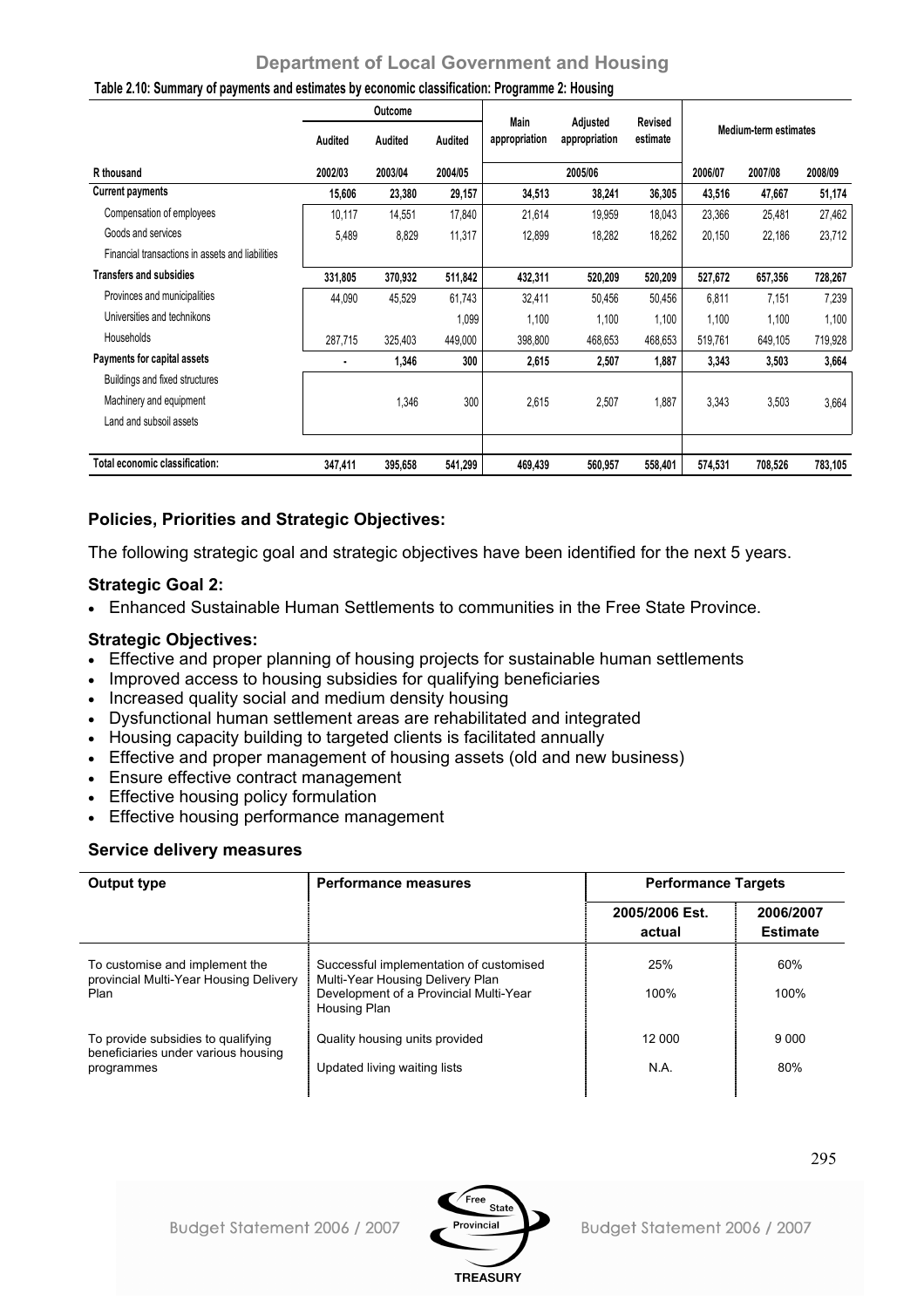| <b>Output type</b>                                                                                         | <b>Performance measures</b>                                                                                                                   | <b>Performance Targets</b>      |                                 |
|------------------------------------------------------------------------------------------------------------|-----------------------------------------------------------------------------------------------------------------------------------------------|---------------------------------|---------------------------------|
|                                                                                                            |                                                                                                                                               | 2005/2006 Est.                  | 2006/2007                       |
| To monitor and report on housing                                                                           | Expenditure on housing projects according to                                                                                                  | actual<br>N.A.                  | <b>Estimate</b><br>50%          |
| projects performance through<br>effective Project management                                               | the cash flow projection and construction<br>programme                                                                                        |                                 |                                 |
|                                                                                                            | Adherence to project management principles                                                                                                    | 100%                            | 100%                            |
| To enforce and verify quality in<br>housing delivery                                                       | Provincial norms and standards synchronised,<br>adopted and implemented                                                                       | 100%                            | 100%                            |
|                                                                                                            | Remedial measures successfully implemented<br>towards enhancing previously constructed<br>houses from the period 1994 to 2002 (RDP<br>Houses) | Audit completed                 | 500                             |
|                                                                                                            | Decrease in project quality complaints and<br>problems                                                                                        | N.A.                            | 25%                             |
| To manage the ranking and                                                                                  | Ranking of contractors                                                                                                                        | N.A.                            | 100%                            |
| assessment of contractors and<br>Professionals                                                             | 100% Assessment of professionals<br>Accurate database of contractors                                                                          | N.A.<br>N.A.                    | 100%<br>100%                    |
|                                                                                                            |                                                                                                                                               |                                 |                                 |
| To promote the implementation of<br>EPWP principles in housing projects                                    | Selected housing projects comply with EPWP<br>guidelines                                                                                      | 12 MIS reports                  | 100% of<br>selected<br>projects |
| To facilitate, encourage and ensure<br>the development of new social                                       | New social housing institutions established                                                                                                   | N.A.                            | 1                               |
| housing institutions.<br>To facilitate and ensure the viability of<br>existing social housing institutions | <b>Existing Social Housing Institution</b><br>rehabilitated.                                                                                  | 3                               | 1                               |
| To facilitate the creation of medium<br>density housing                                                    | Pilots conducted                                                                                                                              | 2 (Sasolburg &<br>Bloemfontein) | 1                               |
| To facilitate the creation of new rental<br>stock                                                          | <b>Update Rental Housing Strategy</b><br>Enhanced private sector investment in the<br>rental housing market                                   | 100%<br>N.A.                    | 100%<br>10 Projects             |
| To facilitate the improvement of<br>relations between landlords and<br>tenants                             | Reduction in tenants/landlord complaints                                                                                                      | N.A.                            | 25%                             |
| To support the identification and<br>macro planning of urban nodes                                         | Provision of accurate information<br>Progress reports on projects allocated in<br>nodes.                                                      | N.A.<br>N.A.                    | 100%<br>5 Reports               |
| To facilitate the creation of integrated<br>and functional human settlements                               | Strategy to address dysfunctional areas in<br>place                                                                                           | 100% developed                  | 20%<br>Implemented              |
| To facilitate the provision of social and<br>economic amenities to complement<br>housing provision         | Pilot projects identified for the provision of<br>social and economic amenities                                                               | 3                               | 3                               |
| To facilitate the formulation of the<br><b>Provincial Informal Settlement</b>                              | Provincial Informal Settlement Eradication<br>Strategy in place                                                                               | 100% Developed                  | 100%                            |
| <b>Eradication Strategy</b>                                                                                | Progress reports on the implementation of the<br>strategy                                                                                     | N.A.                            | 4                               |
| To facilitate the acquisition of well<br>located and suitable land                                         | Audit report of state/private land for possible<br>development made available                                                                 | N.A.                            | 3 Pockets                       |
|                                                                                                            | Progress report on acquired land                                                                                                              | N.A.                            | 4                               |
|                                                                                                            |                                                                                                                                               |                                 |                                 |
| To provide capacity and support to<br>stakeholders with regard to the<br>Breaking the New Ground strategy  | Capacity / Skills Audit Report in place.<br>Progress Report on Provincial Capacity<br><b>Building Business Plan</b>                           | N.A.<br>N.A.                    | 1<br>1                          |
| (BNG)                                                                                                      | Impact Assessment Report available.                                                                                                           | N.A.                            | 1                               |
|                                                                                                            | Progress Report on BNG marketing.<br>Community Development Workers empowered                                                                  | N.A.<br>N.A.                    | 1<br>40%                        |
|                                                                                                            | on housing matters<br>Housing consumers empowered                                                                                             | N.A.                            | 3000                            |
|                                                                                                            | Pilot Accreditation of a Municipality                                                                                                         | 1.                              | 1                               |
|                                                                                                            | <b>Emerging Contractor Mentoring and Support</b><br>Programme effectively managed                                                             | N.A.                            | 40%                             |

296

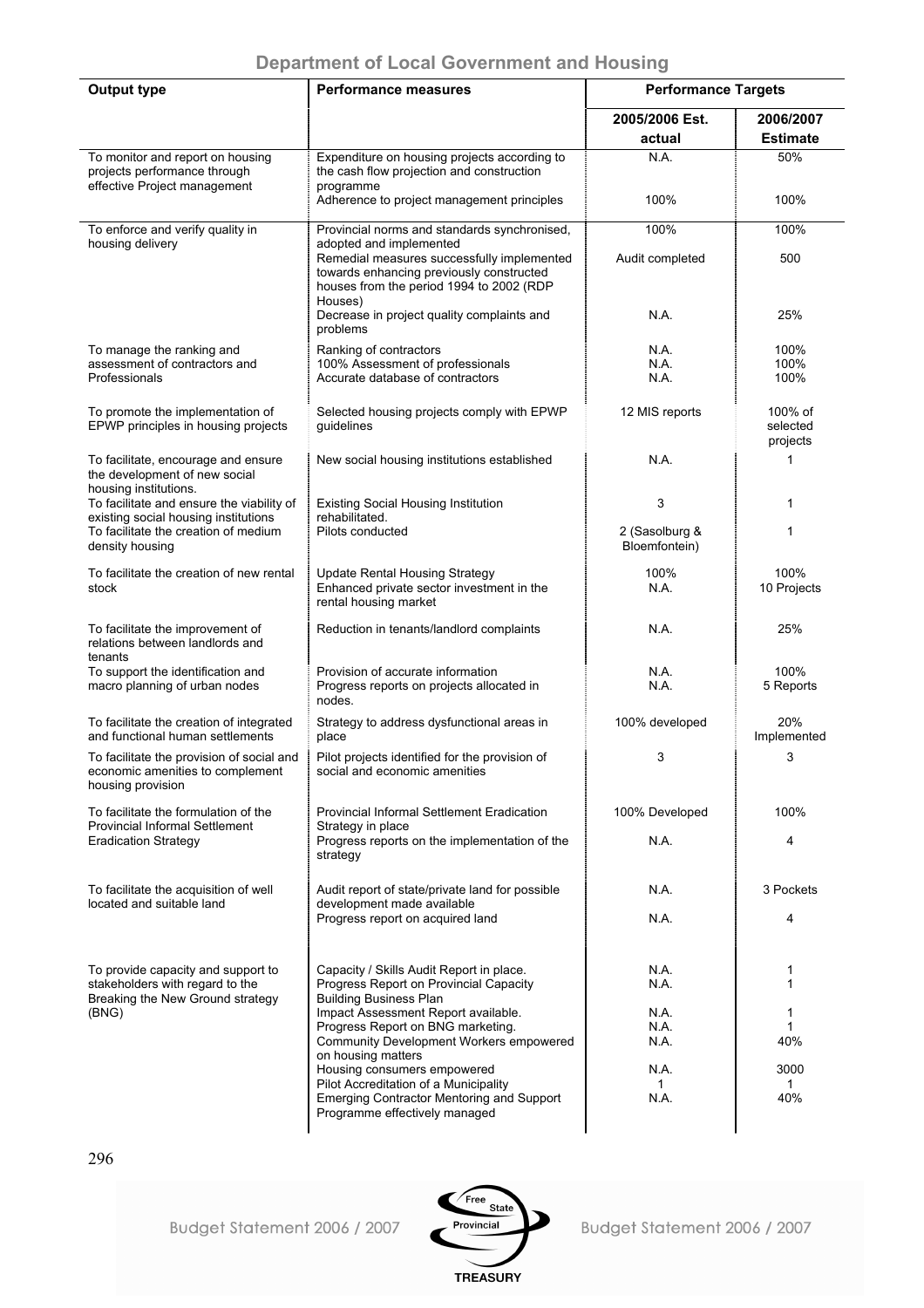|  |  |  | <b>Department of Local Government and Housing</b> |  |  |
|--|--|--|---------------------------------------------------|--|--|
|--|--|--|---------------------------------------------------|--|--|

| Output type<br><b>Performance measures</b>                       |                                                                                                                                                                                                                                                                         | <b>Performance Targets</b>                                                                   |                                                                 |  |  |
|------------------------------------------------------------------|-------------------------------------------------------------------------------------------------------------------------------------------------------------------------------------------------------------------------------------------------------------------------|----------------------------------------------------------------------------------------------|-----------------------------------------------------------------|--|--|
|                                                                  |                                                                                                                                                                                                                                                                         | 2005/2006 Est.<br>actual                                                                     | 2006/2007<br><b>Estimate</b>                                    |  |  |
| To upgrade land tenure rights                                    | Audit report of sites transferred to date<br>Deeds of Transfer registered in favour of<br>qualifying beneficiaries                                                                                                                                                      | N.A.<br>12 000                                                                               | 8000 sites<br>3 000 Deeds                                       |  |  |
|                                                                  | Township Registers opened<br>Up to date and readily available information<br>Improved access to land for development                                                                                                                                                    | 10% Of affected areas<br>N.A.<br>5 Applications for<br>vesting submitted to<br>PSLDC-monthly | 120 general<br>plans<br>100%<br>4 Quarterly<br>progress reports |  |  |
| To expedite security of tenure in<br>housing subsidy programmes. | Audit report on tenure rights extended to<br>housing beneficiaries<br>Hand-over of title deeds to beneficiaries for all<br>subsidy instruments.<br>Progress report on Phasing Out Programme<br>and Discount Benefit Scheme<br>Progress report on Title Deeds registered | NA.<br>N.A.<br>N.A.<br>N.A.                                                                  | 5000                                                            |  |  |

# **Programme 3: Local Government**

# **Aim**

The programme aims at establishing, monitoring, regulating, strengthening, supporting and capacitating Local Government bodies in terms of the Constitution of 1996. The programme also aims to render support services regarding Disaster Management.

# **Programme description**

The Programme consists of the following:

- Municipal Administration
- Municipal Finances
- Spatial Planning
- Development Administration / Land Use Management
- Integrated Development Planning
- Local Economic Development
- Municipal Infrastructure
- Disaster Management

**Table 2.11: Summary of payments and estimates: Programme 3: Local Government**

|                                            |         | Outcome |         |                       |                           |                     |                              |         |         |  |
|--------------------------------------------|---------|---------|---------|-----------------------|---------------------------|---------------------|------------------------------|---------|---------|--|
|                                            | Audited | Audited | Audited | Main<br>appropriation | Adjusted<br>appropriation | Revised<br>estimate | <b>Medium-term estimates</b> |         |         |  |
| R thousand                                 | 2002/03 | 2003/04 | 2004/05 |                       | 2005/06                   |                     | 2006/07                      | 2007/08 | 2008/09 |  |
| 1. Municipal Administration                | 4,719   | 39,940  | 7,421   | 8,417                 | 16,670                    | 16,051              | 12,358                       | 13,072  | 13,306  |  |
| 2. Municipal Finance                       |         |         | 24,902  | 1,944                 | 14,534                    | 14,486              | 11,099                       | 10,738  | 10,884  |  |
| 3. Disaster Management                     | 1,606   | 1,654   | 2,363   | 2,444                 | 4,374                     | 4,285               | 5,195                        | 3,448   | 3,602   |  |
| 4. *Municipal Infrastructure               |         |         | 377     |                       |                           |                     | 19,630                       | 18,794  | 19,137  |  |
| 5. Spatial Planning                        | 8,127   | 6,784   | 6,777   | 9,477                 | 7,954                     | 7,780               | 11,181                       | 12,507  | 12,754  |  |
| 6. Land Use Management                     | 4,661   | 4,843   | 5,503   | 9,155                 | 7,355                     | 6,882               | 9,546                        | 11,166  | 11,410  |  |
| 7. Integrated Development and Planning     |         | 1,949   | 2,300   | 3,000                 | 3,656                     | 3,656               | 3,101                        | 3,261   | 3,300   |  |
| 8. Local Economic Development              |         | 1,500   | 310     | 292                   | 265                       | 265                 | 1,700                        | 1,800   | 1,805   |  |
| 9. Traditional Resource Administration     | 5,910   | 8,990   | 4,082   | 8,485                 | 8,765                     | 7,668               | 8,972                        | 9,693   | 9,871   |  |
| 10. Traditional Institutional Arrangements |         |         | 4,152   | 2,233                 | 3,423                     | 3,346               | 3,476                        | 3,922   | 4,007   |  |
| Total payments and estimates               | 25,023  | 65,660  | 58,187  | 45,447                | 66,996                    | 64,419              | 86,258                       | 88,401  | 90,076  |  |

*\*The sub-programme: Municipal Infrastructure is currently included under programme 2: Housing* 

297

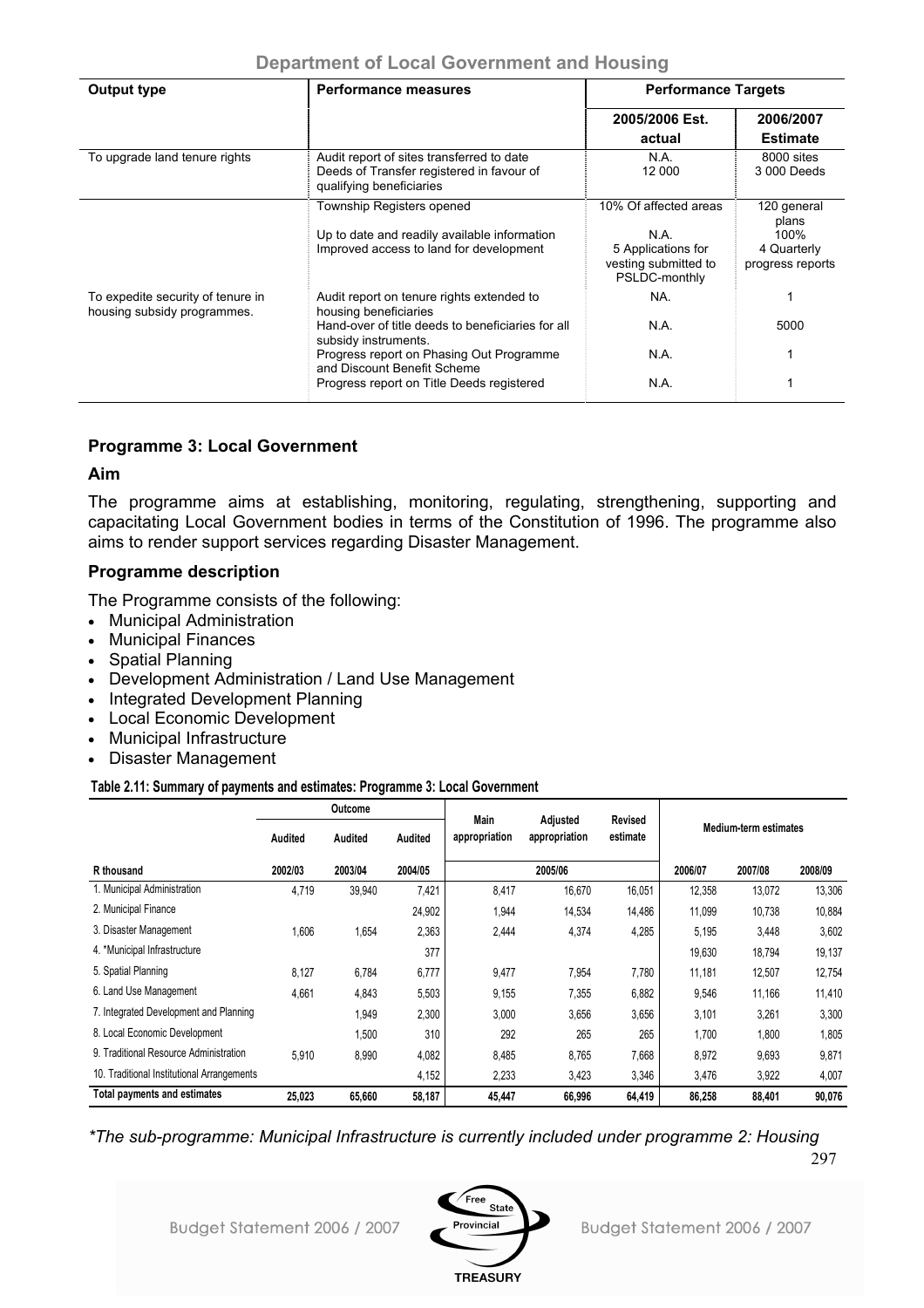|                                                  |                | Outcome |         |                       |                           |                            |                              |         |         |  |
|--------------------------------------------------|----------------|---------|---------|-----------------------|---------------------------|----------------------------|------------------------------|---------|---------|--|
|                                                  | Audited        | Audited | Audited | Main<br>appropriation | Adjusted<br>appropriation | <b>Revised</b><br>estimate | <b>Medium-term estimates</b> |         |         |  |
| R thousand                                       | 2002/03        | 2003/04 | 2004/05 |                       | 2005/06                   |                            | 2006/07                      | 2007/08 | 2008/09 |  |
| <b>Current payments</b>                          | 25,023         | 45,047  | 46,646  | 39,099                | 60,005                    | 57,594                     | 63,720                       | 65,007  | 66,423  |  |
| Compensation of employees                        | 19,862         | 22,036  | 24,376  | 30,490                | 30,626                    | 28,333                     | 39,903                       | 39,410  | 41,368  |  |
| Goods and services                               | 5,161          | 23,011  | 22,270  | 8,609                 | 29,379                    | 29,261                     | 23,817                       | 25,597  | 25,055  |  |
| Financial transactions in assets and liabilities |                |         |         |                       |                           |                            |                              |         |         |  |
| <b>Transfers and subsidies</b>                   | ٠              | 19,172  | 11,016  | 4,334                 | 4,482                     | 4,416                      | 21,667                       | 22,769  | 23,033  |  |
| Provinces and municipalities                     |                | 19,172  | 10,328  | 3,110                 | 3,768                     | 3,767                      | 20,693                       | 21,744  | 22,008  |  |
| Non-profit institutions                          |                |         | 544     | 824                   | 624                       | 624                        | 824                          | 875     | 875     |  |
| Households                                       |                |         | 144     | 400                   | 90                        | 25                         | 150                          | 150     | 150     |  |
| Payments for capital assets                      | $\blacksquare$ | 1,441   | 525     | 2,014                 | 2,509                     | 2,409                      | 871                          | 625     | 620     |  |
| Buildings and fixed structures                   |                |         |         |                       |                           |                            |                              |         |         |  |
| Machinery and equipment                          |                | 1,441   | 525     | 2,014                 | 2,509                     | 2,409                      | 871                          | 625     | 620     |  |
| Land and subsoil assets                          |                |         |         |                       |                           |                            |                              |         |         |  |
|                                                  |                |         |         |                       |                           |                            |                              |         |         |  |
| Total economic classification:                   | 25,023         | 65,660  | 58,187  | 45,447                | 66,996                    | 64,419                     | 86,258                       | 88,401  | 90,076  |  |

### **Table 2.12: Summary of payments and estimates by economic classification: Programme 3: Local Government**

# **Policies, Priorities and Strategic Objectives:**

The following strategic goal and strategic objectives have been identified for the next 5 years:

# **Strategic Goal 3**:

• Accountable and sustainable local governance in the Free State Province

# **Strategic Objectives**:

- To strengthen local government and traditional affairs
- To improve the accountability of local government to the community and other spheres of government
- To promote integrated spatial planning
- To enhance a secure land environment for developmental purposes
- To improve local economies
- To enhance improved municipal infrastructure and free basic services

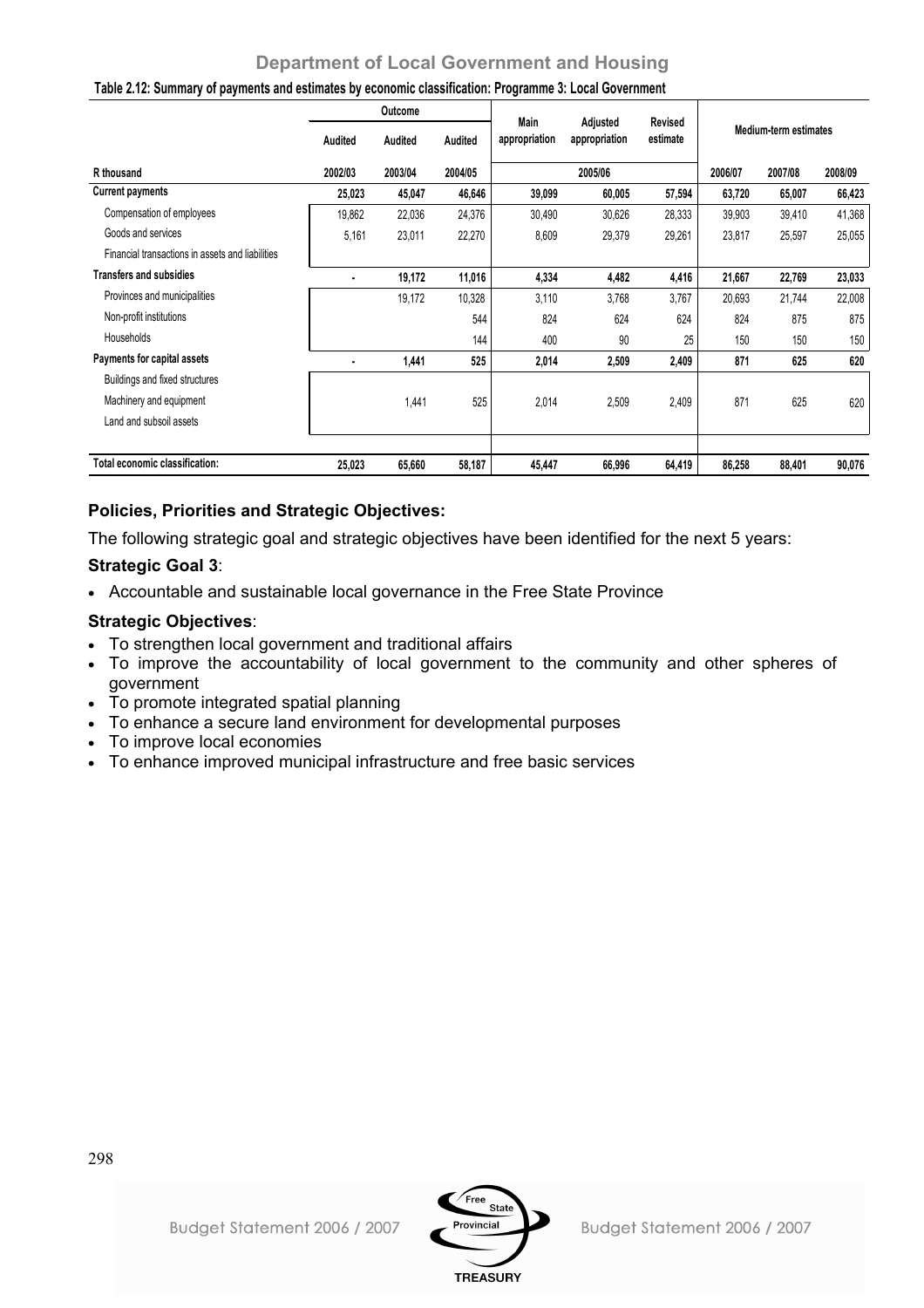# **Services delivery measures**

| <b>Output type</b>                                                                                                               | <b>Performance measures</b>                                                                                                                       | <b>Performance Targets</b>                                                            |                                   |
|----------------------------------------------------------------------------------------------------------------------------------|---------------------------------------------------------------------------------------------------------------------------------------------------|---------------------------------------------------------------------------------------|-----------------------------------|
|                                                                                                                                  |                                                                                                                                                   | 2005/2006 Est.<br><b>Actual</b>                                                       | 2006/2007<br><b>Estimate</b>      |
| To ensure the successful<br>implementation of legislation,<br>policies and guidelines within local<br>government and traditional | Agreements established on service delivery<br>and development programmes between<br>traditional leaders, municipalities and sector<br>departments | N.A.                                                                                  | 4 Quarterly Reports               |
| leadership                                                                                                                       | Policies, guidelines and legislation<br>formulated and implemented with regard to<br>the following:                                               | 100%                                                                                  | 100%                              |
|                                                                                                                                  | <b>Traditional Institutional Arrangements</b><br>$\bullet$                                                                                        | N.A.                                                                                  | 100%                              |
|                                                                                                                                  | <b>Traditional Resource Administration</b><br>٠                                                                                                   | N.A.                                                                                  | 100%                              |
|                                                                                                                                  | Traditional Affairs Integration /<br>Development Facilitation                                                                                     | N.A.                                                                                  | 100%                              |
|                                                                                                                                  | <b>Traditional Land Administration</b>                                                                                                            | N.A.                                                                                  | 100%                              |
|                                                                                                                                  | Reports submitted on compliance with IGR<br>Act in municipalities                                                                                 | N.A.                                                                                  | 25                                |
|                                                                                                                                  | IGR agreements developed                                                                                                                          | N.A.                                                                                  | 100%                              |
|                                                                                                                                  | Municipal International Relations (MIR)<br>agreements concluded                                                                                   | N.A.                                                                                  | 100%                              |
|                                                                                                                                  | Reports submitted on compliance with local                                                                                                        | N.A.                                                                                  | 25                                |
|                                                                                                                                  | government legislation in municipalities<br>Municipal annual financial statements<br>assessed                                                     | 25 sets of annual<br>financial statements.<br>annual reports and<br>oversight reports | 25                                |
|                                                                                                                                  | Auditor-General reports assessed in<br>respect of municipalities                                                                                  | 25                                                                                    | 25                                |
|                                                                                                                                  | Decrease in government service arrears in<br>debt to municipalities                                                                               | N.A.                                                                                  | 30%                               |
|                                                                                                                                  | Reports submitted to monitor the status of                                                                                                        |                                                                                       |                                   |
|                                                                                                                                  | debt in municipalities                                                                                                                            | N.A.                                                                                  | 25                                |
|                                                                                                                                  | Impact studies conducted on the impact of<br>local governance on the lives of the people<br>in the Free State                                     | N.A.                                                                                  | $\overline{2}$                    |
| To create and sustain adequate<br>capacity within municipalities and<br>traditional leadership                                   | Protocol agreement established by<br>Provincial Treasury implemented<br>Capacity building programmes                                              | N.A.                                                                                  | 100%                              |
|                                                                                                                                  | implemented on the following:                                                                                                                     | 100%                                                                                  | 100%                              |
|                                                                                                                                  | $\bullet$<br><b>Traditional Institutional Arrangements</b>                                                                                        |                                                                                       |                                   |
|                                                                                                                                  | Traditional Resource Administration<br>$\bullet$<br>Traditional Affairs Integration /<br>$\bullet$                                                |                                                                                       |                                   |
|                                                                                                                                  | Development Facilitation<br><b>Traditional Land Administration</b>                                                                                |                                                                                       |                                   |
|                                                                                                                                  | $\bullet$<br>Identified Municipalities monitored and<br>reported on with regard to their financial                                                | 25                                                                                    | 25                                |
|                                                                                                                                  | positions<br>Policies and guidelines on municipal<br>finances formulated                                                                          | N.A.                                                                                  | 100%                              |
|                                                                                                                                  | Municipal finance capacity building<br>programmes implemented                                                                                     | N.A.                                                                                  | 100%                              |
|                                                                                                                                  | Municipalities captured on monitoring<br>system                                                                                                   | N.A.                                                                                  | 100%                              |
|                                                                                                                                  | Municipal officials and councillors trained<br>and capacitated                                                                                    | N.A.                                                                                  | 300                               |
|                                                                                                                                  | No. of capacity building programmes<br>implemented within municipalities                                                                          | N.A.                                                                                  | 10                                |
| To facilitate the successful<br>implementation of Project                                                                        | Selected municipalities successfully<br>implementing Project Consolidate                                                                          | Selected municipalities                                                               | Selected<br><b>Municipalities</b> |
| Consolidate                                                                                                                      | Operational PMU's for effective project<br>management of key service delivery<br>programmes - MIG, Project Consolidate,<br><b>ISRDP</b>           | 8                                                                                     | 8                                 |

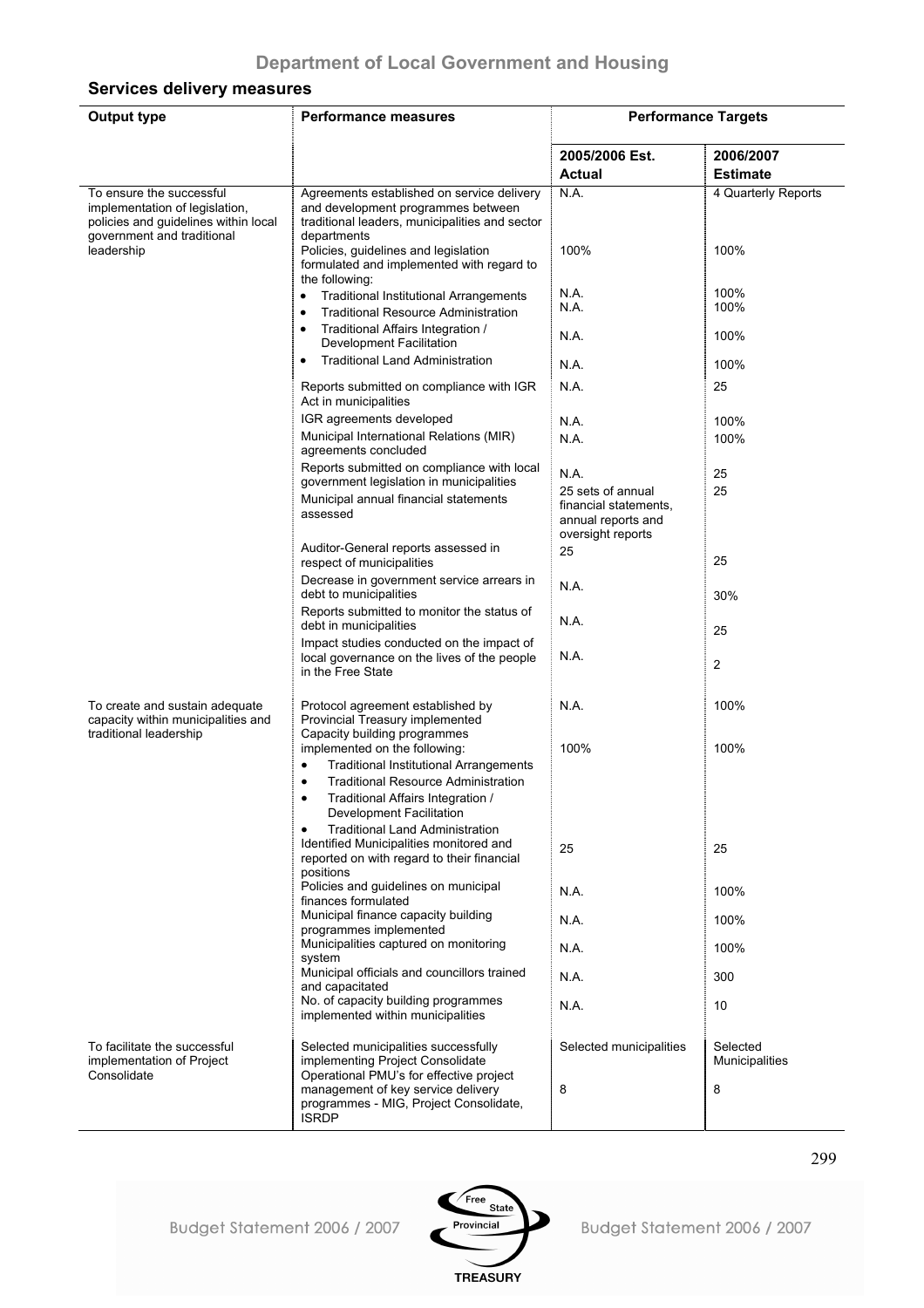| <b>Output type</b>                                                           | <b>Performance measures</b>                                                                                                                          | <b>Performance Targets</b>                                                                  |                                    |  |  |
|------------------------------------------------------------------------------|------------------------------------------------------------------------------------------------------------------------------------------------------|---------------------------------------------------------------------------------------------|------------------------------------|--|--|
|                                                                              |                                                                                                                                                      | 2005/2006 Est.<br><b>Actual</b>                                                             | 2006/2007<br><b>Estimate</b>       |  |  |
| To enhance public participation in                                           | CDWs successfully deployed                                                                                                                           | 295 recruited for training                                                                  | 300 deployed to                    |  |  |
| local governance                                                             | Functional ward committees                                                                                                                           | N.A.                                                                                        | municipalities<br>100%             |  |  |
|                                                                              | Capacity building programme implemented<br>Agreements between traditional institutions<br>and municipalities on co-operative<br>governance developed | N.A.<br>N.A.                                                                                | 4<br>100%                          |  |  |
|                                                                              | Support programmes developed and<br>implemented towards supporting the<br>Commission on Traditional Leadership                                       | N.A.                                                                                        | 100%                               |  |  |
| To create and sustain a<br>performance culture within local<br>governance    | Municipalities implementing a performance<br>management system<br>Reports submitted on the performance of<br>municipalities                          | N.A.<br>N.A.                                                                                | 100%<br>2                          |  |  |
|                                                                              | Municipalities participating in a provincial<br>municipal performance rewarding event                                                                | N.A.                                                                                        | 100%                               |  |  |
| To promote land development<br>within the Free State Province                | Land development applications evaluated<br>and processed                                                                                             | 500                                                                                         | 500                                |  |  |
|                                                                              | Policies, guidelines and legislation<br>formulated                                                                                                   | N.A.                                                                                        | 2                                  |  |  |
|                                                                              | Capacity building programme implemented<br><b>Traditional Land Use Management Plans</b><br>developed                                                 | 6 Municipalities<br>N.A.                                                                    | 15<br>2                            |  |  |
| To promote integrated<br>development within the Free State<br>Province       | IDP policies and guidelines formulated<br>Capacity building programmes<br>implemented                                                                | 25 Municipalities<br>5 Districts, 20<br>municipalities, all sector<br>departments.          | 25<br>25                           |  |  |
|                                                                              | IDP hearing reports and MEC comments<br>developed                                                                                                    | 25 municipal IDPs<br>assessed                                                               | 25                                 |  |  |
| To ensure that comprehensive and<br>accurate spatial information is          | Maps made available with credible data                                                                                                               | N.A.                                                                                        | 1 Provincial,<br>25 Municipal      |  |  |
| made available                                                               | Updated FS Provincial Spatial Development<br>Framework                                                                                               | 100%                                                                                        | 100%                               |  |  |
|                                                                              | Municipal spatial development frameworks<br>developed                                                                                                | N.A.                                                                                        | 5 Districts                        |  |  |
| To minimize the impact of disasters<br>in the Free State Province            | Provincial disaster management framework<br>developed and institutional structures<br>functioning                                                    | Framework developed                                                                         | 100% Implemented                   |  |  |
|                                                                              | District disaster management plans and<br>institutional structures established                                                                       | 5 Districts                                                                                 | 20 Municipalities                  |  |  |
|                                                                              | Capacity building programmes<br>implemented                                                                                                          | 5 District Municipalities                                                                   | 20 Municipalities                  |  |  |
|                                                                              | Policies and legislation developed and<br>implemented                                                                                                | N.A.                                                                                        | $\overline{5}$                     |  |  |
|                                                                              | <b>Operational Provincial Disaster</b><br>Management Forum                                                                                           | N.A.                                                                                        | 100%                               |  |  |
| To identify and prevent potential<br>disasters in the Free State<br>Province | Updated and effective vulnerability atlas<br>Disaster prevention networks established                                                                | N.A.<br>Provincial disaster<br>management centre<br>established with<br>necessary resources | 100%<br>100% Operational<br>Centre |  |  |
| To improve local economic<br>development within municipalities               | LED policies, strategies and guidelines<br>developed                                                                                                 | All Municipalities                                                                          | 25                                 |  |  |
|                                                                              | Capacity building programmes developed<br>and implemented                                                                                            | N.A.                                                                                        | 5                                  |  |  |
|                                                                              | Operational LED units<br>Operational Provincial LED Forum                                                                                            | N.A.<br>N.A.                                                                                | 21<br>100%                         |  |  |
| To monitor the impact of and to                                              | Implementation framework for ISRDP/URP                                                                                                               | N.A.                                                                                        | 24                                 |  |  |
| sustain SRDP/ URP in the node                                                | developed for all municipalities<br>Capacity building programmes                                                                                     | N.A.                                                                                        | 4                                  |  |  |
|                                                                              | implemented<br>Compliance reports submitted                                                                                                          | 4 monitoring reports<br>per annum on 9<br>partnerships                                      | 4                                  |  |  |

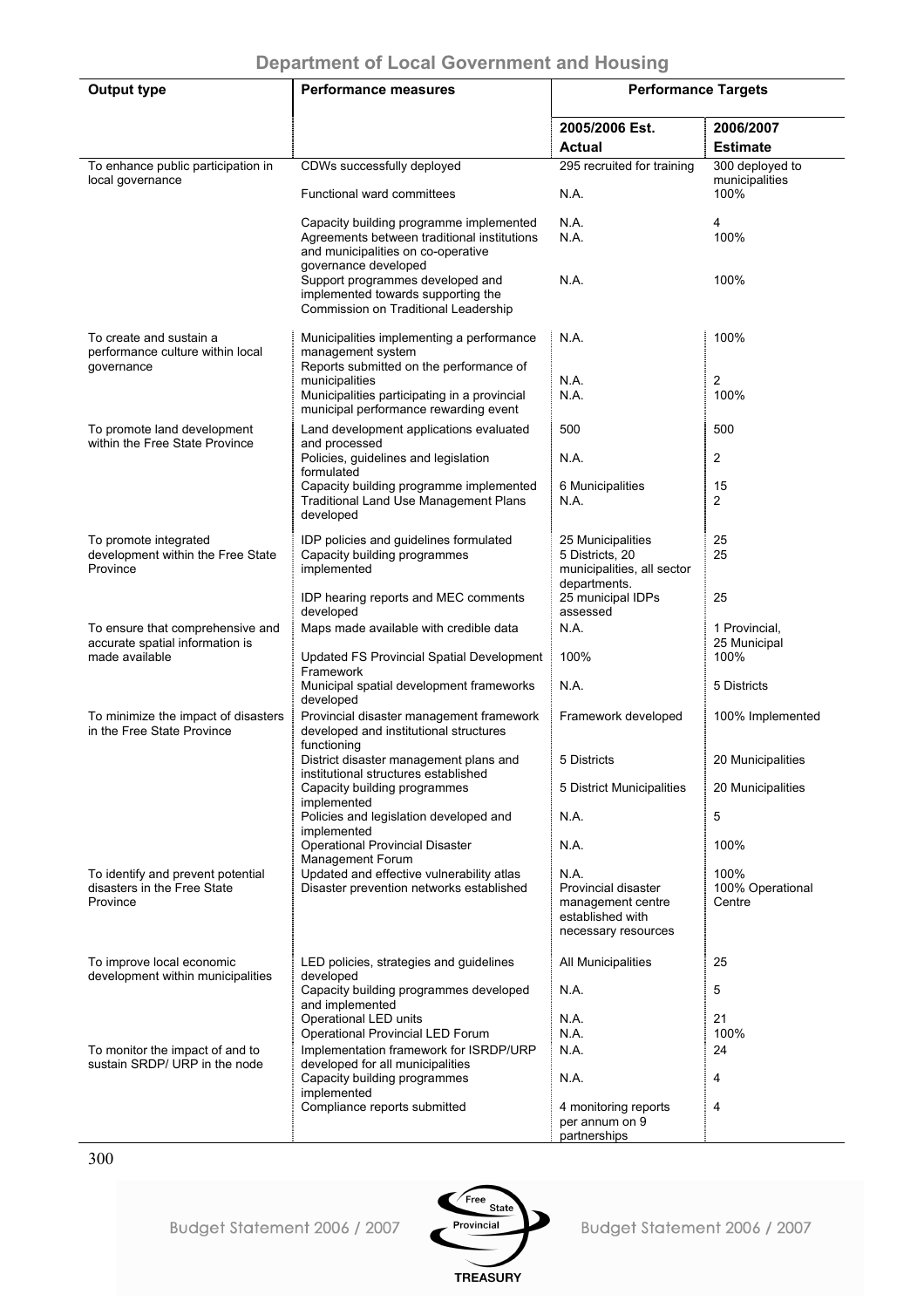| <b>Output type</b>                                                                                   | <b>Performance measures</b>                                                                                   | <b>Performance Targets</b>                               |                              |  |  |
|------------------------------------------------------------------------------------------------------|---------------------------------------------------------------------------------------------------------------|----------------------------------------------------------|------------------------------|--|--|
|                                                                                                      |                                                                                                               | 2005/2006 Est.<br>Actual                                 | 2006/2007<br><b>Estimate</b> |  |  |
| To establish and sustain Public<br><b>Private Partnerships towards</b><br>improved economic growth   | Public Private Partnerships established and<br>sustained                                                      | N.A.                                                     | 1 Per District               |  |  |
| To facilitate the successful<br>implementation of the Municipal<br>Infrastructure Grant Programme in | Policies and quidelines formulated<br>Municipalities captured on monitoring<br>system                         | N.A.<br>N.A.                                             | 1<br>25                      |  |  |
| municipalities                                                                                       | Capacity building programmes<br>implemented<br>Quarterly reports submitted on the status of                   | 1 Intervention policy<br>developed<br>12 monthly reports | 4                            |  |  |
|                                                                                                      | implementation within municipalities with<br>regard to:<br><b>MIG</b><br>$\bullet$                            | 4 quarterly reports                                      | 4 quarterly reports          |  |  |
|                                                                                                      | <b>DORA</b><br>٠<br><b>FSGDS</b><br>$\bullet$                                                                 |                                                          |                              |  |  |
| To promote and enhance Free<br>Basic Services within the Free                                        | <b>IDPs</b><br>Policies and guidelines formulated and<br>implemented                                          | N.A.                                                     | 1                            |  |  |
| <b>State Province</b>                                                                                | Capacity building programmes<br>implemented                                                                   | 4 Workshops convened                                     | 4                            |  |  |
|                                                                                                      | Municipalities captured on monitoring<br>system                                                               | N.A.                                                     | 25                           |  |  |
|                                                                                                      | Indigence profiles developed                                                                                  | N.A.                                                     | 25                           |  |  |
| To monitor and report on the<br>quality of water within the Free<br><b>State Province</b>            | Compliance reports with regard to the<br>Water Act submitted<br>Audit reports submitted on the quality of the | N.A.                                                     | $\overline{c}$               |  |  |
|                                                                                                      | drinking and waste water at all the Water<br>Service Authorities in the Free State                            | Two quarterly and two<br>bi-annual reports               | $\frac{1}{2}$                |  |  |

# **7. Other programme information**

# **7.1 Personnel numbers and costs**

| Table 2.13: Personnel numbers and costs <sup>1</sup> : Local Government and Housing |  |
|-------------------------------------------------------------------------------------|--|
|-------------------------------------------------------------------------------------|--|

| <b>Personnel numbers</b>          | As at<br>31 March 2003 | As at<br>31 March 2004 | As at<br>31 March 2005 | As at<br>31 March 2006 | As at<br>31 March 2007 | As at<br>31 March 2008 |
|-----------------------------------|------------------------|------------------------|------------------------|------------------------|------------------------|------------------------|
| 1: Administration                 | 80                     | 95                     | 97                     | 97                     | 97                     | 97                     |
| 2: Housing                        | 96                     | 104                    | 114                    | 114                    | 114                    | 114                    |
| 3: Local Government               | 162                    | 172                    | 278                    | 377                    | 453                    | 453                    |
| Total personnel numbers:          | 338                    | 371                    | 489                    | 588                    | 664                    | 664                    |
| Total personnel cost (R thousand) | 44.446                 | 50.215                 | 60.462                 | 64.115                 | 88.781                 | 94,301                 |
| Unit cost (R thousand)            | 131                    | 135                    | 124                    | 109                    | 134                    | 142                    |

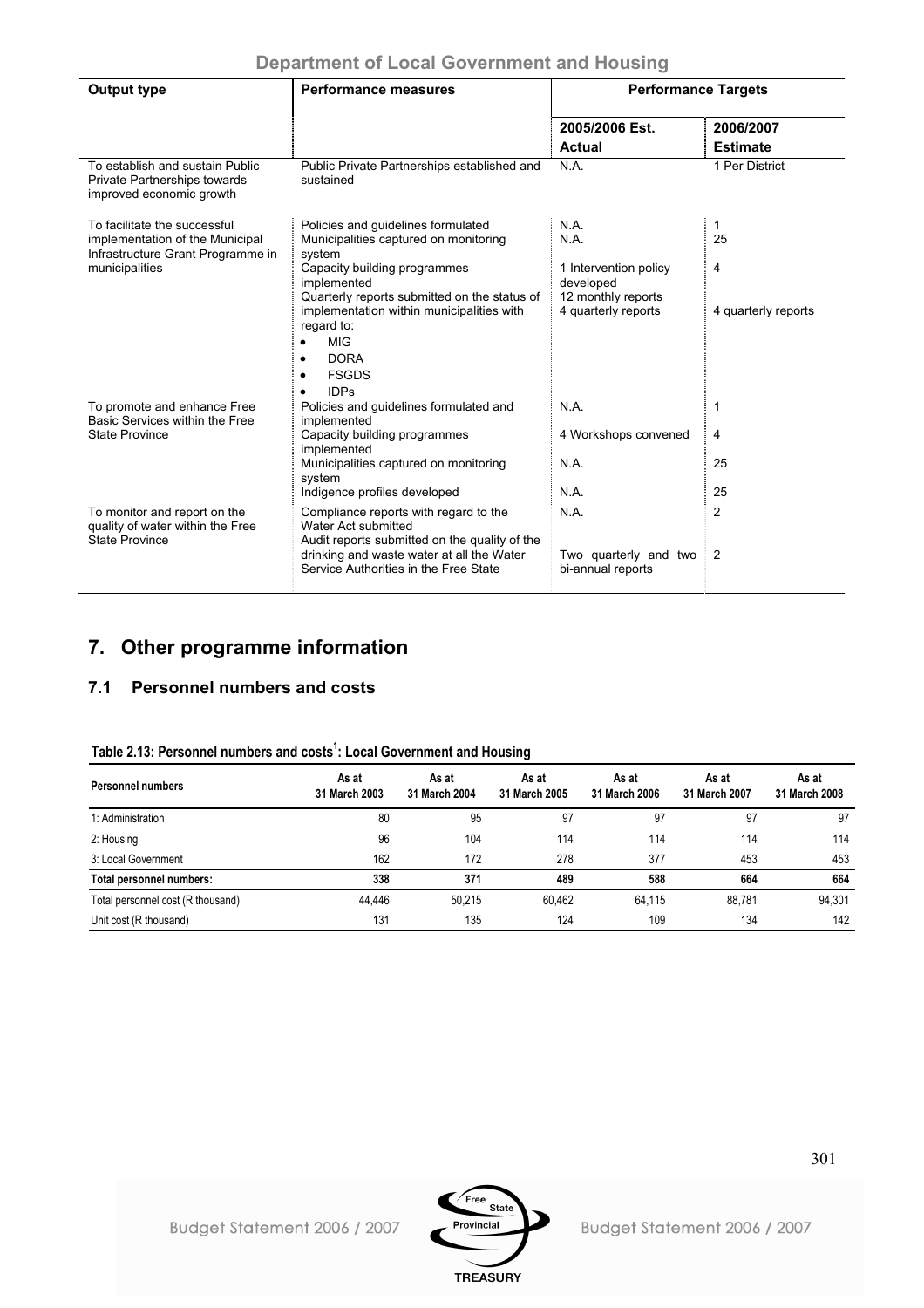## **Table 2.14: Summary of departmental personnel numbers and costs**

|                                             | Outcome |         | <b>Main</b><br>Adjusted |               | <b>Revised</b> |           |                       |         |         |
|---------------------------------------------|---------|---------|-------------------------|---------------|----------------|-----------|-----------------------|---------|---------|
|                                             | Audited | Audited | Audited                 | appropriation | appropriation  | estimates | Medium-term estimates |         |         |
|                                             | 2002/03 | 2003/04 | 2004/05                 |               | 2005/06        |           | 2006/07               | 2007/08 | 2008/09 |
| Total for department                        |         |         |                         |               |                |           |                       |         |         |
| Personnel numbers (head count)              | 338     | 371     | 489                     | 489           | 588            | 588       | 664                   | 664     | 664     |
| Personnel cost (R'000)                      | 44,446  | 50,215  | 60,462                  | 73,699        | 70,180         | 64,115    | 88,781                | 94,301  | 99,412  |
| Human resources component                   |         |         |                         |               |                |           |                       |         |         |
| Personnel numbers (head count)              |         |         | 13                      | 14            | 14             | 14        | 14                    | 14      | 14      |
| Personnel cost (R'000)                      |         |         | 2,128                   | 2,200         | 2,200          | 2,200     | 2,300                 | 2,415   | 2,536   |
| Head count as % of total for department     |         |         | 2.66%                   | 2.86%         | 2.38%          | 2.38%     | 2.11%                 | 2.11%   | 2.11%   |
| Personnel cost as % of total for department |         |         | 3.52%                   | 2.99%         | 3.13%          | 3.43%     | 2.59%                 | 2.56%   | 2.55%   |
| Finance component                           |         |         |                         |               |                |           |                       |         |         |
| Personnel numbers (head count)              |         |         | 43                      | 43            | 38             | 38        | 82                    | 82      | 82      |
| Personnel cost (R'000)                      |         |         | 8,634                   | 12,128        | 10,128         | 10,128    | 11,881                | 13,745  | 14,466  |
| Head count as % of total for department     |         |         | 8.79%                   | 8.79%         | 6.46%          | 6.46%     | 12.35%                | 12.35%  | 12.35%  |
| Personnel cost as % of total for department |         |         | 14.28%                  | 16.46%        | 14.43%         | 15.80%    | 13.38%                | 14.58%  | 14.55%  |
| <b>Full time workers</b>                    |         |         |                         |               |                |           |                       |         |         |
| Personnel numbers (head count)              | 338     | 371     | 489                     | 489           | 588            | 588       | 664                   | 664     | 664     |
| Personnel cost (R'000)                      | 44,446  | 50,215  | 60,462                  | 73,699        | 70,180         | 64,115    | 88.781                | 94,301  | 99,412  |
| Head count as % of total for department     | 100.00% | 100.00% | 100.00%                 | 100.00%       | 100.00%        | 100.00%   | 100.00%               | 100.00% | 100.00% |
| Personnel cost as % of total for department | 100.00% | 100.00% | 100.00%                 | 100.00%       | 100.00%        | 100.00%   | 100.00%               | 100.00% | 100.00% |
| Part-time workers                           |         |         |                         |               |                |           |                       |         |         |
| Personnel numbers (head count)              |         |         |                         |               |                |           |                       |         |         |
| Personnel cost (R'000)                      |         |         |                         |               |                |           |                       |         |         |
| Head count as % of total for department     |         |         |                         |               |                |           |                       |         |         |
| Personnel cost as % of total for department |         |         |                         |               |                |           |                       |         |         |

# **7.2 Training**

# **Table 2.15: Payments on training: Local Government and Housing**

|                                     |         | Outcome |                | Main          |                           | Revised  |         |                       |         |
|-------------------------------------|---------|---------|----------------|---------------|---------------------------|----------|---------|-----------------------|---------|
|                                     | Audited | Audited | <b>Audited</b> | appropriation | Adjusted<br>appropriation | estimate |         | Medium-term estimates |         |
| R thousand                          | 2002/03 | 2003/04 | 2004/05        |               | 2005/06                   |          | 2006/07 | 2007/08               | 2008/09 |
| 1: Administration                   | 162     | 861     | 297            | 195           | 195                       | 195      | 230     | 80                    | 80      |
| of which                            |         |         |                |               |                           |          |         |                       |         |
| Subsistence and travel              | 65      | 344     |                | 78            | 78                        | 78       | 92      | 32                    | 32      |
| Payments on tuition                 | 97      | 517     | 297            | 117           | 117                       | 117      | 138     | 48                    | 48      |
| 2: Housing                          |         |         | 95             | 203           | 203                       | 203      | 249     | 257                   | 264     |
| of which                            |         |         |                |               |                           |          |         |                       |         |
| Subsistence and travel              |         |         |                | 81            | 81                        | 81       | 100     | 103                   | 106     |
| Payments on tuition                 |         |         | 95             | 122           | 122                       | 122      | 149     | 154                   | 158     |
| 3: Local Government                 |         |         | 26             | 248           | 1,986                     | 1,986    | 472     | 444                   | 490     |
| of which                            |         |         |                |               |                           |          |         |                       |         |
| Subsistence and travel              |         |         |                | 99            | 795                       | 795      | 189     | 177                   | 196     |
| Payments on tuition                 |         |         | 26             | 149           | 1,191                     | 1,191    | 283     | 267                   | 294     |
| <b>Total payments and estimates</b> | 162     | 861     | 418            | 646           | 2,384                     | 2,384    | 951     | 781                   | 834     |

<sup>302</sup>

Budget Statement 2006 / 2007

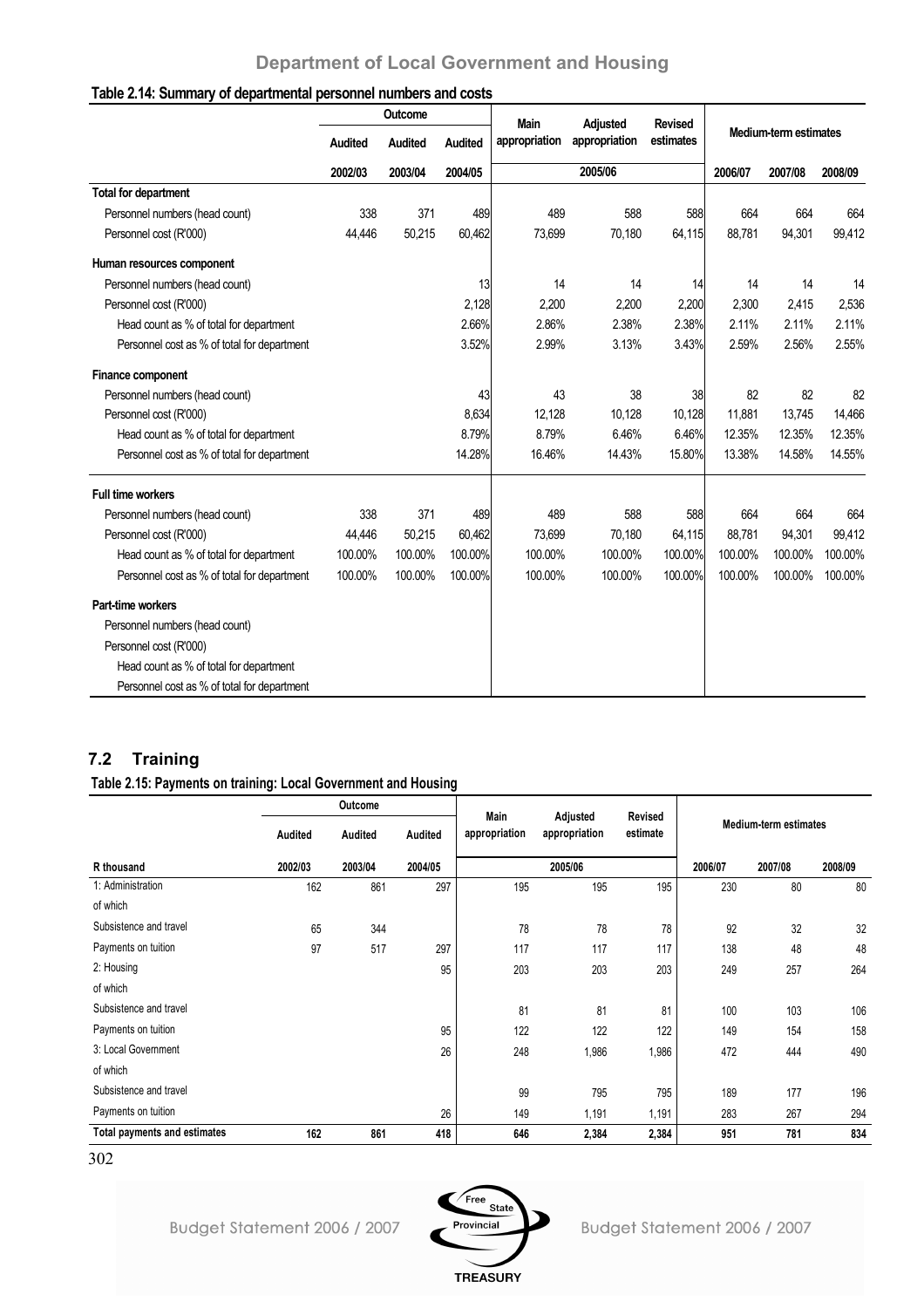# **ANNEXURE TO BUDGET STATEMENT 2**

### **Table B.1: Specification of receipts: Local Government and Housing**

|                                                                                     |                | Outcome        |              | Main                       | Adjusted | <b>Revised</b> |         | Medium-term estimates |         |
|-------------------------------------------------------------------------------------|----------------|----------------|--------------|----------------------------|----------|----------------|---------|-----------------------|---------|
|                                                                                     | <b>Audited</b> | <b>Audited</b> | Audited      | appropriation appropriatio |          | estimate       |         |                       |         |
| R thousand                                                                          | 2002/03        | 2003/04        | 2004/05      |                            | 2005/06  |                | 2006/07 | 2007/08               | 2008/09 |
| Tax receipts                                                                        |                |                |              |                            |          |                |         |                       |         |
| Casino taxes                                                                        |                |                |              |                            |          |                |         |                       |         |
| Horse racing taxes                                                                  |                |                |              |                            |          |                |         |                       |         |
| Liquor licences                                                                     |                |                |              |                            |          |                |         |                       |         |
| Motor vehicle licences                                                              |                |                |              |                            |          |                |         |                       |         |
| Sales of goods and services other than capital assets                               |                |                |              |                            |          |                |         |                       |         |
| Sale of goods and services produced by departm                                      | 763            | 955            | 1,665        | 1,315                      | 2,310    | 2,465          | 1,425   | 1,540                 | 1,555   |
| Sales by market establishments                                                      |                |                |              |                            |          |                |         |                       |         |
| Administrative fees                                                                 |                |                |              |                            |          |                |         |                       |         |
| Other sales                                                                         |                |                |              |                            |          |                |         |                       |         |
| Of which                                                                            |                |                |              |                            |          |                |         |                       |         |
| Rental                                                                              | 36             |                | 16           | 20                         | 20       | 40             | 20      | 20                    | 20      |
| Loan repayments (individual entities)                                               | $\overline{7}$ | 7              | 30           |                            |          |                |         |                       |         |
| Razoning fees                                                                       | 417            | 701            | 752          |                            |          |                |         |                       |         |
| Amendment fees                                                                      | 11             | 19             | 20           |                            |          |                |         |                       |         |
| Fees Establishment townships                                                        | 14             | 25             | 30           | 1,115                      | 1,115    | 2,215          | 1,225   | 1,340                 | 1,353   |
| Land consolidation                                                                  | 27             | 52             | 60           | 30                         | 30       | 60             | 30      | 30                    | 30      |
| Other (Specify)                                                                     | 251            | 151            | 757          | 150                        | 1,145    | 150            | 150     | 150                   | 152     |
| Sales of scrap, waste, arms and other used current goods (excluding capital assets) |                |                |              |                            |          |                |         |                       |         |
|                                                                                     |                |                |              |                            |          |                |         |                       |         |
| Transfers received from:                                                            |                |                |              |                            |          |                |         |                       |         |
| Other governmental units                                                            |                |                |              |                            |          |                |         |                       |         |
| Universities and technikons                                                         |                |                |              |                            |          |                |         |                       |         |
| Foreign governments                                                                 |                |                |              |                            |          |                |         |                       |         |
| International organisations                                                         |                |                |              |                            |          |                |         |                       |         |
| Public corporations and private enterprises                                         |                |                |              |                            |          |                |         |                       |         |
| Households and non-profit institutions                                              |                |                |              |                            |          |                |         |                       |         |
| Fines, penalties and forfeits                                                       |                |                |              |                            |          |                |         |                       |         |
|                                                                                     |                |                |              |                            |          |                |         |                       |         |
| Interest, dividends and rent on land                                                | 11             | 35             | 3            |                            |          |                |         |                       |         |
| Interest                                                                            | 11             | 35             | $\mathbf{3}$ |                            |          |                |         |                       |         |
| <b>Dividends</b>                                                                    |                |                |              |                            |          |                |         |                       |         |
| Rent on land                                                                        |                |                |              |                            |          |                |         |                       |         |
| Sales of capital assets                                                             |                |                |              |                            |          |                |         |                       |         |
| Land and subsoil assets                                                             |                |                |              |                            |          |                |         |                       |         |
| Other capital assets                                                                |                |                |              |                            |          |                |         |                       |         |
| Financial transactions in assets and liabilities                                    |                |                |              |                            |          |                |         |                       |         |
| <b>Total departmental receipts</b>                                                  | 774            | 990            | 1,668        | 1,315                      | 2,310    | 2,465          | 1,425   | 1,540                 | 1,555   |



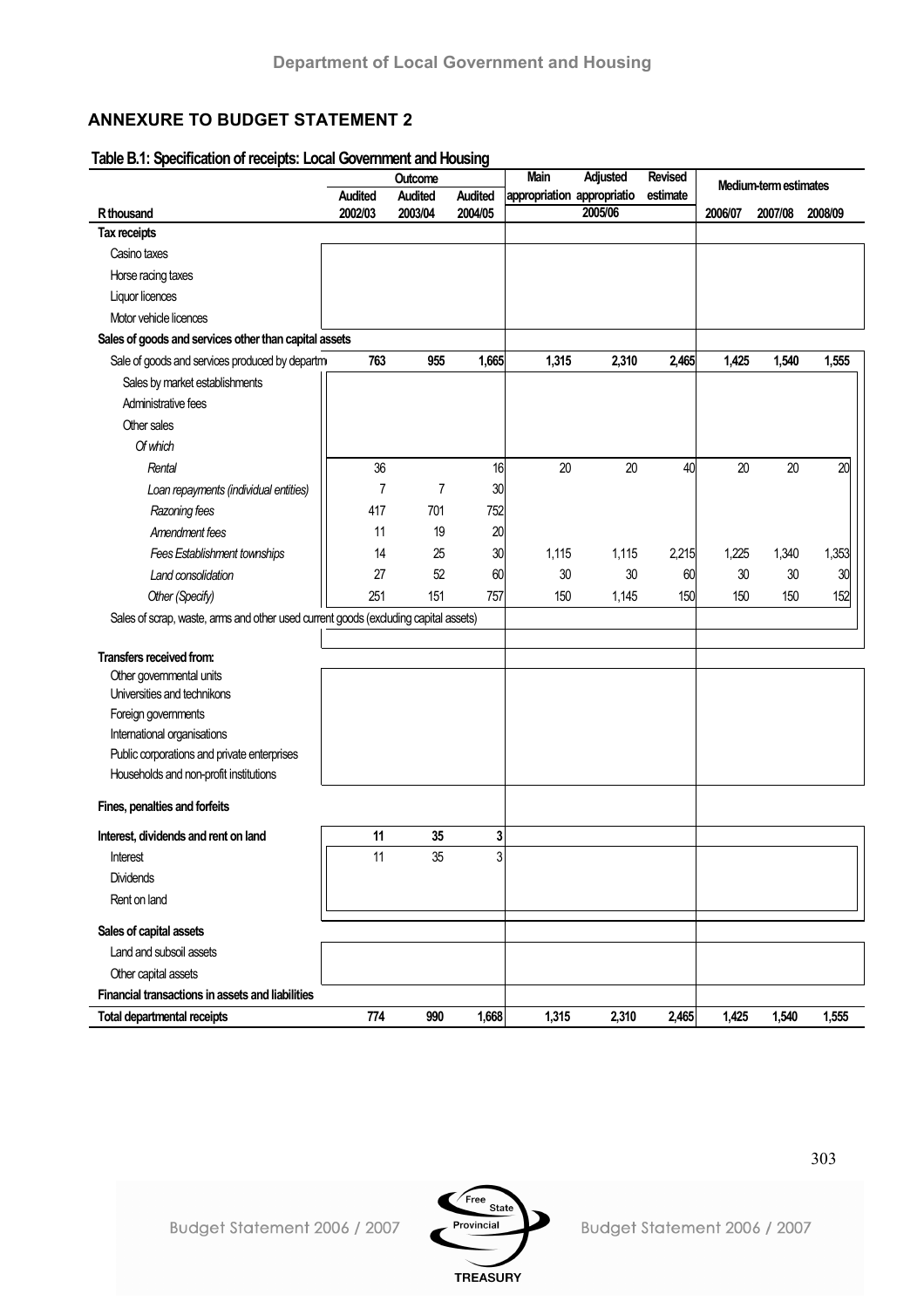#### **Table B.2: Payments and estimates by economic classification: Local Government and Housing**

|                                                           |                    | Outcome            |                    | Main<br>appropriation | Adjusted<br>appropriation | <b>Revised</b><br>estimate |         | <b>Medium-term estimates</b> |         |
|-----------------------------------------------------------|--------------------|--------------------|--------------------|-----------------------|---------------------------|----------------------------|---------|------------------------------|---------|
| R thousand                                                | Audited<br>2002/03 | Audited<br>2003/04 | Audited<br>2004/05 |                       | 2005/06                   |                            | 2006/07 | 2007/08                      | 2008/09 |
| <b>Current payments</b>                                   | 80,043             | 99,934             | 107,802            | 112,682               | 137,456                   | 130,426                    | 157,629 | 166,652                      | 172,615 |
| Compensation of employees                                 | 44,446             | 50,215             | 60,462             | 73,699                | 70,180                    | 64,115                     | 88,781  | 94,301                       | 99,412  |
| Salaries and wages                                        | 26,669             | 30,131             | 52,340             | 65,181                | 61,181                    | 55,116                     | 78,683  | 83,920                       | 88,571  |
| Social contributions                                      | 17,777             | 20,084             | 8,122              | 8,518                 | 8,999                     | 8,999                      | 10,098  | 10,381                       | 10,841  |
| Goods and services                                        | 35,597             | 49,719             | 47,267             | 38,983                | 67,276                    | 66,311                     | 68,848  | 72,351                       | 73,203  |
| of which                                                  |                    |                    |                    |                       |                           |                            |         |                              |         |
| Advertising                                               |                    |                    |                    | 2,494                 | 2,809                     | 2,809                      | 2,752   | 3,310                        | 3,220   |
| Communication                                             |                    |                    |                    | 2,786                 | 4,330                     | 4,330                      | 3,326   | 3,420                        | 3,606   |
| <b>Computer Services</b>                                  |                    |                    |                    | 1,570                 | 1,429                     | 1,429                      | 1,473   | 1,475                        | 1,667   |
| <b>Consultants and Special Services</b>                   |                    |                    |                    | 10,367                | 25,816                    | 25,816                     | 23,189  | 25,804                       | 24,799  |
| Audit fees and Legal fees                                 |                    |                    |                    | 4,724                 | 4,554                     | 4,554                      | 3,895   | 5,428                        | 6,041   |
| <b>Printing and Stationery</b>                            |                    |                    |                    | 2,938                 | 2,563                     | 2,563                      | 2,891   | 3,115                        | 3,288   |
| Subsistance and Transport                                 |                    |                    |                    | 7,072                 | 11,709                    | 11,714                     | 11,219  | 11,308                       | 11,988  |
| Other                                                     | 35,597             | 49,719             | 47,267             | 7,032                 | 14,066                    | 13,096                     | 20,103  | 18,491                       | 18,594  |
| Interest and rent on land                                 |                    |                    |                    |                       |                           |                            |         |                              |         |
| Interest                                                  |                    |                    |                    |                       |                           |                            |         |                              |         |
| Rent on land                                              |                    |                    |                    |                       |                           |                            |         |                              |         |
| Financial transactions in assets and liabilities          |                    |                    | 73                 |                       |                           |                            |         |                              |         |
| Unauthorised expenditure                                  |                    |                    |                    |                       |                           |                            |         |                              |         |
| Transfers and subsidies to:                               | 331,805            | 390,104            | 522,997            | 436,906               | 524,952                   | 524,799                    | 552,676 | 683,733                      | 754,954 |
| Provinces and municipalities                              | 44,090             | 64,701             | 72,124             | 35,572                | 54,275                    | 54,274                     | 27,576  | 28,928                       | 29,326  |
| Provinces <sup>2</sup>                                    |                    |                    |                    |                       |                           |                            |         |                              |         |
| Provincial Revenue Funds                                  |                    |                    |                    |                       |                           |                            |         |                              |         |
| Provincial agencies and funds                             |                    |                    |                    |                       |                           |                            |         |                              |         |
| Municipalities <sup>3</sup>                               | 44,090             | 64,701             | 72,124             | 35,572                | 54,275                    | 54,274                     | 27,576  | 28,928                       | 29,326  |
| Municipalities                                            | 44,090             | 64,701             | 72,124             | 35,572                | 54,275                    | 54,274                     | 27,576  | 28,928                       | 29,326  |
| of which: Regional service council levies                 |                    |                    | 193                | 241                   | 239                       | 238                        | 248     | 228                          | 282     |
| Municipal agencies and funds                              |                    |                    |                    |                       |                           |                            |         |                              |         |
| Departmental agencies and accounts                        |                    |                    |                    |                       |                           |                            |         |                              |         |
| Social security funds                                     |                    |                    |                    |                       |                           |                            |         |                              |         |
| Provide list of entities receiving transfers <sup>4</sup> |                    |                    |                    |                       |                           |                            |         |                              |         |
| Universities and technikons                               |                    |                    | 1,099              | 1,100                 | 1,100                     | 1,100                      | 1,100   | 1,100                        | 1,100   |
|                                                           |                    |                    |                    |                       |                           |                            |         |                              |         |
| Public corporations and private enterprises <sup>3</sup>  |                    |                    |                    |                       |                           |                            |         |                              |         |
| Public corporations                                       |                    |                    |                    |                       |                           |                            |         |                              |         |
| Subsidies on production                                   |                    |                    |                    |                       |                           |                            |         |                              |         |
| Other transfers                                           |                    |                    |                    |                       |                           |                            |         |                              |         |
| Private enterprises                                       |                    |                    |                    |                       |                           |                            |         |                              |         |
| Subsidies on production                                   |                    |                    |                    |                       |                           |                            |         |                              |         |
| Other transfers                                           |                    |                    |                    |                       |                           |                            |         |                              |         |
| Foreign governments and international organisations       |                    |                    |                    |                       |                           |                            |         |                              |         |
| Non-profit institutions                                   |                    |                    | 544                | 824                   | 624                       | 624                        | 824     | 875                          | 875     |
| Households                                                | 287,715            | 325,403            | 449,230            | 399,410               | 468,953                   | 468,801                    | 523,176 | 652,830                      | 723,653 |
| Social benefits                                           |                    |                    | 280                | 792                   | 492                       | 340                        | 3,575   | 3,887                        | 3,889   |
| Other transfers to households                             | 287,715            | 325,403            | 448,950            | 398,618               | 468,461                   | 468,461                    | 519,601 | 648,943                      | 719,764 |
|                                                           |                    |                    |                    |                       |                           |                            |         |                              |         |
| Payments for capital assets                               |                    | 3,708              | 1,209              | 7,131                 | 7,018                     | 6,068                      | 7,757   | 7,643                        | 7,608   |
| Buildings and other fixed structures                      |                    |                    |                    |                       |                           |                            |         |                              |         |
| <b>Buildings</b>                                          |                    |                    |                    |                       |                           |                            |         |                              |         |
| Other fixed structures                                    |                    |                    |                    |                       |                           |                            |         |                              |         |
| Machinery and equipment                                   |                    | 3,708              | 1,209              | 7,131                 | 7,018                     | 6,068                      | 7,757   | 7,643                        | 7,608   |
| Transport equipment                                       |                    |                    |                    |                       |                           |                            |         |                              |         |
| Other machinery and equipment                             |                    | 3,708              | 1,209              | 7,131                 | 7,018                     | 6,068                      | 7,757   | 7,643                        | 7,608   |
| Cultivated assets                                         |                    |                    |                    |                       |                           |                            |         |                              |         |
| Software and other intangible assets                      |                    |                    |                    |                       |                           |                            |         |                              |         |
| Land and subsoil assets                                   |                    |                    |                    |                       |                           |                            |         |                              |         |
|                                                           |                    |                    |                    |                       |                           |                            |         |                              |         |
| Total economic classification                             | 411,848            | 493,746            | 632,008            | 556,719               | 669,426                   | 661,293                    | 718,062 | 858,028                      | 935,177 |

304

Budget Statement 2006 / 2007

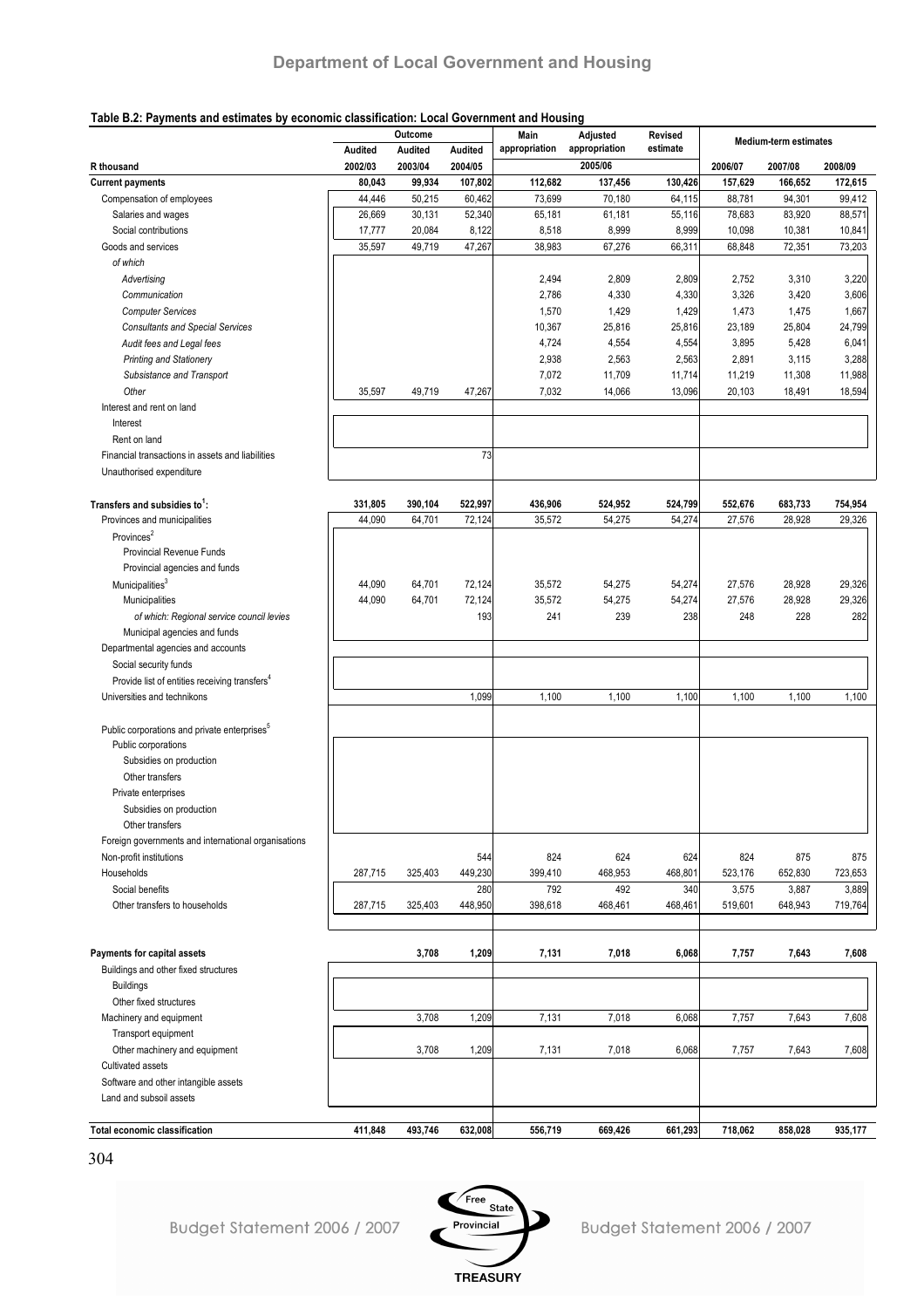#### **Table B.2.1: Payments and estimates by economic classification: Programme 1: Administration**

| <b>Medium-term estimates</b><br>appropriation<br>appropriation<br>estimate<br>Audited<br>Audited<br>Audited<br>2005/06<br>2002/03<br>2003/04<br>2007/08<br>R thousand<br>2004/05<br>2006/07<br>2008/09<br><b>Current payments</b><br>39,414<br>31,507<br>31,999<br>39,070<br>39,210<br>36,527<br>50,393<br>53,978<br>55,018<br>14,467<br>13,628<br>18,246<br>21,595<br>19,595<br>17,739<br>29,410<br>Compensation of employees<br>25,512<br>30,582<br>15,843<br>18,770<br>22,449<br>26,362<br>27,430<br>Salaries and wages<br>8,680<br>8,177<br>16,811<br>14,955<br>2,403<br>2,825<br>2,784<br>3,048<br>Social contributions<br>5,787<br>5,451<br>2,784<br>3,063<br>3,152<br>24,947<br>17,879<br>13,680<br>17,475<br>19,615<br>18,788<br>24,568<br>24,436<br>Goods and services<br>24,881<br>of which<br>Advertising<br>1,398<br>1,068<br>1,068<br>1,354<br>1,795<br>1,760<br>1,271<br>1,354<br>1,285<br>1,349<br>Communication<br>1,354<br>1,406<br><b>Computer Services</b><br>870<br>772<br>772<br>743<br>709<br>758<br>2,843<br>4,581<br>4,581<br>5,470<br>6,150<br>5,331<br><b>Consultants and Special Services</b><br>4,080<br>4,080<br>5,659<br>4,100<br>3,649<br>5,153<br>Audit fees and Legal fees<br>1,820<br>1,650<br>1,650<br>1,698<br>1,724<br><b>Printing and Stationery</b><br>1,718<br>2,680<br>3,077<br>3,077<br>2,938<br>3,124<br>3,439<br>Subsistance and Transport<br>Other<br>24,947<br>17,879<br>13,680<br>2,493<br>3,033<br>2,206<br>4,564<br>4,365<br>7,744<br>Interest and rent on land<br>Interest<br>Rent on land<br>73<br>Financial transactions in assets and liabilities<br>Unauthorised expenditure<br>Transfers and subsidies to <sup>1</sup> :<br>139<br>261<br>261<br>174<br>3,337<br>3,608<br>3,654<br>53<br>51<br>Provinces and municipalities<br>51<br>51<br>72<br>33<br>79<br>Provinces <sup>2</sup><br>Provincial Revenue Funds<br>Provincial agencies and funds<br>Municipalities <sup>3</sup><br>33<br>53<br>51<br>51<br>51<br>72<br>79<br>Municipalities<br>53<br>51<br>51<br>51<br>72<br>33<br>79<br>of which: Regional service council levies<br>Municipal agencies and funds<br>Departmental agencies and accounts<br>Social security funds<br>Provide list of entities receiving transfers <sup>4</sup><br>Universities and technikons<br>Public corporations and private enterprises <sup>5</sup><br>Public corporations<br>Subsidies on production<br>Other transfers<br>Private enterprises<br>Subsidies on production<br>Other transfers<br>Foreign governments and international organisations<br>Non-profit institutions<br>Households<br>86<br>210<br>210<br>123<br>3,265<br>3,575<br>3,575<br>86<br>210<br>123<br>210<br>3,265<br>3,575<br>3,575<br>Social benefits<br>Other transfers to households<br>Payments for capital assets<br>921<br>384<br>2,502<br>2,002<br>1,772<br>3,543<br>3,515<br>3,324<br>Buildings and other fixed structures<br><b>Buildings</b><br>Other fixed structures<br>921<br>384<br>Machinery and equipment<br>2,502<br>2,002<br>1,772<br>3,543<br>3,515<br>3,324<br>Transport equipment<br>Other machinery and equipment<br>921<br>384<br>2,502<br>3,324<br>2,002<br>1,772<br>3,543<br>3,515<br>Cultivated assets<br>Software and other intangible assets<br>Land and subsoil assets<br>39,414<br>32,428<br>32,522<br>41,833<br>41,473<br>38,473<br>57,273<br>61,101<br>61,996<br><b>Total economic classification</b> | rable D.Z.T. I ayments and estimates by economic classification. I rogramme T. Administration | Outcome | Main | Adjusted | Revised |  |  |
|----------------------------------------------------------------------------------------------------------------------------------------------------------------------------------------------------------------------------------------------------------------------------------------------------------------------------------------------------------------------------------------------------------------------------------------------------------------------------------------------------------------------------------------------------------------------------------------------------------------------------------------------------------------------------------------------------------------------------------------------------------------------------------------------------------------------------------------------------------------------------------------------------------------------------------------------------------------------------------------------------------------------------------------------------------------------------------------------------------------------------------------------------------------------------------------------------------------------------------------------------------------------------------------------------------------------------------------------------------------------------------------------------------------------------------------------------------------------------------------------------------------------------------------------------------------------------------------------------------------------------------------------------------------------------------------------------------------------------------------------------------------------------------------------------------------------------------------------------------------------------------------------------------------------------------------------------------------------------------------------------------------------------------------------------------------------------------------------------------------------------------------------------------------------------------------------------------------------------------------------------------------------------------------------------------------------------------------------------------------------------------------------------------------------------------------------------------------------------------------------------------------------------------------------------------------------------------------------------------------------------------------------------------------------------------------------------------------------------------------------------------------------------------------------------------------------------------------------------------------------------------------------------------------------------------------------------------------------------------------------------------------------------------------------------------------------------------------------------------------------------------------------------------------------------------------------------------------------------------------------------------------------------------------------------------------------------------------------------------------------------------------------------------|-----------------------------------------------------------------------------------------------|---------|------|----------|---------|--|--|
|                                                                                                                                                                                                                                                                                                                                                                                                                                                                                                                                                                                                                                                                                                                                                                                                                                                                                                                                                                                                                                                                                                                                                                                                                                                                                                                                                                                                                                                                                                                                                                                                                                                                                                                                                                                                                                                                                                                                                                                                                                                                                                                                                                                                                                                                                                                                                                                                                                                                                                                                                                                                                                                                                                                                                                                                                                                                                                                                                                                                                                                                                                                                                                                                                                                                                                                                                                                                          |                                                                                               |         |      |          |         |  |  |
|                                                                                                                                                                                                                                                                                                                                                                                                                                                                                                                                                                                                                                                                                                                                                                                                                                                                                                                                                                                                                                                                                                                                                                                                                                                                                                                                                                                                                                                                                                                                                                                                                                                                                                                                                                                                                                                                                                                                                                                                                                                                                                                                                                                                                                                                                                                                                                                                                                                                                                                                                                                                                                                                                                                                                                                                                                                                                                                                                                                                                                                                                                                                                                                                                                                                                                                                                                                                          |                                                                                               |         |      |          |         |  |  |
|                                                                                                                                                                                                                                                                                                                                                                                                                                                                                                                                                                                                                                                                                                                                                                                                                                                                                                                                                                                                                                                                                                                                                                                                                                                                                                                                                                                                                                                                                                                                                                                                                                                                                                                                                                                                                                                                                                                                                                                                                                                                                                                                                                                                                                                                                                                                                                                                                                                                                                                                                                                                                                                                                                                                                                                                                                                                                                                                                                                                                                                                                                                                                                                                                                                                                                                                                                                                          |                                                                                               |         |      |          |         |  |  |
|                                                                                                                                                                                                                                                                                                                                                                                                                                                                                                                                                                                                                                                                                                                                                                                                                                                                                                                                                                                                                                                                                                                                                                                                                                                                                                                                                                                                                                                                                                                                                                                                                                                                                                                                                                                                                                                                                                                                                                                                                                                                                                                                                                                                                                                                                                                                                                                                                                                                                                                                                                                                                                                                                                                                                                                                                                                                                                                                                                                                                                                                                                                                                                                                                                                                                                                                                                                                          |                                                                                               |         |      |          |         |  |  |
|                                                                                                                                                                                                                                                                                                                                                                                                                                                                                                                                                                                                                                                                                                                                                                                                                                                                                                                                                                                                                                                                                                                                                                                                                                                                                                                                                                                                                                                                                                                                                                                                                                                                                                                                                                                                                                                                                                                                                                                                                                                                                                                                                                                                                                                                                                                                                                                                                                                                                                                                                                                                                                                                                                                                                                                                                                                                                                                                                                                                                                                                                                                                                                                                                                                                                                                                                                                                          |                                                                                               |         |      |          |         |  |  |
|                                                                                                                                                                                                                                                                                                                                                                                                                                                                                                                                                                                                                                                                                                                                                                                                                                                                                                                                                                                                                                                                                                                                                                                                                                                                                                                                                                                                                                                                                                                                                                                                                                                                                                                                                                                                                                                                                                                                                                                                                                                                                                                                                                                                                                                                                                                                                                                                                                                                                                                                                                                                                                                                                                                                                                                                                                                                                                                                                                                                                                                                                                                                                                                                                                                                                                                                                                                                          |                                                                                               |         |      |          |         |  |  |
|                                                                                                                                                                                                                                                                                                                                                                                                                                                                                                                                                                                                                                                                                                                                                                                                                                                                                                                                                                                                                                                                                                                                                                                                                                                                                                                                                                                                                                                                                                                                                                                                                                                                                                                                                                                                                                                                                                                                                                                                                                                                                                                                                                                                                                                                                                                                                                                                                                                                                                                                                                                                                                                                                                                                                                                                                                                                                                                                                                                                                                                                                                                                                                                                                                                                                                                                                                                                          |                                                                                               |         |      |          |         |  |  |
|                                                                                                                                                                                                                                                                                                                                                                                                                                                                                                                                                                                                                                                                                                                                                                                                                                                                                                                                                                                                                                                                                                                                                                                                                                                                                                                                                                                                                                                                                                                                                                                                                                                                                                                                                                                                                                                                                                                                                                                                                                                                                                                                                                                                                                                                                                                                                                                                                                                                                                                                                                                                                                                                                                                                                                                                                                                                                                                                                                                                                                                                                                                                                                                                                                                                                                                                                                                                          |                                                                                               |         |      |          |         |  |  |
|                                                                                                                                                                                                                                                                                                                                                                                                                                                                                                                                                                                                                                                                                                                                                                                                                                                                                                                                                                                                                                                                                                                                                                                                                                                                                                                                                                                                                                                                                                                                                                                                                                                                                                                                                                                                                                                                                                                                                                                                                                                                                                                                                                                                                                                                                                                                                                                                                                                                                                                                                                                                                                                                                                                                                                                                                                                                                                                                                                                                                                                                                                                                                                                                                                                                                                                                                                                                          |                                                                                               |         |      |          |         |  |  |
|                                                                                                                                                                                                                                                                                                                                                                                                                                                                                                                                                                                                                                                                                                                                                                                                                                                                                                                                                                                                                                                                                                                                                                                                                                                                                                                                                                                                                                                                                                                                                                                                                                                                                                                                                                                                                                                                                                                                                                                                                                                                                                                                                                                                                                                                                                                                                                                                                                                                                                                                                                                                                                                                                                                                                                                                                                                                                                                                                                                                                                                                                                                                                                                                                                                                                                                                                                                                          |                                                                                               |         |      |          |         |  |  |
|                                                                                                                                                                                                                                                                                                                                                                                                                                                                                                                                                                                                                                                                                                                                                                                                                                                                                                                                                                                                                                                                                                                                                                                                                                                                                                                                                                                                                                                                                                                                                                                                                                                                                                                                                                                                                                                                                                                                                                                                                                                                                                                                                                                                                                                                                                                                                                                                                                                                                                                                                                                                                                                                                                                                                                                                                                                                                                                                                                                                                                                                                                                                                                                                                                                                                                                                                                                                          |                                                                                               |         |      |          |         |  |  |
|                                                                                                                                                                                                                                                                                                                                                                                                                                                                                                                                                                                                                                                                                                                                                                                                                                                                                                                                                                                                                                                                                                                                                                                                                                                                                                                                                                                                                                                                                                                                                                                                                                                                                                                                                                                                                                                                                                                                                                                                                                                                                                                                                                                                                                                                                                                                                                                                                                                                                                                                                                                                                                                                                                                                                                                                                                                                                                                                                                                                                                                                                                                                                                                                                                                                                                                                                                                                          |                                                                                               |         |      |          |         |  |  |
|                                                                                                                                                                                                                                                                                                                                                                                                                                                                                                                                                                                                                                                                                                                                                                                                                                                                                                                                                                                                                                                                                                                                                                                                                                                                                                                                                                                                                                                                                                                                                                                                                                                                                                                                                                                                                                                                                                                                                                                                                                                                                                                                                                                                                                                                                                                                                                                                                                                                                                                                                                                                                                                                                                                                                                                                                                                                                                                                                                                                                                                                                                                                                                                                                                                                                                                                                                                                          |                                                                                               |         |      |          |         |  |  |
|                                                                                                                                                                                                                                                                                                                                                                                                                                                                                                                                                                                                                                                                                                                                                                                                                                                                                                                                                                                                                                                                                                                                                                                                                                                                                                                                                                                                                                                                                                                                                                                                                                                                                                                                                                                                                                                                                                                                                                                                                                                                                                                                                                                                                                                                                                                                                                                                                                                                                                                                                                                                                                                                                                                                                                                                                                                                                                                                                                                                                                                                                                                                                                                                                                                                                                                                                                                                          |                                                                                               |         |      |          |         |  |  |
|                                                                                                                                                                                                                                                                                                                                                                                                                                                                                                                                                                                                                                                                                                                                                                                                                                                                                                                                                                                                                                                                                                                                                                                                                                                                                                                                                                                                                                                                                                                                                                                                                                                                                                                                                                                                                                                                                                                                                                                                                                                                                                                                                                                                                                                                                                                                                                                                                                                                                                                                                                                                                                                                                                                                                                                                                                                                                                                                                                                                                                                                                                                                                                                                                                                                                                                                                                                                          |                                                                                               |         |      |          |         |  |  |
|                                                                                                                                                                                                                                                                                                                                                                                                                                                                                                                                                                                                                                                                                                                                                                                                                                                                                                                                                                                                                                                                                                                                                                                                                                                                                                                                                                                                                                                                                                                                                                                                                                                                                                                                                                                                                                                                                                                                                                                                                                                                                                                                                                                                                                                                                                                                                                                                                                                                                                                                                                                                                                                                                                                                                                                                                                                                                                                                                                                                                                                                                                                                                                                                                                                                                                                                                                                                          |                                                                                               |         |      |          |         |  |  |
|                                                                                                                                                                                                                                                                                                                                                                                                                                                                                                                                                                                                                                                                                                                                                                                                                                                                                                                                                                                                                                                                                                                                                                                                                                                                                                                                                                                                                                                                                                                                                                                                                                                                                                                                                                                                                                                                                                                                                                                                                                                                                                                                                                                                                                                                                                                                                                                                                                                                                                                                                                                                                                                                                                                                                                                                                                                                                                                                                                                                                                                                                                                                                                                                                                                                                                                                                                                                          |                                                                                               |         |      |          |         |  |  |
|                                                                                                                                                                                                                                                                                                                                                                                                                                                                                                                                                                                                                                                                                                                                                                                                                                                                                                                                                                                                                                                                                                                                                                                                                                                                                                                                                                                                                                                                                                                                                                                                                                                                                                                                                                                                                                                                                                                                                                                                                                                                                                                                                                                                                                                                                                                                                                                                                                                                                                                                                                                                                                                                                                                                                                                                                                                                                                                                                                                                                                                                                                                                                                                                                                                                                                                                                                                                          |                                                                                               |         |      |          |         |  |  |
|                                                                                                                                                                                                                                                                                                                                                                                                                                                                                                                                                                                                                                                                                                                                                                                                                                                                                                                                                                                                                                                                                                                                                                                                                                                                                                                                                                                                                                                                                                                                                                                                                                                                                                                                                                                                                                                                                                                                                                                                                                                                                                                                                                                                                                                                                                                                                                                                                                                                                                                                                                                                                                                                                                                                                                                                                                                                                                                                                                                                                                                                                                                                                                                                                                                                                                                                                                                                          |                                                                                               |         |      |          |         |  |  |
|                                                                                                                                                                                                                                                                                                                                                                                                                                                                                                                                                                                                                                                                                                                                                                                                                                                                                                                                                                                                                                                                                                                                                                                                                                                                                                                                                                                                                                                                                                                                                                                                                                                                                                                                                                                                                                                                                                                                                                                                                                                                                                                                                                                                                                                                                                                                                                                                                                                                                                                                                                                                                                                                                                                                                                                                                                                                                                                                                                                                                                                                                                                                                                                                                                                                                                                                                                                                          |                                                                                               |         |      |          |         |  |  |
|                                                                                                                                                                                                                                                                                                                                                                                                                                                                                                                                                                                                                                                                                                                                                                                                                                                                                                                                                                                                                                                                                                                                                                                                                                                                                                                                                                                                                                                                                                                                                                                                                                                                                                                                                                                                                                                                                                                                                                                                                                                                                                                                                                                                                                                                                                                                                                                                                                                                                                                                                                                                                                                                                                                                                                                                                                                                                                                                                                                                                                                                                                                                                                                                                                                                                                                                                                                                          |                                                                                               |         |      |          |         |  |  |
|                                                                                                                                                                                                                                                                                                                                                                                                                                                                                                                                                                                                                                                                                                                                                                                                                                                                                                                                                                                                                                                                                                                                                                                                                                                                                                                                                                                                                                                                                                                                                                                                                                                                                                                                                                                                                                                                                                                                                                                                                                                                                                                                                                                                                                                                                                                                                                                                                                                                                                                                                                                                                                                                                                                                                                                                                                                                                                                                                                                                                                                                                                                                                                                                                                                                                                                                                                                                          |                                                                                               |         |      |          |         |  |  |
|                                                                                                                                                                                                                                                                                                                                                                                                                                                                                                                                                                                                                                                                                                                                                                                                                                                                                                                                                                                                                                                                                                                                                                                                                                                                                                                                                                                                                                                                                                                                                                                                                                                                                                                                                                                                                                                                                                                                                                                                                                                                                                                                                                                                                                                                                                                                                                                                                                                                                                                                                                                                                                                                                                                                                                                                                                                                                                                                                                                                                                                                                                                                                                                                                                                                                                                                                                                                          |                                                                                               |         |      |          |         |  |  |
|                                                                                                                                                                                                                                                                                                                                                                                                                                                                                                                                                                                                                                                                                                                                                                                                                                                                                                                                                                                                                                                                                                                                                                                                                                                                                                                                                                                                                                                                                                                                                                                                                                                                                                                                                                                                                                                                                                                                                                                                                                                                                                                                                                                                                                                                                                                                                                                                                                                                                                                                                                                                                                                                                                                                                                                                                                                                                                                                                                                                                                                                                                                                                                                                                                                                                                                                                                                                          |                                                                                               |         |      |          |         |  |  |
|                                                                                                                                                                                                                                                                                                                                                                                                                                                                                                                                                                                                                                                                                                                                                                                                                                                                                                                                                                                                                                                                                                                                                                                                                                                                                                                                                                                                                                                                                                                                                                                                                                                                                                                                                                                                                                                                                                                                                                                                                                                                                                                                                                                                                                                                                                                                                                                                                                                                                                                                                                                                                                                                                                                                                                                                                                                                                                                                                                                                                                                                                                                                                                                                                                                                                                                                                                                                          |                                                                                               |         |      |          |         |  |  |
|                                                                                                                                                                                                                                                                                                                                                                                                                                                                                                                                                                                                                                                                                                                                                                                                                                                                                                                                                                                                                                                                                                                                                                                                                                                                                                                                                                                                                                                                                                                                                                                                                                                                                                                                                                                                                                                                                                                                                                                                                                                                                                                                                                                                                                                                                                                                                                                                                                                                                                                                                                                                                                                                                                                                                                                                                                                                                                                                                                                                                                                                                                                                                                                                                                                                                                                                                                                                          |                                                                                               |         |      |          |         |  |  |
|                                                                                                                                                                                                                                                                                                                                                                                                                                                                                                                                                                                                                                                                                                                                                                                                                                                                                                                                                                                                                                                                                                                                                                                                                                                                                                                                                                                                                                                                                                                                                                                                                                                                                                                                                                                                                                                                                                                                                                                                                                                                                                                                                                                                                                                                                                                                                                                                                                                                                                                                                                                                                                                                                                                                                                                                                                                                                                                                                                                                                                                                                                                                                                                                                                                                                                                                                                                                          |                                                                                               |         |      |          |         |  |  |
|                                                                                                                                                                                                                                                                                                                                                                                                                                                                                                                                                                                                                                                                                                                                                                                                                                                                                                                                                                                                                                                                                                                                                                                                                                                                                                                                                                                                                                                                                                                                                                                                                                                                                                                                                                                                                                                                                                                                                                                                                                                                                                                                                                                                                                                                                                                                                                                                                                                                                                                                                                                                                                                                                                                                                                                                                                                                                                                                                                                                                                                                                                                                                                                                                                                                                                                                                                                                          |                                                                                               |         |      |          |         |  |  |
|                                                                                                                                                                                                                                                                                                                                                                                                                                                                                                                                                                                                                                                                                                                                                                                                                                                                                                                                                                                                                                                                                                                                                                                                                                                                                                                                                                                                                                                                                                                                                                                                                                                                                                                                                                                                                                                                                                                                                                                                                                                                                                                                                                                                                                                                                                                                                                                                                                                                                                                                                                                                                                                                                                                                                                                                                                                                                                                                                                                                                                                                                                                                                                                                                                                                                                                                                                                                          |                                                                                               |         |      |          |         |  |  |
|                                                                                                                                                                                                                                                                                                                                                                                                                                                                                                                                                                                                                                                                                                                                                                                                                                                                                                                                                                                                                                                                                                                                                                                                                                                                                                                                                                                                                                                                                                                                                                                                                                                                                                                                                                                                                                                                                                                                                                                                                                                                                                                                                                                                                                                                                                                                                                                                                                                                                                                                                                                                                                                                                                                                                                                                                                                                                                                                                                                                                                                                                                                                                                                                                                                                                                                                                                                                          |                                                                                               |         |      |          |         |  |  |
|                                                                                                                                                                                                                                                                                                                                                                                                                                                                                                                                                                                                                                                                                                                                                                                                                                                                                                                                                                                                                                                                                                                                                                                                                                                                                                                                                                                                                                                                                                                                                                                                                                                                                                                                                                                                                                                                                                                                                                                                                                                                                                                                                                                                                                                                                                                                                                                                                                                                                                                                                                                                                                                                                                                                                                                                                                                                                                                                                                                                                                                                                                                                                                                                                                                                                                                                                                                                          |                                                                                               |         |      |          |         |  |  |
|                                                                                                                                                                                                                                                                                                                                                                                                                                                                                                                                                                                                                                                                                                                                                                                                                                                                                                                                                                                                                                                                                                                                                                                                                                                                                                                                                                                                                                                                                                                                                                                                                                                                                                                                                                                                                                                                                                                                                                                                                                                                                                                                                                                                                                                                                                                                                                                                                                                                                                                                                                                                                                                                                                                                                                                                                                                                                                                                                                                                                                                                                                                                                                                                                                                                                                                                                                                                          |                                                                                               |         |      |          |         |  |  |
|                                                                                                                                                                                                                                                                                                                                                                                                                                                                                                                                                                                                                                                                                                                                                                                                                                                                                                                                                                                                                                                                                                                                                                                                                                                                                                                                                                                                                                                                                                                                                                                                                                                                                                                                                                                                                                                                                                                                                                                                                                                                                                                                                                                                                                                                                                                                                                                                                                                                                                                                                                                                                                                                                                                                                                                                                                                                                                                                                                                                                                                                                                                                                                                                                                                                                                                                                                                                          |                                                                                               |         |      |          |         |  |  |
|                                                                                                                                                                                                                                                                                                                                                                                                                                                                                                                                                                                                                                                                                                                                                                                                                                                                                                                                                                                                                                                                                                                                                                                                                                                                                                                                                                                                                                                                                                                                                                                                                                                                                                                                                                                                                                                                                                                                                                                                                                                                                                                                                                                                                                                                                                                                                                                                                                                                                                                                                                                                                                                                                                                                                                                                                                                                                                                                                                                                                                                                                                                                                                                                                                                                                                                                                                                                          |                                                                                               |         |      |          |         |  |  |
|                                                                                                                                                                                                                                                                                                                                                                                                                                                                                                                                                                                                                                                                                                                                                                                                                                                                                                                                                                                                                                                                                                                                                                                                                                                                                                                                                                                                                                                                                                                                                                                                                                                                                                                                                                                                                                                                                                                                                                                                                                                                                                                                                                                                                                                                                                                                                                                                                                                                                                                                                                                                                                                                                                                                                                                                                                                                                                                                                                                                                                                                                                                                                                                                                                                                                                                                                                                                          |                                                                                               |         |      |          |         |  |  |
|                                                                                                                                                                                                                                                                                                                                                                                                                                                                                                                                                                                                                                                                                                                                                                                                                                                                                                                                                                                                                                                                                                                                                                                                                                                                                                                                                                                                                                                                                                                                                                                                                                                                                                                                                                                                                                                                                                                                                                                                                                                                                                                                                                                                                                                                                                                                                                                                                                                                                                                                                                                                                                                                                                                                                                                                                                                                                                                                                                                                                                                                                                                                                                                                                                                                                                                                                                                                          |                                                                                               |         |      |          |         |  |  |
|                                                                                                                                                                                                                                                                                                                                                                                                                                                                                                                                                                                                                                                                                                                                                                                                                                                                                                                                                                                                                                                                                                                                                                                                                                                                                                                                                                                                                                                                                                                                                                                                                                                                                                                                                                                                                                                                                                                                                                                                                                                                                                                                                                                                                                                                                                                                                                                                                                                                                                                                                                                                                                                                                                                                                                                                                                                                                                                                                                                                                                                                                                                                                                                                                                                                                                                                                                                                          |                                                                                               |         |      |          |         |  |  |
|                                                                                                                                                                                                                                                                                                                                                                                                                                                                                                                                                                                                                                                                                                                                                                                                                                                                                                                                                                                                                                                                                                                                                                                                                                                                                                                                                                                                                                                                                                                                                                                                                                                                                                                                                                                                                                                                                                                                                                                                                                                                                                                                                                                                                                                                                                                                                                                                                                                                                                                                                                                                                                                                                                                                                                                                                                                                                                                                                                                                                                                                                                                                                                                                                                                                                                                                                                                                          |                                                                                               |         |      |          |         |  |  |
|                                                                                                                                                                                                                                                                                                                                                                                                                                                                                                                                                                                                                                                                                                                                                                                                                                                                                                                                                                                                                                                                                                                                                                                                                                                                                                                                                                                                                                                                                                                                                                                                                                                                                                                                                                                                                                                                                                                                                                                                                                                                                                                                                                                                                                                                                                                                                                                                                                                                                                                                                                                                                                                                                                                                                                                                                                                                                                                                                                                                                                                                                                                                                                                                                                                                                                                                                                                                          |                                                                                               |         |      |          |         |  |  |
|                                                                                                                                                                                                                                                                                                                                                                                                                                                                                                                                                                                                                                                                                                                                                                                                                                                                                                                                                                                                                                                                                                                                                                                                                                                                                                                                                                                                                                                                                                                                                                                                                                                                                                                                                                                                                                                                                                                                                                                                                                                                                                                                                                                                                                                                                                                                                                                                                                                                                                                                                                                                                                                                                                                                                                                                                                                                                                                                                                                                                                                                                                                                                                                                                                                                                                                                                                                                          |                                                                                               |         |      |          |         |  |  |
|                                                                                                                                                                                                                                                                                                                                                                                                                                                                                                                                                                                                                                                                                                                                                                                                                                                                                                                                                                                                                                                                                                                                                                                                                                                                                                                                                                                                                                                                                                                                                                                                                                                                                                                                                                                                                                                                                                                                                                                                                                                                                                                                                                                                                                                                                                                                                                                                                                                                                                                                                                                                                                                                                                                                                                                                                                                                                                                                                                                                                                                                                                                                                                                                                                                                                                                                                                                                          |                                                                                               |         |      |          |         |  |  |
|                                                                                                                                                                                                                                                                                                                                                                                                                                                                                                                                                                                                                                                                                                                                                                                                                                                                                                                                                                                                                                                                                                                                                                                                                                                                                                                                                                                                                                                                                                                                                                                                                                                                                                                                                                                                                                                                                                                                                                                                                                                                                                                                                                                                                                                                                                                                                                                                                                                                                                                                                                                                                                                                                                                                                                                                                                                                                                                                                                                                                                                                                                                                                                                                                                                                                                                                                                                                          |                                                                                               |         |      |          |         |  |  |
|                                                                                                                                                                                                                                                                                                                                                                                                                                                                                                                                                                                                                                                                                                                                                                                                                                                                                                                                                                                                                                                                                                                                                                                                                                                                                                                                                                                                                                                                                                                                                                                                                                                                                                                                                                                                                                                                                                                                                                                                                                                                                                                                                                                                                                                                                                                                                                                                                                                                                                                                                                                                                                                                                                                                                                                                                                                                                                                                                                                                                                                                                                                                                                                                                                                                                                                                                                                                          |                                                                                               |         |      |          |         |  |  |
|                                                                                                                                                                                                                                                                                                                                                                                                                                                                                                                                                                                                                                                                                                                                                                                                                                                                                                                                                                                                                                                                                                                                                                                                                                                                                                                                                                                                                                                                                                                                                                                                                                                                                                                                                                                                                                                                                                                                                                                                                                                                                                                                                                                                                                                                                                                                                                                                                                                                                                                                                                                                                                                                                                                                                                                                                                                                                                                                                                                                                                                                                                                                                                                                                                                                                                                                                                                                          |                                                                                               |         |      |          |         |  |  |
|                                                                                                                                                                                                                                                                                                                                                                                                                                                                                                                                                                                                                                                                                                                                                                                                                                                                                                                                                                                                                                                                                                                                                                                                                                                                                                                                                                                                                                                                                                                                                                                                                                                                                                                                                                                                                                                                                                                                                                                                                                                                                                                                                                                                                                                                                                                                                                                                                                                                                                                                                                                                                                                                                                                                                                                                                                                                                                                                                                                                                                                                                                                                                                                                                                                                                                                                                                                                          |                                                                                               |         |      |          |         |  |  |
|                                                                                                                                                                                                                                                                                                                                                                                                                                                                                                                                                                                                                                                                                                                                                                                                                                                                                                                                                                                                                                                                                                                                                                                                                                                                                                                                                                                                                                                                                                                                                                                                                                                                                                                                                                                                                                                                                                                                                                                                                                                                                                                                                                                                                                                                                                                                                                                                                                                                                                                                                                                                                                                                                                                                                                                                                                                                                                                                                                                                                                                                                                                                                                                                                                                                                                                                                                                                          |                                                                                               |         |      |          |         |  |  |
|                                                                                                                                                                                                                                                                                                                                                                                                                                                                                                                                                                                                                                                                                                                                                                                                                                                                                                                                                                                                                                                                                                                                                                                                                                                                                                                                                                                                                                                                                                                                                                                                                                                                                                                                                                                                                                                                                                                                                                                                                                                                                                                                                                                                                                                                                                                                                                                                                                                                                                                                                                                                                                                                                                                                                                                                                                                                                                                                                                                                                                                                                                                                                                                                                                                                                                                                                                                                          |                                                                                               |         |      |          |         |  |  |
|                                                                                                                                                                                                                                                                                                                                                                                                                                                                                                                                                                                                                                                                                                                                                                                                                                                                                                                                                                                                                                                                                                                                                                                                                                                                                                                                                                                                                                                                                                                                                                                                                                                                                                                                                                                                                                                                                                                                                                                                                                                                                                                                                                                                                                                                                                                                                                                                                                                                                                                                                                                                                                                                                                                                                                                                                                                                                                                                                                                                                                                                                                                                                                                                                                                                                                                                                                                                          |                                                                                               |         |      |          |         |  |  |
|                                                                                                                                                                                                                                                                                                                                                                                                                                                                                                                                                                                                                                                                                                                                                                                                                                                                                                                                                                                                                                                                                                                                                                                                                                                                                                                                                                                                                                                                                                                                                                                                                                                                                                                                                                                                                                                                                                                                                                                                                                                                                                                                                                                                                                                                                                                                                                                                                                                                                                                                                                                                                                                                                                                                                                                                                                                                                                                                                                                                                                                                                                                                                                                                                                                                                                                                                                                                          |                                                                                               |         |      |          |         |  |  |
|                                                                                                                                                                                                                                                                                                                                                                                                                                                                                                                                                                                                                                                                                                                                                                                                                                                                                                                                                                                                                                                                                                                                                                                                                                                                                                                                                                                                                                                                                                                                                                                                                                                                                                                                                                                                                                                                                                                                                                                                                                                                                                                                                                                                                                                                                                                                                                                                                                                                                                                                                                                                                                                                                                                                                                                                                                                                                                                                                                                                                                                                                                                                                                                                                                                                                                                                                                                                          |                                                                                               |         |      |          |         |  |  |
|                                                                                                                                                                                                                                                                                                                                                                                                                                                                                                                                                                                                                                                                                                                                                                                                                                                                                                                                                                                                                                                                                                                                                                                                                                                                                                                                                                                                                                                                                                                                                                                                                                                                                                                                                                                                                                                                                                                                                                                                                                                                                                                                                                                                                                                                                                                                                                                                                                                                                                                                                                                                                                                                                                                                                                                                                                                                                                                                                                                                                                                                                                                                                                                                                                                                                                                                                                                                          |                                                                                               |         |      |          |         |  |  |
|                                                                                                                                                                                                                                                                                                                                                                                                                                                                                                                                                                                                                                                                                                                                                                                                                                                                                                                                                                                                                                                                                                                                                                                                                                                                                                                                                                                                                                                                                                                                                                                                                                                                                                                                                                                                                                                                                                                                                                                                                                                                                                                                                                                                                                                                                                                                                                                                                                                                                                                                                                                                                                                                                                                                                                                                                                                                                                                                                                                                                                                                                                                                                                                                                                                                                                                                                                                                          |                                                                                               |         |      |          |         |  |  |
|                                                                                                                                                                                                                                                                                                                                                                                                                                                                                                                                                                                                                                                                                                                                                                                                                                                                                                                                                                                                                                                                                                                                                                                                                                                                                                                                                                                                                                                                                                                                                                                                                                                                                                                                                                                                                                                                                                                                                                                                                                                                                                                                                                                                                                                                                                                                                                                                                                                                                                                                                                                                                                                                                                                                                                                                                                                                                                                                                                                                                                                                                                                                                                                                                                                                                                                                                                                                          |                                                                                               |         |      |          |         |  |  |
|                                                                                                                                                                                                                                                                                                                                                                                                                                                                                                                                                                                                                                                                                                                                                                                                                                                                                                                                                                                                                                                                                                                                                                                                                                                                                                                                                                                                                                                                                                                                                                                                                                                                                                                                                                                                                                                                                                                                                                                                                                                                                                                                                                                                                                                                                                                                                                                                                                                                                                                                                                                                                                                                                                                                                                                                                                                                                                                                                                                                                                                                                                                                                                                                                                                                                                                                                                                                          |                                                                                               |         |      |          |         |  |  |
|                                                                                                                                                                                                                                                                                                                                                                                                                                                                                                                                                                                                                                                                                                                                                                                                                                                                                                                                                                                                                                                                                                                                                                                                                                                                                                                                                                                                                                                                                                                                                                                                                                                                                                                                                                                                                                                                                                                                                                                                                                                                                                                                                                                                                                                                                                                                                                                                                                                                                                                                                                                                                                                                                                                                                                                                                                                                                                                                                                                                                                                                                                                                                                                                                                                                                                                                                                                                          |                                                                                               |         |      |          |         |  |  |
|                                                                                                                                                                                                                                                                                                                                                                                                                                                                                                                                                                                                                                                                                                                                                                                                                                                                                                                                                                                                                                                                                                                                                                                                                                                                                                                                                                                                                                                                                                                                                                                                                                                                                                                                                                                                                                                                                                                                                                                                                                                                                                                                                                                                                                                                                                                                                                                                                                                                                                                                                                                                                                                                                                                                                                                                                                                                                                                                                                                                                                                                                                                                                                                                                                                                                                                                                                                                          |                                                                                               |         |      |          |         |  |  |
|                                                                                                                                                                                                                                                                                                                                                                                                                                                                                                                                                                                                                                                                                                                                                                                                                                                                                                                                                                                                                                                                                                                                                                                                                                                                                                                                                                                                                                                                                                                                                                                                                                                                                                                                                                                                                                                                                                                                                                                                                                                                                                                                                                                                                                                                                                                                                                                                                                                                                                                                                                                                                                                                                                                                                                                                                                                                                                                                                                                                                                                                                                                                                                                                                                                                                                                                                                                                          |                                                                                               |         |      |          |         |  |  |
|                                                                                                                                                                                                                                                                                                                                                                                                                                                                                                                                                                                                                                                                                                                                                                                                                                                                                                                                                                                                                                                                                                                                                                                                                                                                                                                                                                                                                                                                                                                                                                                                                                                                                                                                                                                                                                                                                                                                                                                                                                                                                                                                                                                                                                                                                                                                                                                                                                                                                                                                                                                                                                                                                                                                                                                                                                                                                                                                                                                                                                                                                                                                                                                                                                                                                                                                                                                                          |                                                                                               |         |      |          |         |  |  |
|                                                                                                                                                                                                                                                                                                                                                                                                                                                                                                                                                                                                                                                                                                                                                                                                                                                                                                                                                                                                                                                                                                                                                                                                                                                                                                                                                                                                                                                                                                                                                                                                                                                                                                                                                                                                                                                                                                                                                                                                                                                                                                                                                                                                                                                                                                                                                                                                                                                                                                                                                                                                                                                                                                                                                                                                                                                                                                                                                                                                                                                                                                                                                                                                                                                                                                                                                                                                          |                                                                                               |         |      |          |         |  |  |
|                                                                                                                                                                                                                                                                                                                                                                                                                                                                                                                                                                                                                                                                                                                                                                                                                                                                                                                                                                                                                                                                                                                                                                                                                                                                                                                                                                                                                                                                                                                                                                                                                                                                                                                                                                                                                                                                                                                                                                                                                                                                                                                                                                                                                                                                                                                                                                                                                                                                                                                                                                                                                                                                                                                                                                                                                                                                                                                                                                                                                                                                                                                                                                                                                                                                                                                                                                                                          |                                                                                               |         |      |          |         |  |  |
|                                                                                                                                                                                                                                                                                                                                                                                                                                                                                                                                                                                                                                                                                                                                                                                                                                                                                                                                                                                                                                                                                                                                                                                                                                                                                                                                                                                                                                                                                                                                                                                                                                                                                                                                                                                                                                                                                                                                                                                                                                                                                                                                                                                                                                                                                                                                                                                                                                                                                                                                                                                                                                                                                                                                                                                                                                                                                                                                                                                                                                                                                                                                                                                                                                                                                                                                                                                                          |                                                                                               |         |      |          |         |  |  |



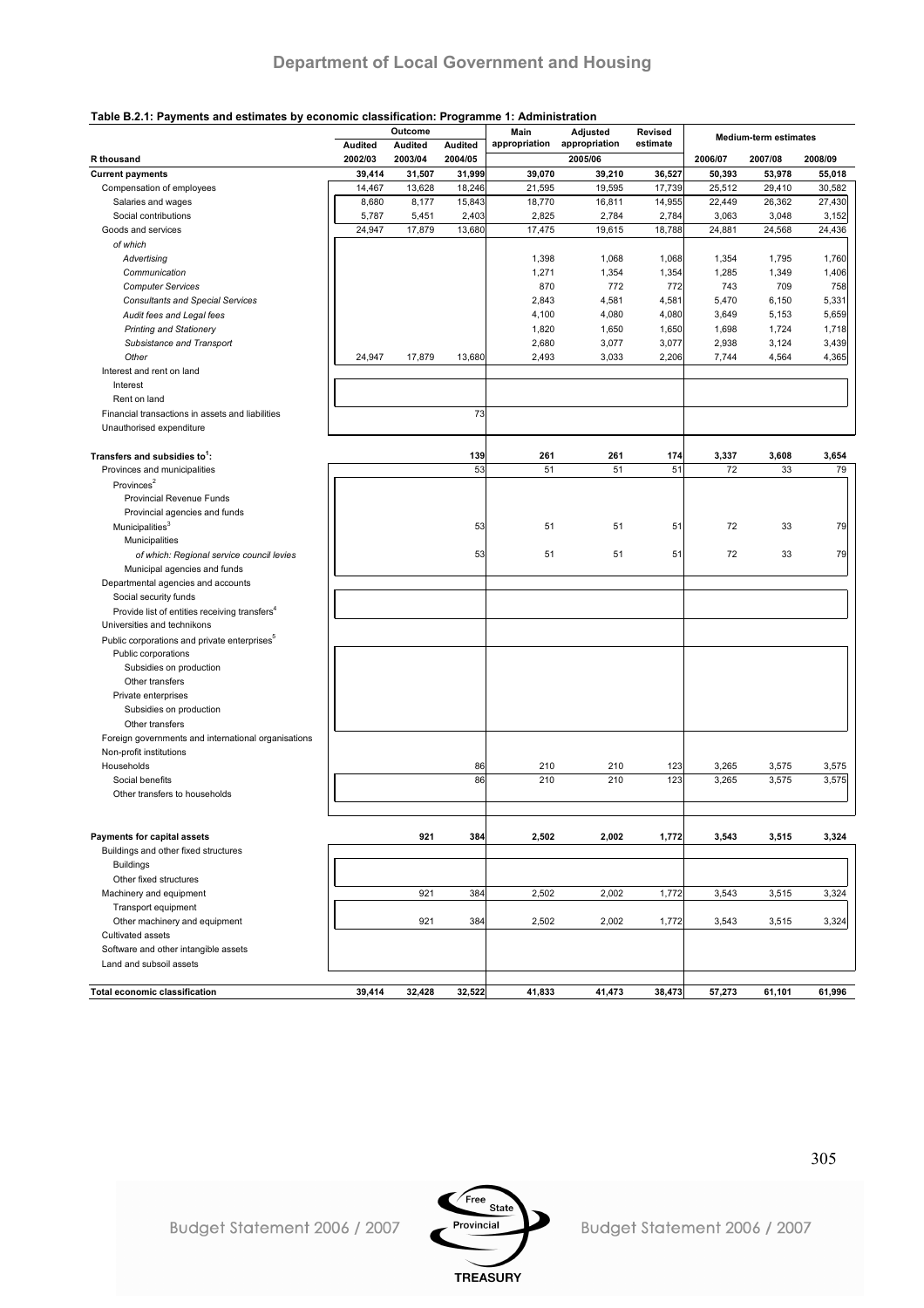#### **Table B.2.2: Payments and estimates by economic classification: Programme 2: Housing**

| radio D.E.E. 1 ayındına ana dolmalda by documini ciadəmidalən. 1 regianmic E. Heading |         | Outcome |         | Main                        | Adjusted   | <b>Revised</b> |         |                              |         |
|---------------------------------------------------------------------------------------|---------|---------|---------|-----------------------------|------------|----------------|---------|------------------------------|---------|
|                                                                                       | Audited | Audited | Audited | appropriation appropriation |            | estimate       |         | <b>Medium-term estimates</b> |         |
| R thousand                                                                            | 2002/03 | 2003/04 | 2004/05 |                             | 2005/06    |                | 2006/07 | 2007/08                      | 2008/09 |
| <b>Current payments</b>                                                               | 15,606  | 23,380  | 29,157  | 34,513                      | 38,241     | 36,305         | 43,516  | 47,667                       | 51,174  |
| Compensation of employees                                                             | 10,117  | 14,551  | 17,840  | 21,614                      | 19,959     | 18,043         | 23,366  | 25,481                       | 27,462  |
| Salaries and wages                                                                    | 6,071   | 8,731   | 15,192  | 19,528                      | 16,778     | 14,862         | 20,066  | 22,033                       | 23,761  |
| Social contributions                                                                  | 4,046   | 5,820   | 2,648   | 2,086                       | 3,181      | 3,181          | 3,300   | 3,448                        | 3,701   |
| Goods and services                                                                    | 5,489   | 8,829   | 11,317  | 12,899                      | 18,282     | 18,262         | 20,150  | 22,186                       | 23,712  |
| of which                                                                              |         |         |         |                             |            |                |         |                              |         |
| Advertising                                                                           |         |         |         | 210                         | 280        | 280            | 236     | 246                          | 254     |
| Communication                                                                         |         |         |         | 697                         | 1,405      | 1,405          | 1,073   | 1,071                        | 1,237   |
| <b>Computer Services</b>                                                              |         |         |         | 700                         | 657        | 657            | 680     | 714                          | 849     |
| <b>Consultants and Special Services</b>                                               |         |         |         | 5,737                       | 6,974      | 6,974          | 7,001   | 7,753                        | 7,801   |
|                                                                                       |         |         |         | 254                         |            |                | 80      | 83                           | 184     |
| Audit fees and Legal fees                                                             |         |         |         |                             | 254<br>344 | 254            | 323     |                              |         |
| <b>Printing and Stationery</b>                                                        |         |         |         | 322                         |            | 344            |         | 335                          | 568     |
| Subsistance and Transport                                                             |         |         |         | 2,516                       | 2,626      | 2,626          | 4,106   | 3,996                        | 4,318   |
| Other                                                                                 | 5,489   | 8,829   | 11,317  | 2,463                       | 5,742      | 5,722          | 6,651   | 7,988                        | 8,501   |
| Interest and rent on land                                                             |         |         |         |                             |            |                |         |                              |         |
| Interest                                                                              |         |         |         |                             |            |                |         |                              |         |
| Rent on land                                                                          |         |         |         |                             |            |                |         |                              |         |
| Financial transactions in assets and liabilities                                      |         |         |         |                             |            |                |         |                              |         |
| Unauthorised expenditure                                                              |         |         |         |                             |            |                |         |                              |         |
| Transfers and subsidies to <sup>1</sup> :                                             | 331,805 | 370,932 | 511,842 | 432,311                     | 520,209    | 520,209        | 527,672 | 657,356                      | 728,267 |
| Provinces and municipalities                                                          | 44,090  | 45,529  | 61,743  | 32,411                      | 50,456     | 50,456         | 6,811   | 7,151                        | 7,239   |
| Provinces <sup>2</sup>                                                                |         |         |         |                             |            |                |         |                              |         |
| Provincial Revenue Funds                                                              |         |         |         |                             |            |                |         |                              |         |
| Provincial agencies and funds                                                         |         |         |         |                             |            |                |         |                              |         |
| Municipalities <sup>3</sup>                                                           | 44,090  | 45,529  | 61,743  | 32,411                      | 50,456     | 50,456         | 6,811   | 7,151                        | 7,239   |
|                                                                                       |         |         |         |                             |            |                |         |                              | 7,239   |
| Municipalities                                                                        | 44,090  | 45,529  | 61,743  | 32,411                      | 50,456     | 50,456         | 6,811   | 7,151                        |         |
| of which: Regional service council levies                                             |         |         | 65      | 80                          | 80         | 80             | 80      | 83                           | 86      |
| Municipal agencies and funds                                                          |         |         |         |                             |            |                |         |                              |         |
| Departmental agencies and accounts                                                    |         |         |         |                             |            |                |         |                              |         |
| Social security funds                                                                 |         |         |         |                             |            |                |         |                              |         |
| Provide list of entities receiving transfers <sup>4</sup>                             |         |         |         |                             |            |                |         |                              |         |
| Universities and technikons                                                           |         |         | 1,099   | 1,100                       | 1,100      | 1,100          | 1,100   | 1,100                        | 1,100   |
| Public corporations and private enterprises <sup>5</sup>                              |         |         |         |                             |            |                |         |                              |         |
| Public corporations                                                                   |         |         |         |                             |            |                |         |                              |         |
| Subsidies on production                                                               |         |         |         |                             |            |                |         |                              |         |
| Other transfers                                                                       |         |         |         |                             |            |                |         |                              |         |
| Private enterprises                                                                   |         |         |         |                             |            |                |         |                              |         |
| Subsidies on production                                                               |         |         |         |                             |            |                |         |                              |         |
| Other transfers                                                                       |         |         |         |                             |            |                |         |                              |         |
| Foreign governments and international organisations                                   |         |         |         |                             |            |                |         |                              |         |
|                                                                                       |         |         |         |                             |            |                |         |                              |         |
| Non-profit institutions                                                               |         |         |         |                             |            |                |         |                              |         |
| Households                                                                            | 287,715 | 325,403 | 449,000 | 398,800                     | 468,653    | 468,653        | 519,761 | 649,105                      | 719,928 |
| Social benefits                                                                       |         |         | 50      | 182                         | 192        | 192            | 160     | 162                          | 164     |
| Other transfers to households                                                         | 287,715 | 325,403 | 448,950 | 398,618                     | 468,461    | 468,461        | 519,601 | 648,943                      | 719,764 |
|                                                                                       |         |         |         |                             |            |                |         |                              |         |
| Payments for capital assets                                                           |         | 1,346   | 300     | 2,615                       | 2,507      | 1,887          | 3,343   | 3,503                        | 3,664   |
| Buildings and other fixed structures                                                  |         |         |         |                             |            |                |         |                              |         |
| <b>Buildings</b>                                                                      |         |         |         |                             |            |                |         |                              |         |
| Other fixed structures                                                                |         |         |         |                             |            |                |         |                              |         |
| Machinery and equipment                                                               |         | 1,346   | 300     | 2,615                       | 2,507      | 1,887          | 3,343   | 3,503                        | 3,664   |
| Transport equipment                                                                   |         |         |         |                             |            |                |         |                              |         |
| Other machinery and equipment                                                         |         | 1,346   | 300     | 2,615                       | 2,507      | 1,887          | 3,343   | 3,503                        | 3,664   |
| Cultivated assets                                                                     |         |         |         |                             |            |                |         |                              |         |
| Software and other intangible assets                                                  |         |         |         |                             |            |                |         |                              |         |
| Land and subsoil assets                                                               |         |         |         |                             |            |                |         |                              |         |
|                                                                                       |         |         |         |                             |            |                |         |                              |         |
| Total economic classification:                                                        | 347,411 | 395,658 | 541,299 | 469,439                     | 560,957    | 558,401        | 574,531 | 708,526                      | 783,105 |

306



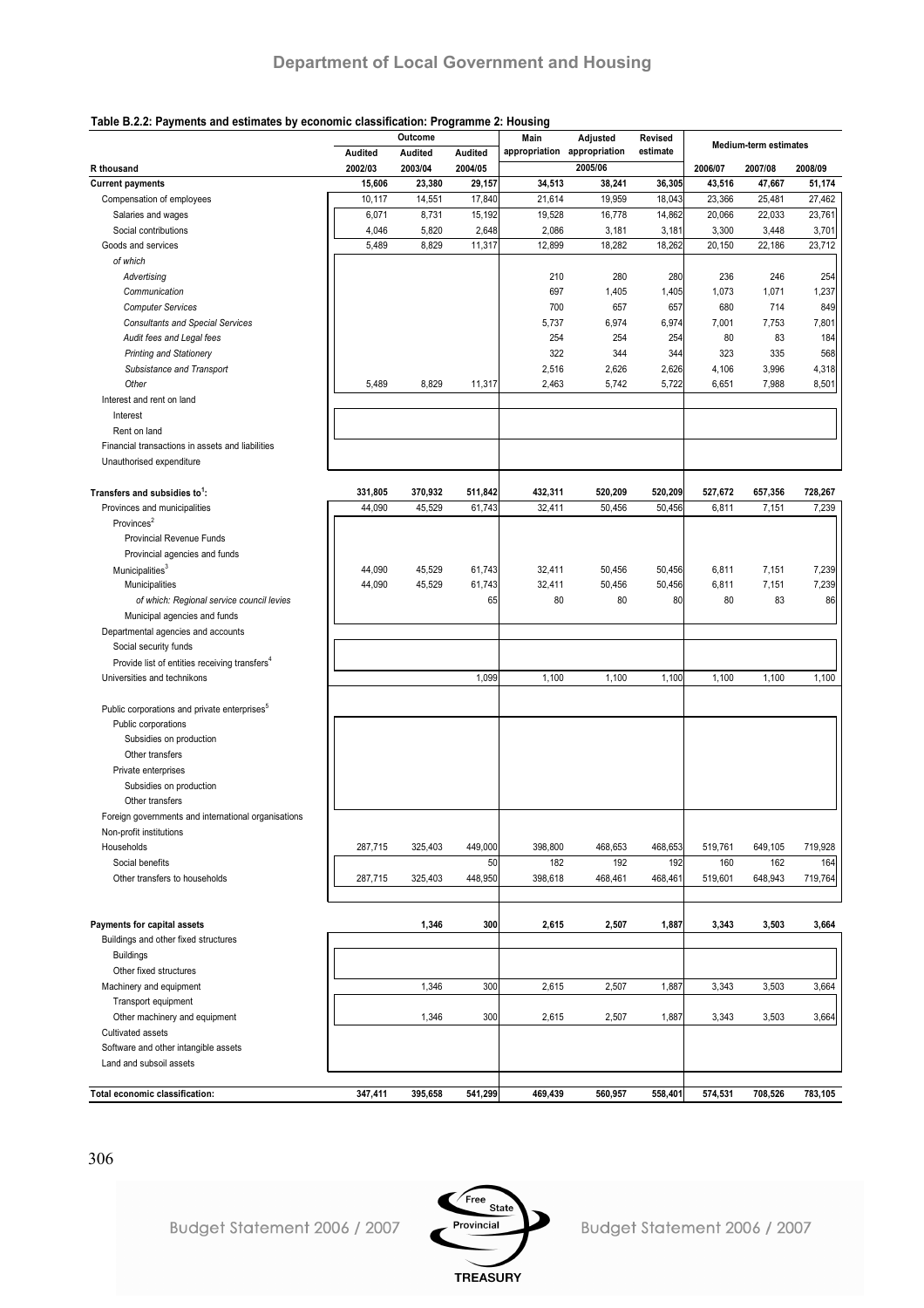#### **Table B.2.3: Payments and estimates by economic classification: Programme 3: Local Government**

|                                                           |         | Outcome        |         | Main                        | Adjusted     | <b>Revised</b> |              |                              |               |
|-----------------------------------------------------------|---------|----------------|---------|-----------------------------|--------------|----------------|--------------|------------------------------|---------------|
|                                                           | Audited | <b>Audited</b> | Audited | appropriation appropriation |              | estimate       |              | <b>Medium-term estimates</b> |               |
| R thousand                                                | 2002/03 | 2003/04        | 2004/05 |                             | 2005/06      |                | 2006/07      | 2007/08                      | 2008/09       |
| <b>Current payments</b>                                   | 25,023  | 45,047         | 46,646  | 39,099                      | 60,005       | 57,594         | 63,720       | 65,007                       | 66,423        |
|                                                           | 19,862  | 22,036         | 24,376  | 30,490                      | 30,626       | 28,333         | 39,903       | 39,410                       | 41,368        |
| Compensation of employees                                 |         |                |         |                             |              |                |              |                              |               |
| Salaries and wages<br>Social contributions                | 11,918  | 13,223         | 21,305  | 26,883                      | 27,592       | 25,299         | 36,168       | 35,525                       | 37,380        |
|                                                           | 7,944   | 8,813          | 3,071   | 3,607                       | 3,034        | 3,034          | 3,735        | 3,885                        | 3,988         |
| Goods and services                                        | 5,161   | 23,011         | 22,270  | 8,609                       | 29,379       | 29,261         | 23,817       | 25,597                       | 25,055        |
| of which                                                  |         |                |         |                             |              |                |              |                              |               |
| Advertising                                               |         |                |         | 886                         | 1,461        | 1,461          | 1,162        | 1,269                        | 1,206         |
| Communication                                             |         |                |         | 818                         | 1,571        | 1,571          | 968          | 1,000                        | 963           |
| <b>Computer Services</b>                                  |         |                |         |                             |              |                | 50           | 52                           | 60            |
| <b>Consultants and Special Services</b>                   |         |                |         | 1,787                       | 14,261       | 14,261         | 10,718       | 11,901                       | 11,667        |
| Audit fees and Legal fees                                 |         |                |         | 370                         | 220          | 220            | 166          | 192                          | 198           |
| <b>Printing and Stationery</b>                            |         |                |         | 796                         | 569          | 569            | 870          | 1,056                        | 1,002         |
| Subsistance and Transport                                 |         |                |         | 1,876                       | 6,006        | 6,011          | 4,175        | 4,188                        | 4,231         |
| Other                                                     | 5,161   | 23,011         | 22,270  | 2,076                       | 5,291        | 5,168          | 5,708        | 5,939                        | 5,728         |
| Interest and rent on land                                 |         |                |         |                             |              |                |              |                              |               |
| Interest                                                  |         |                |         |                             |              |                |              |                              |               |
| Rent on land                                              |         |                |         |                             |              |                |              |                              |               |
| Financial transactions in assets and liabilities          |         |                |         |                             |              |                |              |                              |               |
|                                                           |         |                |         |                             |              |                |              |                              |               |
| Unauthorised expenditure                                  |         |                |         |                             |              |                |              |                              |               |
|                                                           |         |                |         |                             |              |                |              |                              |               |
| Transfers and subsidies to <sup>1</sup> :                 |         | 19,172         | 11,016  | 4,334                       | 4,482        | 4,416          | 21,667       | 22,769                       | 23,033        |
| Provinces and municipalities                              |         | 19,172         | 10,328  | 3,110                       | 3,768        | 3,767          | 20,693       | 21,744                       | 22,008        |
| Provinces <sup>2</sup>                                    |         |                |         |                             |              |                |              |                              |               |
| Provincial Revenue Funds                                  |         |                |         |                             |              |                |              |                              |               |
| Provincial agencies and funds                             |         |                |         |                             |              |                |              |                              |               |
| Municipalities <sup>3</sup>                               |         | 19.172         | 10,328  | 3,110                       | 3,768        | 3,767          | 20,693       | 21,744                       | 22,008        |
|                                                           |         |                |         |                             |              |                |              |                              |               |
| Municipalities                                            |         | 19,172         | 10,328  | 3,110                       | 3,768<br>108 | 3,767          | 20,693<br>96 | 21,744<br>112                | 22,008<br>117 |
| of which: Regional service council levies                 |         |                | 75      | 110                         |              | 107            |              |                              |               |
| Municipal agencies and funds                              |         |                |         |                             |              |                |              |                              |               |
| Departmental agencies and accounts                        |         |                |         |                             |              |                |              |                              |               |
| Social security funds                                     |         |                |         |                             |              |                |              |                              |               |
| Provide list of entities receiving transfers <sup>4</sup> |         |                |         |                             |              |                |              |                              |               |
| Universities and technikons                               |         |                |         |                             |              |                |              |                              |               |
|                                                           |         |                |         |                             |              |                |              |                              |               |
| Public corporations and private enterprises <sup>5</sup>  |         |                |         |                             |              |                |              |                              |               |
| Public corporations                                       |         |                |         |                             |              |                |              |                              |               |
| Subsidies on production                                   |         |                |         |                             |              |                |              |                              |               |
| Other transfers                                           |         |                |         |                             |              |                |              |                              |               |
|                                                           |         |                |         |                             |              |                |              |                              |               |
| Private enterprises                                       |         |                |         |                             |              |                |              |                              |               |
| Subsidies on production                                   |         |                |         |                             |              |                |              |                              |               |
| Other transfers                                           |         |                |         |                             |              |                |              |                              |               |
| Foreign governments and international organisations       |         |                |         |                             |              |                |              |                              |               |
| Non-profit institutions                                   |         |                | 544     | 824                         | 624          | 624            | 824          | 875                          | 875           |
| Households                                                |         |                | 144     | 400                         | 90           | 25             | 150          | 150                          | 150           |
| Social benefits                                           |         |                | 144     | 400                         | 90           | 25             | 150          | 150                          | 150           |
| Other transfers to households                             |         |                |         |                             |              |                |              |                              |               |
|                                                           |         |                |         |                             |              |                |              |                              |               |
|                                                           |         |                |         |                             |              |                |              |                              |               |
| Payments for capital assets                               |         | 1,441          | 525     | 2,014                       | 2,509        | 2,409          | 871          | 625                          | 620           |
| Buildings and other fixed structures                      |         |                |         |                             |              |                |              |                              |               |
| <b>Buildings</b>                                          |         |                |         |                             |              |                |              |                              |               |
| Other fixed structures                                    |         |                |         |                             |              |                |              |                              |               |
| Machinery and equipment                                   |         | 1,441          | 525     | 2,014                       | 2,509        | 2,409          | 871          | 625                          | 620           |
| Transport equipment                                       |         |                |         |                             |              |                |              |                              |               |
| Other machinery and equipment                             |         | 1,441          | 525     | 2,014                       | 2,509        | 2,409          | 871          | 625                          | 620           |
|                                                           |         |                |         |                             |              |                |              |                              |               |
| Cultivated assets                                         |         |                |         |                             |              |                |              |                              |               |
| Software and other intangible assets                      |         |                |         |                             |              |                |              |                              |               |
| Land and subsoil assets                                   |         |                |         |                             |              |                |              |                              |               |
|                                                           |         |                |         |                             |              |                |              |                              |               |
| Total economic classification:                            | 25,023  | 65,660         | 58,187  | 45,447                      | 66,996       | 64,419         | 86,258       | 88,401                       | 90,076        |

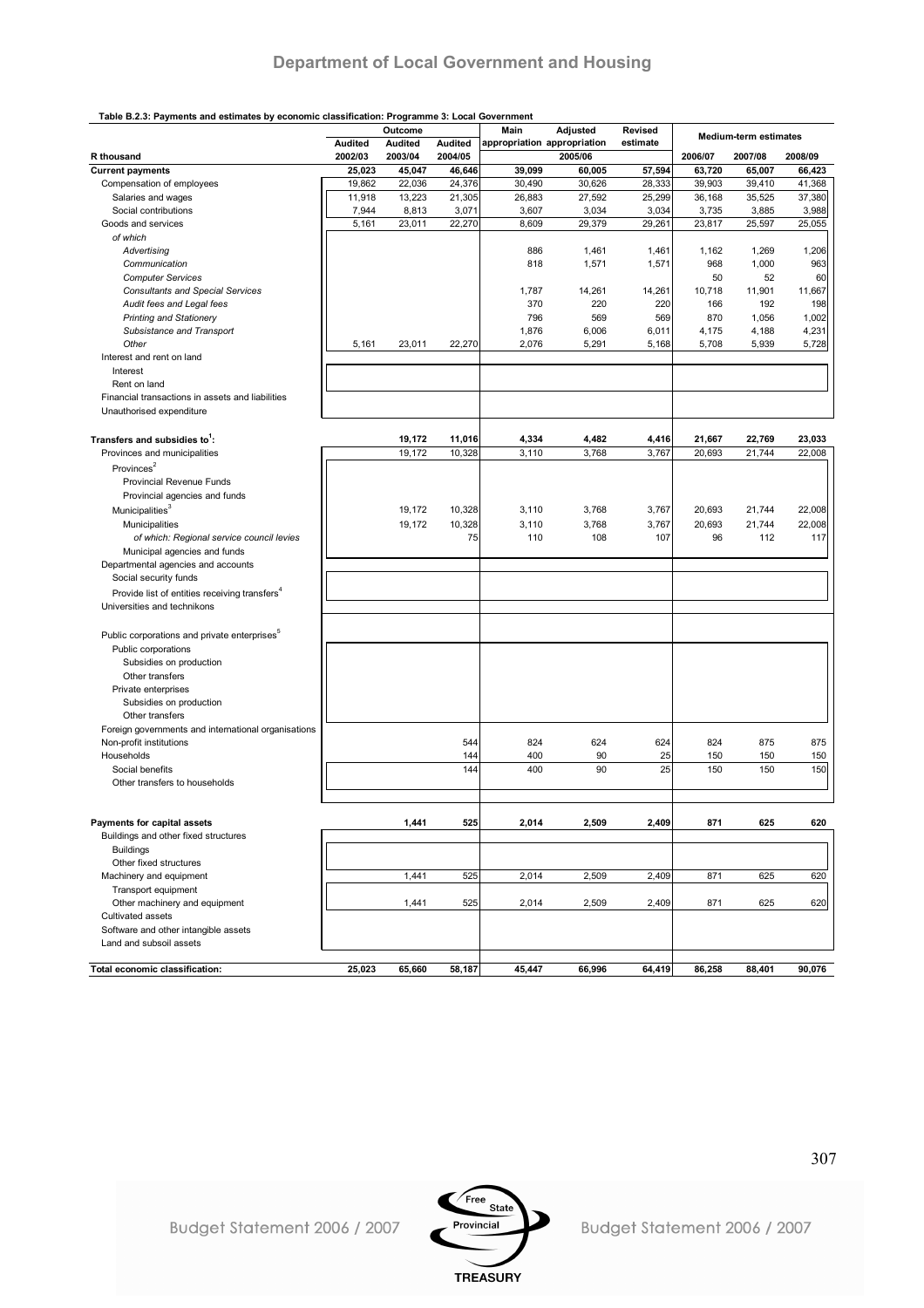### **Table B.3: Details on transfers to local government**

#### **Table B.3: Transfers to local government by transfer/grant type, category and municipality: Local Government and Housing**

|                                                   |                | Outcome |                | Main          | <b>Adjusted</b> | <b>Revised</b> |         |                              |         |
|---------------------------------------------------|----------------|---------|----------------|---------------|-----------------|----------------|---------|------------------------------|---------|
|                                                   | <b>Audited</b> | Audited | <b>Audited</b> | appropriation | appropriation   | estimate       |         | <b>Medium-term estimates</b> |         |
| R thousand                                        | 2002/03        | 2003/04 | 2004/05        |               | 2005/06         |                | 2006/07 | 2007/08                      | 2008/09 |
| <b>IDP/Grant 1: Spatial Development Framework</b> |                |         |                |               |                 |                |         |                              |         |
| <b>Category A</b>                                 |                |         |                |               |                 |                |         |                              |         |
| <b>Category B</b>                                 |                | 1,539   | 872            | 1,200         | 1,492           | 1,492          | 1,280   | 1,400                        |         |
| Letsemeng                                         |                | 81      | 58             | 60            | 60              | 60             | 64      | 70                           |         |
| Kopanong                                          |                | 81      |                | 60            | 119             | 119            | 64      | 70                           |         |
| Mohokare                                          |                | 81      | 58             | 60            | 60              | 60             | 64      | 70                           |         |
| Naledi                                            |                | 81      | 58             | 60            | 60              | 60             | 64      | 70                           |         |
| Mangaung                                          |                | 81      |                | 60            | 119             | 119            | 64      | 70                           |         |
| Mantsopa                                          |                |         | 58             | 60            | 60              | 60             | 64      | 70                           |         |
| Masilonyana                                       |                | 81      | 58             | 60            | 60              | 60             | 64      | 70                           |         |
| Tokolog                                           |                | 81      | 58             | 60            | 60              | 60             | 64      | 70                           |         |
| Twelopele                                         |                | 81      | 58             | 60            | 60              | 60             | 64      | 70                           |         |
| Matjabeng                                         |                | 81      |                | 60            | 118             | 118            | 64      | 70                           |         |
| Nala                                              |                | 81      |                | 60            | 118             | 118            | 64      | 70                           |         |
| Setsoto                                           |                | 81      | 59             | 60            | 60              | 60             | 64      | 70                           |         |
| Dihlabeng                                         |                | 81      | 58             | 60            | 60              | 60             | 64      | 70                           |         |
| Nketoana                                          |                | 81      | 58             | 60            | 60              | 60             | 64      | 70                           |         |
| Maluti a Phofung                                  |                | 81      | 58             | 60            | 60              | 60             | 64      | 70                           |         |
| Phumelela                                         |                | 81      |                | 60            | 118             | 118            | 64      | 70                           |         |
| Moghaka                                           |                | 81      | 59             | 60            | 60              | 60             | 64      | 70                           |         |
| Ngwathe                                           |                | 81      | 58             | 60            | 60              | 60             | 64      | 70                           |         |
| Metsimaholo                                       |                | 81      | 58             | 60            | 60              | 60             | 64      | 70                           |         |
| Mafube                                            |                | 81      | 58             | 60            | 60              | 60             | 64      | 70                           |         |
| Category C                                        |                | 405     | 118            | 300           | 474             | 474            | 321     | 361                          |         |
| Xhariep                                           |                | 81      |                | 60            | 118             | 118            | 64      | 72                           |         |
| Motheo                                            |                | 81      | 59             | 60            | 60              | 60             | 65      | 72                           |         |
| Thabo Mofutsanyane                                |                | 81      |                | 60            | 118             | 118            | 64      | 72                           |         |
| Fezile Dabi                                       |                | 81      | 59             | 60            | 60              | 60             | 64      | 72                           |         |
| Leiweleputswa                                     |                | 81      |                | 60            | 118             | 118            | 64      | 73                           |         |
| <b>Unallocated</b>                                | 1,399          |         |                |               |                 |                |         |                              | 1,800   |
| <b>Total transfers/grants</b>                     | 1,399          | 1,944   | 990            | 1.500         | 1,966           | 1,966          | 1.601   | 1,761                        | 1.800   |
|                                                   |                |         |                |               |                 |                |         |                              |         |

#### **IDP/Grant 2: Establishment Town Planning**

| <b>Category A</b>      |       |       |       |       |       |       |       |       |
|------------------------|-------|-------|-------|-------|-------|-------|-------|-------|
| Municipality 1 (name)  |       |       |       |       |       |       |       |       |
| Municipality n (name)  |       |       |       |       |       |       |       |       |
| <b>Category B</b>      | 1,500 | 1,310 | 1,500 | 1,690 | 1,690 | 1,500 | 720   |       |
| Kopanong               |       |       |       | 190   | 190   | 190   |       |       |
| Letsemeng              | 190   |       |       |       |       |       |       |       |
| Twelopele              | 190   |       |       |       |       |       |       |       |
| Mohokare               |       |       | 250   | 250   | 250   |       |       |       |
| Naledi                 |       |       | 250   | 250   | 250   |       |       |       |
| Mangaung               |       |       |       |       |       | 880   | 720   |       |
| Tokologo               |       |       | 250   | 250   | 250   |       |       |       |
| Matjabeng              | 460   |       |       |       |       |       |       |       |
| Nala                   |       |       |       |       |       | 215   |       |       |
| Dihlabeng              | 250   |       |       |       |       |       |       |       |
| Nketoana               | 210   |       |       |       |       |       |       |       |
| Moqhaka                | 200   |       |       |       |       |       |       |       |
| Mantsopa               |       | 205   |       |       |       |       |       |       |
| Masilonyana            |       | 190   |       |       |       |       |       |       |
| Setsoto                |       | 205   |       |       |       |       |       |       |
| Maluti a Phofung       |       | 460   |       |       |       |       |       |       |
| Phumelela              |       |       | 250   | 250   | 250   |       |       |       |
| Metsimaholo            |       |       | 500   | 500   | 500   |       |       |       |
| Mafube                 |       |       |       |       |       | 215   |       |       |
| Nqwathe                |       | 250   |       |       |       |       |       |       |
| Category C             |       |       |       |       |       |       |       |       |
| Xhariep                |       |       |       |       |       |       |       |       |
| Motheo                 |       |       |       |       |       |       |       |       |
| Thabo Mofutsanyane     |       |       |       |       |       |       |       |       |
| Fezile Dabi            |       |       |       |       |       |       |       |       |
| Lejweleputswa          |       |       |       |       |       |       |       |       |
| Unallocated            |       |       |       |       |       |       | 780   | 1,500 |
| Total transfers/grants | 1,500 | 1,310 | 1,500 | 1,690 | 1,690 | 1,500 | 1,500 | 1,500 |

308



Budget Statement 2006 / 2007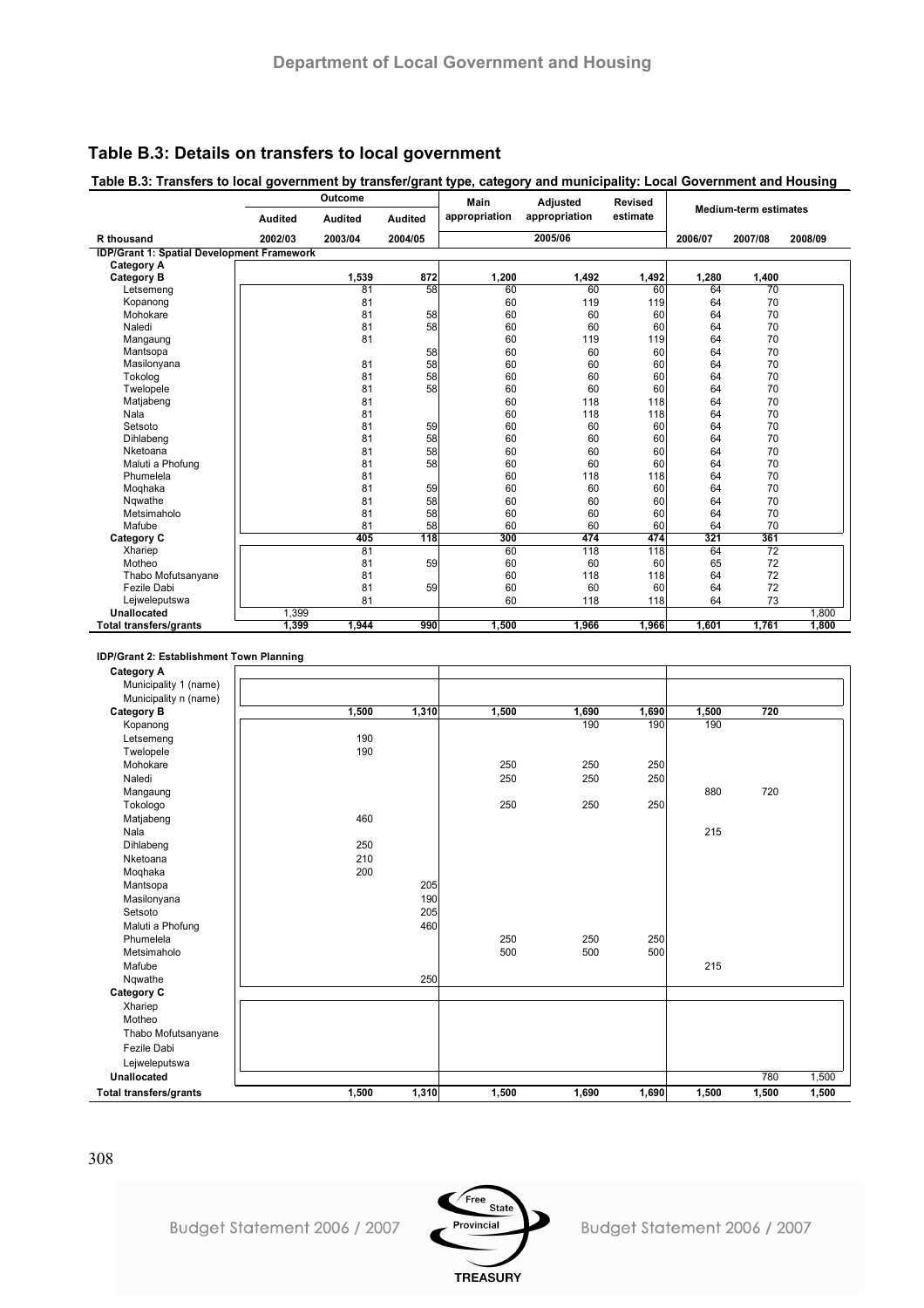|                                                           |         | Outcome |         | Main          | Adjusted      | <b>Revised</b> |         |                       |         |
|-----------------------------------------------------------|---------|---------|---------|---------------|---------------|----------------|---------|-----------------------|---------|
|                                                           | Audited | Audited | Audited | appropriation | appropriation | estimate       |         | Medium-term estimates |         |
| R thousand                                                | 2002/03 | 2003/04 | 2004/05 |               | 2005/06       |                | 2006/07 | 2007/08               | 2008/09 |
| Municipal Finance/Grant 1: Local Government Support Grant |         |         |         |               |               |                |         |                       |         |
| <b>Category A</b>                                         |         |         |         |               |               |                |         |                       |         |
| <b>Category B</b>                                         |         | 12,031  | 6,948   |               |               |                |         |                       |         |
| Letsemeng                                                 |         | 344     |         |               |               |                |         |                       |         |
| Kopanong                                                  |         | 1,389   | 2,300   |               |               |                |         |                       |         |
| Mohokare                                                  |         | 774     | 800     |               |               |                |         |                       |         |
| Naledi                                                    |         | 820     | 438     |               |               |                |         |                       |         |
| Mantsopa                                                  |         | 663     | 350     |               |               |                |         |                       |         |
| Masilonyana                                               |         | 445     | 400     |               |               |                |         |                       |         |
| Tokologo                                                  |         | 611     | 400     |               |               |                |         |                       |         |
| Twelopele                                                 |         | 700     | 400     |               |               |                |         |                       |         |
| Matjabeng                                                 |         |         |         |               |               |                |         |                       |         |
| Nala                                                      |         | 771     | 340     |               |               |                |         |                       |         |
| Setsoto                                                   |         |         | 100     |               |               |                |         |                       |         |
| Dihlabeng                                                 |         | 440     | 100     |               |               |                |         |                       |         |
| Nketoana                                                  |         | 238     | 200     |               |               |                |         |                       |         |
| Maluti a Phofung                                          |         | 311     | 200     |               |               |                |         |                       |         |
| Phumelela                                                 |         | 350     | 220     |               |               |                |         |                       |         |
| Nqwathe                                                   |         | 2,338   | 400     |               |               |                |         |                       |         |
| Metsimaholo                                               |         | 242     | 150     |               |               |                |         |                       |         |
| Mafube                                                    |         | 1,595   | 150     |               |               |                |         |                       |         |
| Category C                                                |         | 3,691   | 1,000   |               |               |                |         |                       |         |
| Xhariep                                                   |         | 350     | 1,000   |               |               |                |         |                       |         |
| Thabo Mofutsanyane                                        |         | 2,004   |         |               |               |                |         |                       |         |
| Fezile Dabi                                               |         | 1,337   |         |               |               |                |         |                       |         |
| <b>Unallocated</b>                                        | 9,974   |         |         |               |               |                |         |                       |         |
| <b>Total Transfers/grant</b>                              | 9,974   | 15,722  | 7,948   |               |               |                |         |                       |         |

### **Table B.3: Transfers to local government by transfer/grant type, category and municipality: Local Government and Housing**

#### **Urban Renewal and Human Settlement/Grant 1: Municipal Infrastructure**

| <b>Category A</b>      |        |        |        |        |        |        |        |        |        |
|------------------------|--------|--------|--------|--------|--------|--------|--------|--------|--------|
| <b>Category B</b>      |        | 37,390 | 29,587 | 12,080 | 12,080 | 12,080 |        |        |        |
| Letsemeng              |        | 2,329  | 4,645  |        |        |        |        |        |        |
| Kopanong               |        | 49     | 1,686  |        |        |        |        |        |        |
| Mohokare               |        |        | 1,859  | 1,900  | 1,900  | 1,900  |        |        |        |
| Naledi                 |        |        | 140    |        |        |        |        |        |        |
| Mantsopa               |        | 947    | 174    |        |        |        |        |        |        |
| Dihlabeng              |        | 2,323  | 1,582  |        |        |        |        |        |        |
| Mafube                 |        | 46     | 431    |        |        |        |        |        |        |
| Masilonyana            |        | 1,165  | 888    |        |        |        |        |        |        |
| Tokologo               |        |        | 1,550  |        |        |        |        |        |        |
| Twelopele              |        |        | 326    |        |        |        |        |        |        |
| Matjabeng              |        |        |        |        |        |        |        |        |        |
| Nala                   |        |        | 6,239  | 4,213  | 4,213  | 4,213  |        |        |        |
| Setsoto                |        | 5,085  | 141    |        |        |        |        |        |        |
| Moqhaka                |        | 1,498  | 1,353  | 5,967  | 5,967  | 5,967  |        |        |        |
| Nketoana               |        | 3,457  | 4,666  |        |        |        |        |        |        |
| Phumelela              |        |        | 379    |        |        |        |        |        |        |
| Maluti a Phofung       |        | 20,491 | 3,528  |        |        |        |        |        |        |
| Unallocated            | 19,882 | 2,694  | 2,908  | 4,426  | 6,597  | 6,597  | 17,496 | 18,371 | 18,591 |
| Total transfers/grants | 19,882 | 40,084 | 32,495 | 16,506 | 18,677 | 18,677 | 17,496 | 18,371 | 18,591 |